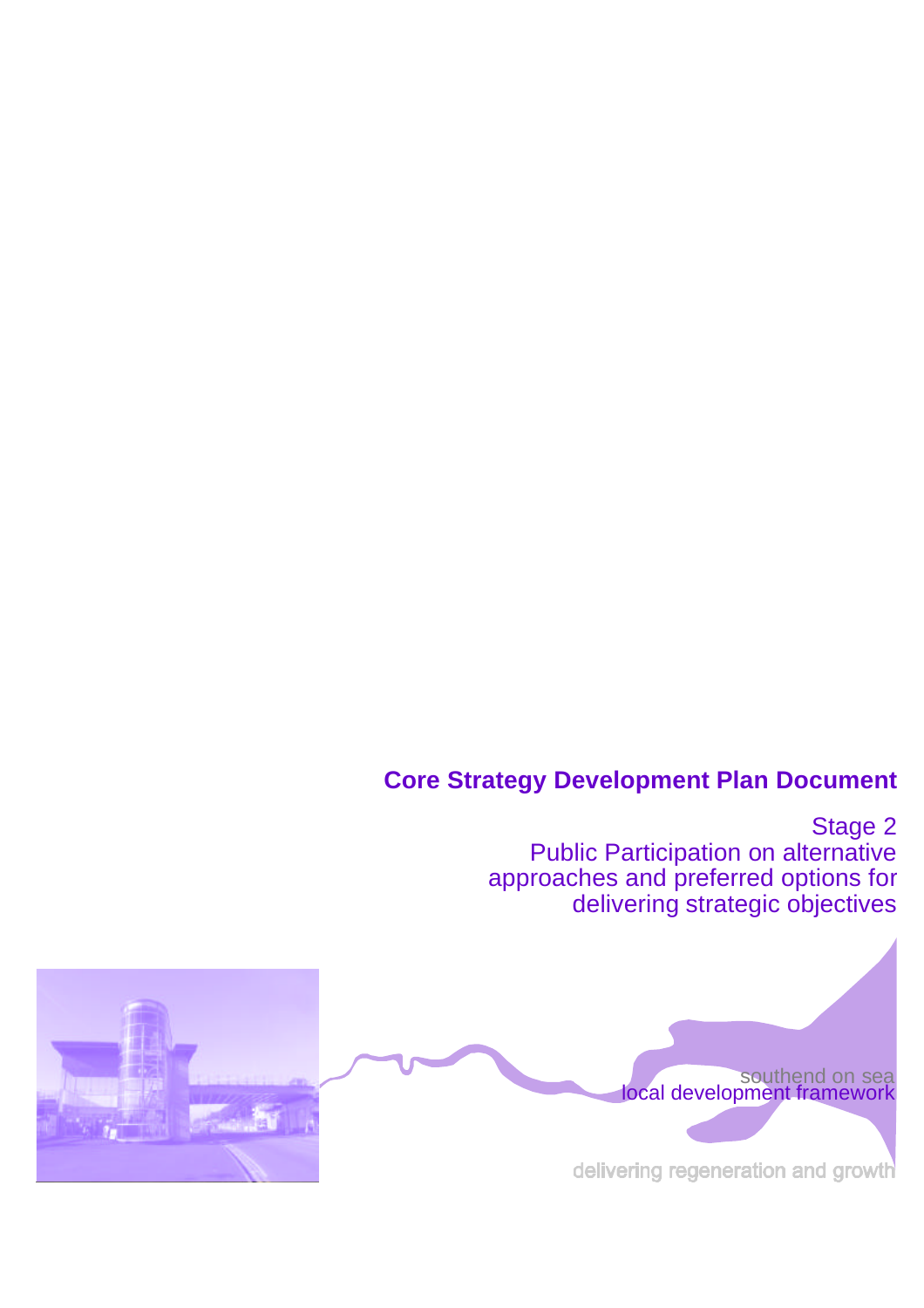#### Document Availability and Alternative Formats

This Core Strategy Development Plan Document has been produced in accordance with the Disability and Discrimination Act and the Governments "Lets Make it Accessible" guidelines. The Core Strategy is available in alternative formats, including braille, the spoken word, large print, and tactile mapping. Anyonerequiring suchalternative formatsshould contact;

> Debee Skinner; Strategic Planning; Technical and Environmental Services Southend on Sea Borough Council PO Box 5557, Southend-on-Sea SS2 6ZF Telephone: 01702 215408 E mail: debeeskinner@southend.gov.uk

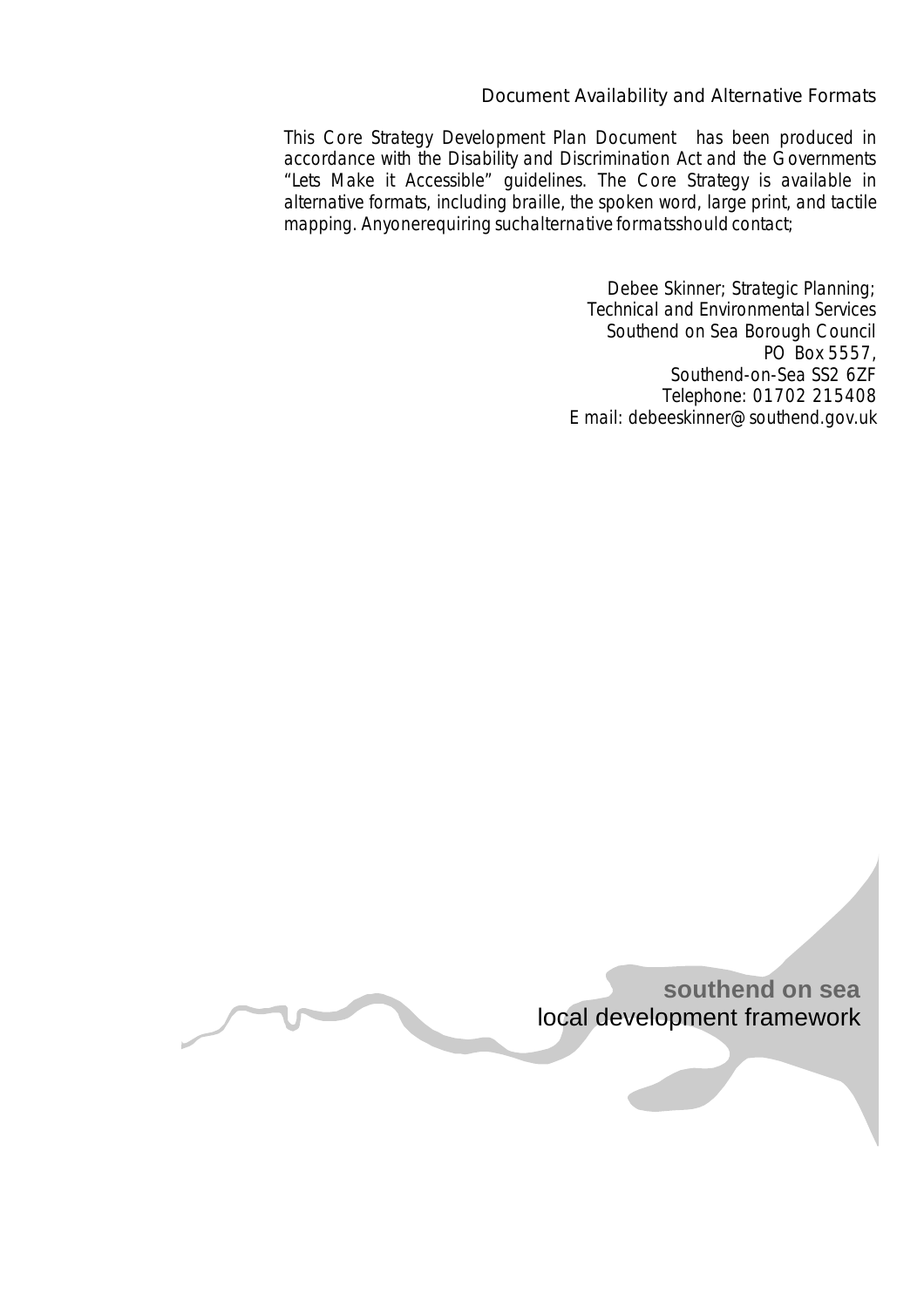If you would like a copy of this leaflet in your mother tongue, or if you wish to get in touch with us, pleasecall the numberbelow. Wewillusetelephoneinterpretersto help with your enquiry.

Jesli chcialby Pan / chcialaby Pani otrzymac te ulotke w swoim jezyku lub jesli chce Pan/i sie z nami skontaktowac, prosze zadzwonic pod ponizszy numer. Skorzystamy z pomocy tlumacza przez telefon, aby pom?c Panu/iwrozmowie.

Kana uchida gwaro iri riri murimi rwamai vako, kana kuti uchida kutaura nesu, tichaire panhambadziri pazasi. Tichasandisa vaturikiri vanengevachitauravaripanhare kukubatsiranezvaunodakuziva.

Nëse dëshironi një kopje të kësaj fletushke në gjuhën tuaj amtare, ose nëse doni të në kontaktoni, ju lutemi telefononi në numrin e poshtë-shënuar. Ne do të përdorim një përkthyes për mes telefonit të ndihmojmë me kërkesëntuaj.

Si vous désirez une copie de cet imprimé dans votre langue maternelle ou si vous souhaitez nous contacter, veuillez téléphoner au numéro ci-dessous. Nous nous servirons d'interprètes par téléphone pour répondre à votredemande.

> यदि आप इस लीफ्लेट की कॉपी अपनी मात्र-भाषा में चाहते हों या आप हमसे सम्पर्क करना चाहते हों तो कृपया नीचे दिए नम्बर पर फ़ोन कीजिए। इस आपकी पूछताछ से निपटने के लिए टेलिफोन दुशापिए की सहायता लेंगे।

> আপনি যদি আপনার ভাষায় এই প্রচারপত্রের কপি বা অনুলিপি চান অথবা আমাদের সাথে যোগাযোগ করতে চান, তাহলে অনুগ্রহ করে নিচের নস্বরে টেলিফোন করুন। আমরা আপনার জিজ্ঞাসয় জবাব দেবার জন্য টেলিফোন ইন্টারপ্রিটার (দোভাষী) ব্যবহার করব।

> જો તમને આ પત્રિકાની એક નકલ તમારી ભાષામાં જોઈતી હોય તો. અથવા જો તમે અમારો સંપર્ક કરવા માગતા હોવ તો, મહેરબાની કરીને મને નીચે આપવામાં આવેલા નંબર પર ફોન કરો. અમે તમારી પછપરછ વિશે ટેલિફોન દ્વારા ઇન્ટરપ્રિટરની મદદ લઇને તમને મદદ કરી શકશં

> ਜੇ ਤੁਹਾਨੂੰ ਇਸ ਲੀਫ਼ਲੈੱਟ ਦੀ ਕੌਪੀ ਤੁਹਾਡੀ ਆਪਣੀ ਭਾਸ਼ਾ ਵਿਚ ਚਾਹੀਦੀ ਹੈ ਜਾਂ ਜੇ ਤੁਸੀਂ ਸਾਡੇ ਨਾਲ ਸੈਪਰਕ ਕਰਨਾ ਚਾਹੋਦੇ ਹੋ ਤਾਂ ਮਿਹਰਬਾਨੀ ਕਰਕੇ ਹੇਠਾਂ ਦਿੱਤੇ ਗਏ ਨੰਬਰ ਤੇ ਫ਼ੋਨ ਕਰੋ।ਅਸੀਂ ਤਹਾਡੀ ਪੱਛ ਗਿੱਛ ਬਾਰੇ ਟੈਲੀਫ਼ੋਨ ਦੇ ਜ਼ਰੀਏ ਇੰਟਰਪੇ੍ਟਰਜ਼ ਨੂੰ ਵਰਤ ਕੇ ਮੱਦਦ ਕਰ ਸਕਾਂਗੇ।

> 如果你想索取此册的中文譯本,或想與我們聯絡,請致電下列號碼。我們 會經電話傳譯員幫助你查詢。

> اگر آپ اس لیف کیٹ کی کالی انی مادری: بان میں حاصل کرنا جاہتے ہیں یا اگر آپ ہم سے راجلہ کرنا جاہتے ہیں تو براہ کرم پیچے دیئے گھینبر پر ٹیلیفون چھے۔ہم آپ کی مطلوبہ معلومات فراہم کرنے کے لئے ٹیلیفون پرتر جمان زبان کی خدمات استعال کریں گے۔

> > ئی په شماره نوستمول لهم معاشوره به زمانی غزئ یات که ته روا په یوه نویران یی به کله اله سهر کُهم (فاره ک) لمواره وه . به و کانه موثرهمیس بیژن گیاناده که که ین له ب تەنەخرن بۇ يارەق ۋالىق دەربارى بەيوەستيەكانت .

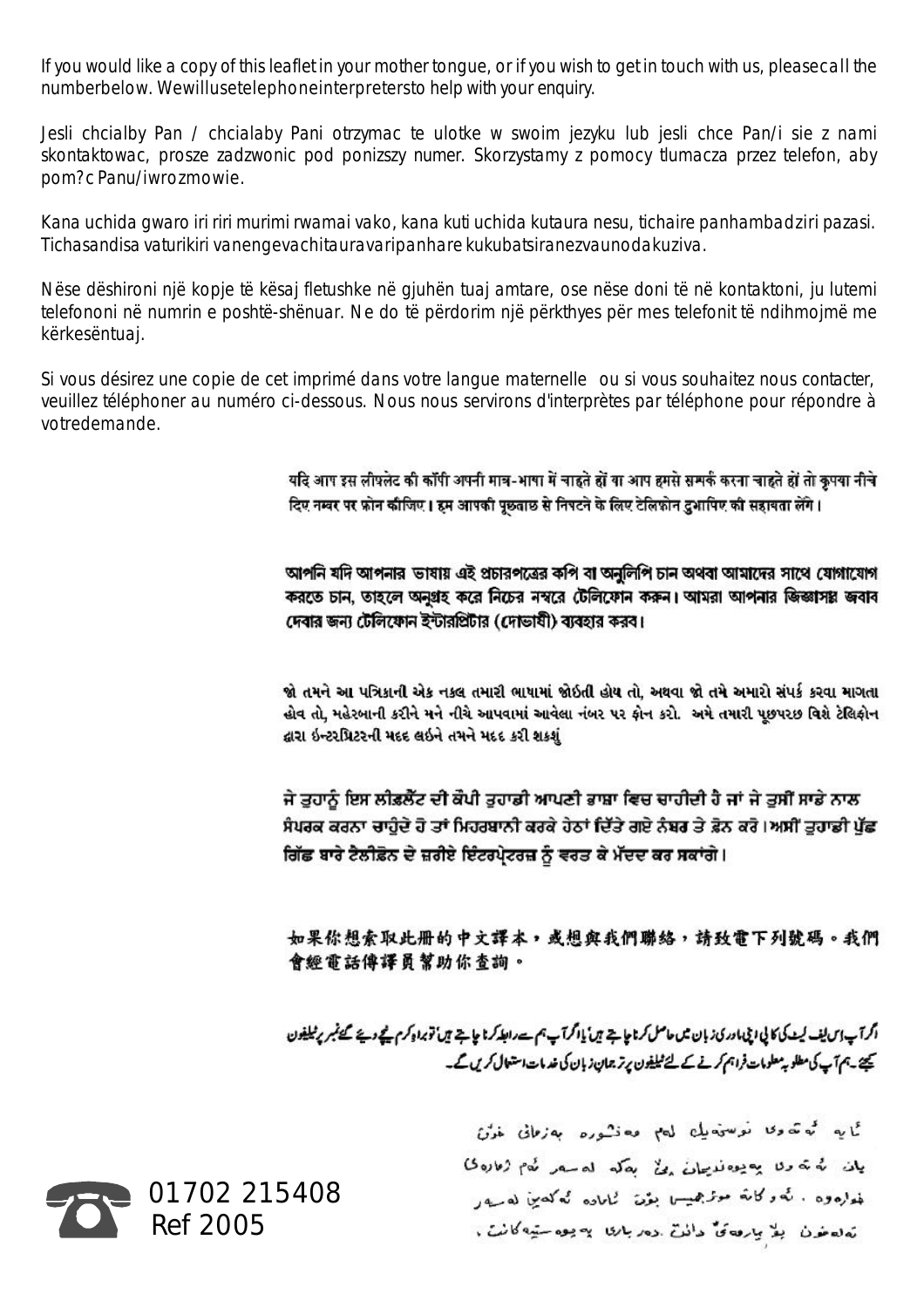### Southend-on-Sea Local Development Framework



*For further information about the Local Development Framework and a definition of terms see "Southend on Sea Local Development Scheme" (LDS) and Appendix 2 of this Document*

Details of this Local Development Document

Title: Southend on Sea Core Strategy Development Plan Document (DPD 1)

Subject: This document will provide the vision, objectives and strategy for the spatial development of Southend-on-Sea including the distribution of growth and the policy context for 10 year housing supply; and will set out the key policies against which all planning applications will be assessed, including the Council's core policies on minerals and the protection and enhancement of the natural and historic environment (including conservation areas).

Geographical Coverage: The Borough of Southend-on-Sea

Status: Development Plan Document (DPD)

Accompanying Document: Draft Final Sustainability Appraisal Report including Draft Environmental Report for further consultation

Stage in Timetable for Production:

j

| Pre-submission Consultation (Regulation 25)                                    | Commenced January 2005   |
|--------------------------------------------------------------------------------|--------------------------|
| Preferred Options Public Participation (Regulation   late July - mid September |                          |
| 26)                                                                            | 2005                     |
| Submission to Secretary of State                                               | Spring $20061$           |
| Target date for Examination                                                    | Autumn 2006 <sup>2</sup> |
| Proposed date for adoption                                                     | Spring 2007              |

Availability of the Document: Inspection at all Council Offices and Libraries. Available to download on Council Web Site. See previous page for availability of alternative formats.

<sup>&</sup>lt;sup>1</sup> Subject to the prior publication of the Panel's Report into the Public Examination of RSS14

<sup>&</sup>lt;sup>2</sup> Subject to the prior publication of the Secretary of State's Proposed Changes to RSS14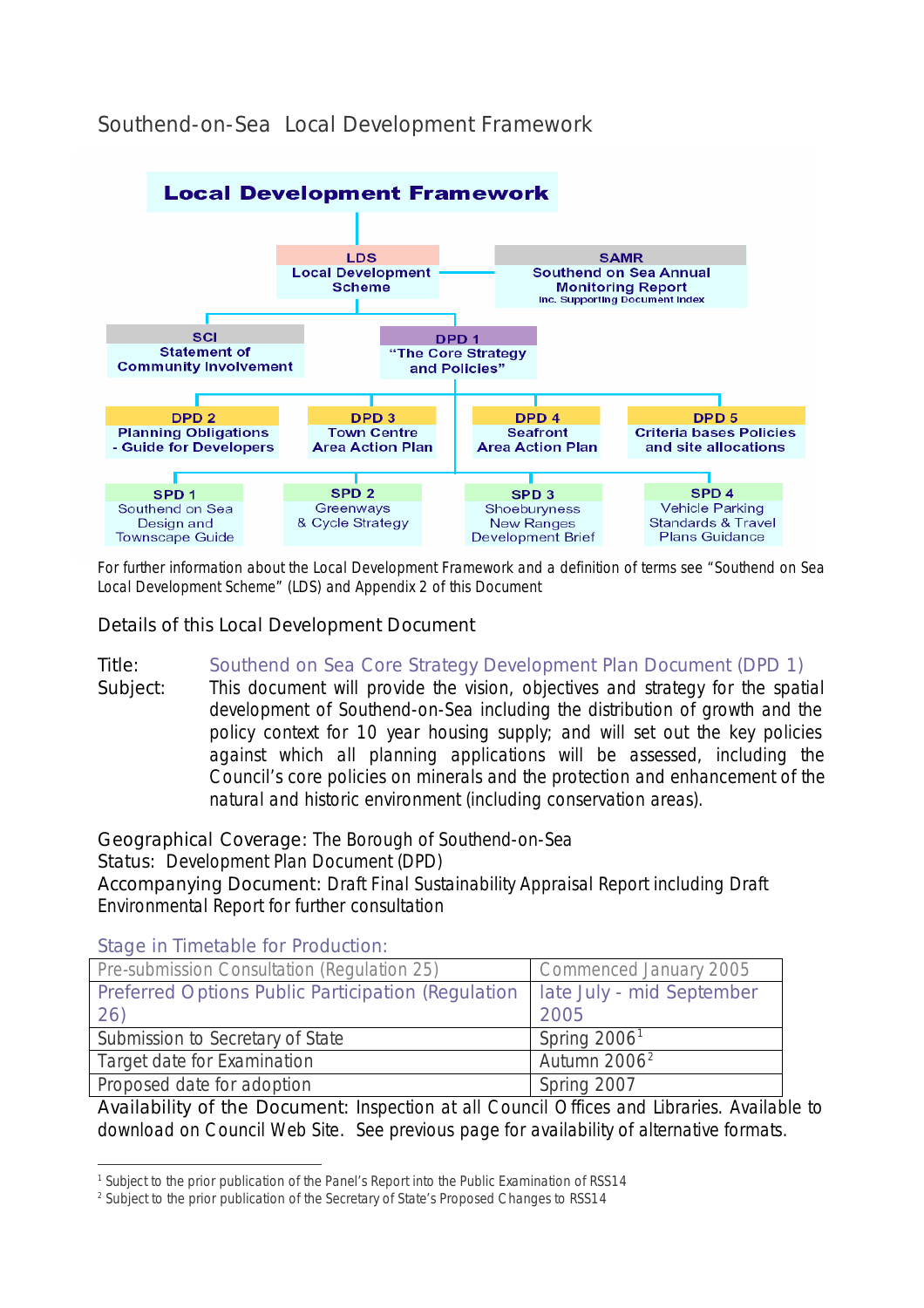### **Contents**

| Section 1: | The Core Strategy – Aim and Strategic Objectives |                                                             | 3  |
|------------|--------------------------------------------------|-------------------------------------------------------------|----|
| Section 2: |                                                  | The Core Strategy - Key Policies                            | 9  |
|            |                                                  | Section 2(i): Key Spatial Strategy                          | 9  |
|            |                                                  | Section 2(ii) Key Development Principles                    | 14 |
|            |                                                  | Section 2(iii): Key Implementation and Resources Principles | 16 |
| Section 3: |                                                  | <b>Employment Generating Development</b>                    | 19 |
| Section 4: | Town Centre and Retail Development               |                                                             | 23 |
| Section 5: | <b>Transport and Accessibility</b>               |                                                             | 26 |
| Section 6: | The Environment and Urban Renaissance            |                                                             | 30 |
| Section 7: | <b>Minerals and Soils Resources</b>              |                                                             | 33 |
| Section 8: | Community Infrastructure                         |                                                             | 36 |
| Section 9: | Sport, Recreation and Green Space                |                                                             | 39 |
|            | Section 10: Dwelling Provision                   |                                                             | 43 |
|            | Section 11: Monitoring and Review                |                                                             | 48 |

### Appendices

| Appendix 1: Background Documents and Technical Studies | 50 |
|--------------------------------------------------------|----|
| Appendix 2: Definition of Terms Used                   |    |

A factual schedule of those Borough Local Plan policies which are replaced either in whole or in part by the policies in this Core Strategy DPD, together with those policies which will continue to be saved as part of the Development Plan for the Borough until such time they in turn are replaced by subsequent DPDs, will be produced following the outcome of initial public participation on the Core Strategy.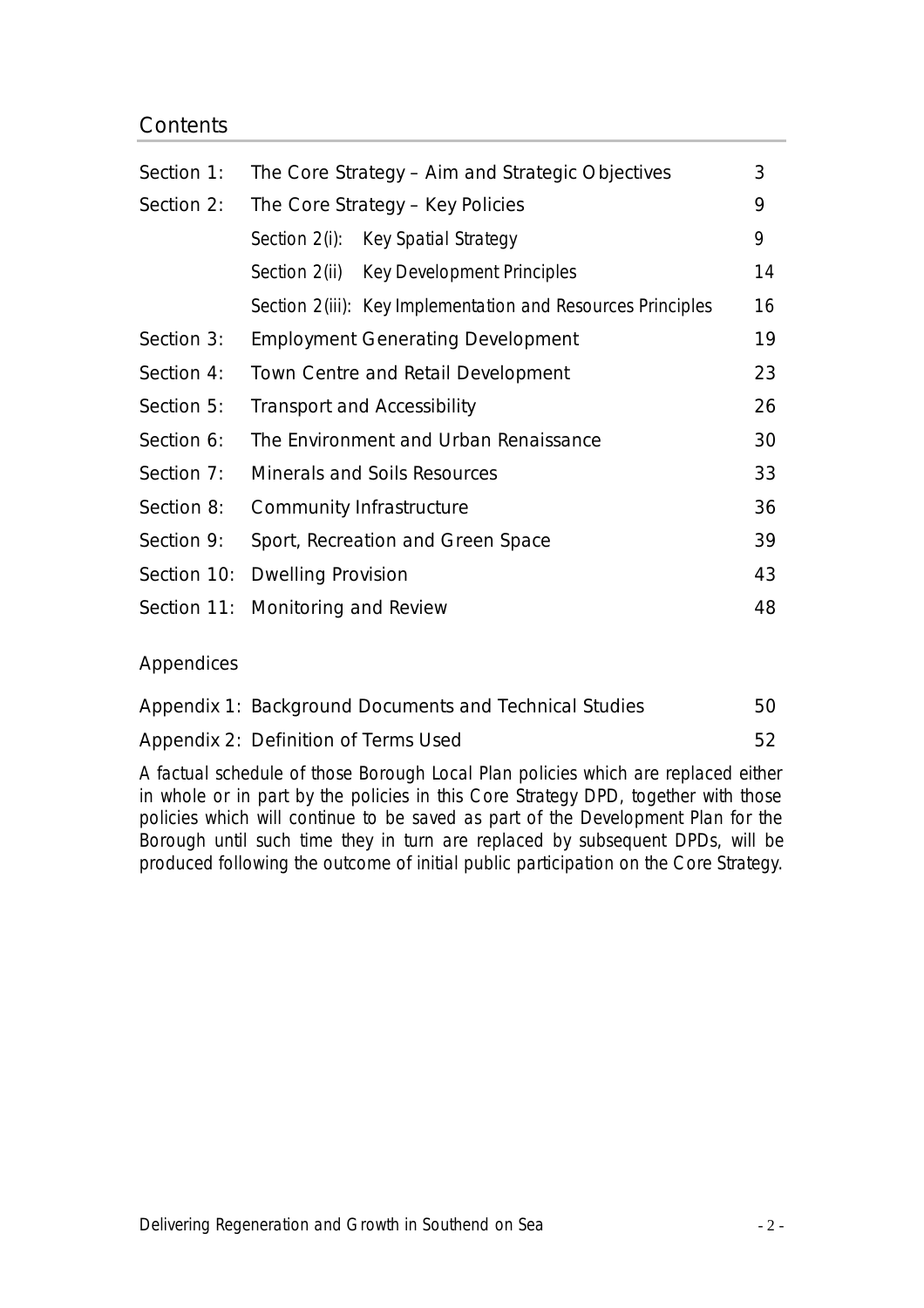the core strategy aim and strategic objectives **section 1**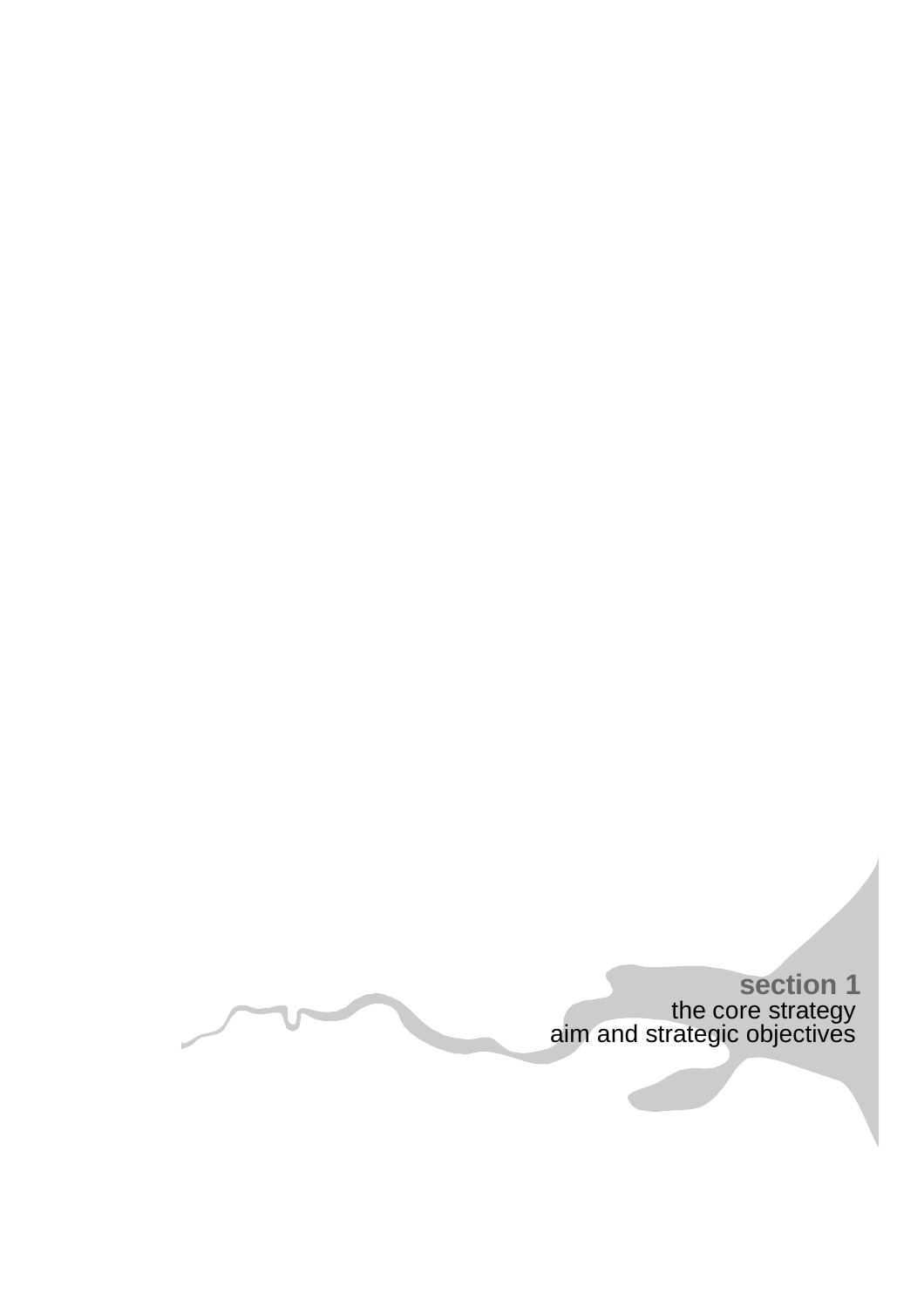- 1.1 Southend-on-Sea Borough Council (hereafter referred to as 'the Council'), together with its partners, is active in the Government's Thames Gateway regeneration project, a national and regional priority for regeneration and growth as set out in existing and emerging national and regional policy. The Draft Regional Spatial Strategy for the East of England (RSS14), the East of England Plan, introduces specific guidance for the Thames Gateway South Essex sub-region to deliver regeneration in a manner specific to the needs and requirements of the local area. The central requirements are to achieve employment led regeneration, wealth creation and growth across the sub-region, whilst maintaining a sustainable balance between jobs and housing in the future.
- 1.2 Within the Borough of Southend-on-Sea as a whole (hereafter referred to as 'Southend') this translates into a strategic policy requirement to deliver 13,000 net additional jobs and 6,000 net additional dwellings in the period 2001 to 2021. Phasing mechanisms within these policies provide for an assessment of whether this balance is being achieved during the plan period. A step change in the provision of transport infrastructure and accessibility is recognised as a precondition for achieving regeneration and additional development, and a phased programme for priority investment is set out in Policy TGSE3: Transport Infrastructure in RSS14. It is also essential that improvements to social infrastructure are put in place before and in parallel with new development. This includes promoting development which contributes to the delivery of health care strategies and social and education plans (including School Organisation Plans) and in line with Core Policy CP6: 'Community Infrastructure' in this Core Strategy
- 1.3 The approach to regeneration and growth in the Thames Gateway at national, regional and sub-regional level, working in partnership, is to focus resources in more localised 'Zones of Change and Influence'. These are areas where there are greater opportunities and/or need for regeneration and growth. Within Thames Gateway South Essex (TGSE), the broad location, scale and nature of regeneration and growth have been established, based on securing the development of three complementary regeneration hubs and associated zones of change and influence. This includes Southend as a cultural and intellectual hub and a higher education centre of excellence. This approach will also contribute to delivery of the Regional Economic Strategy prepared by the East of England Development Agency.
- 1.4 In parallel, the Southend Local Strategic Partnership has prepared 'Southend Together', the Community Plan for the Borough. Based on three over-riding principles – sustainable development, equality of opportunity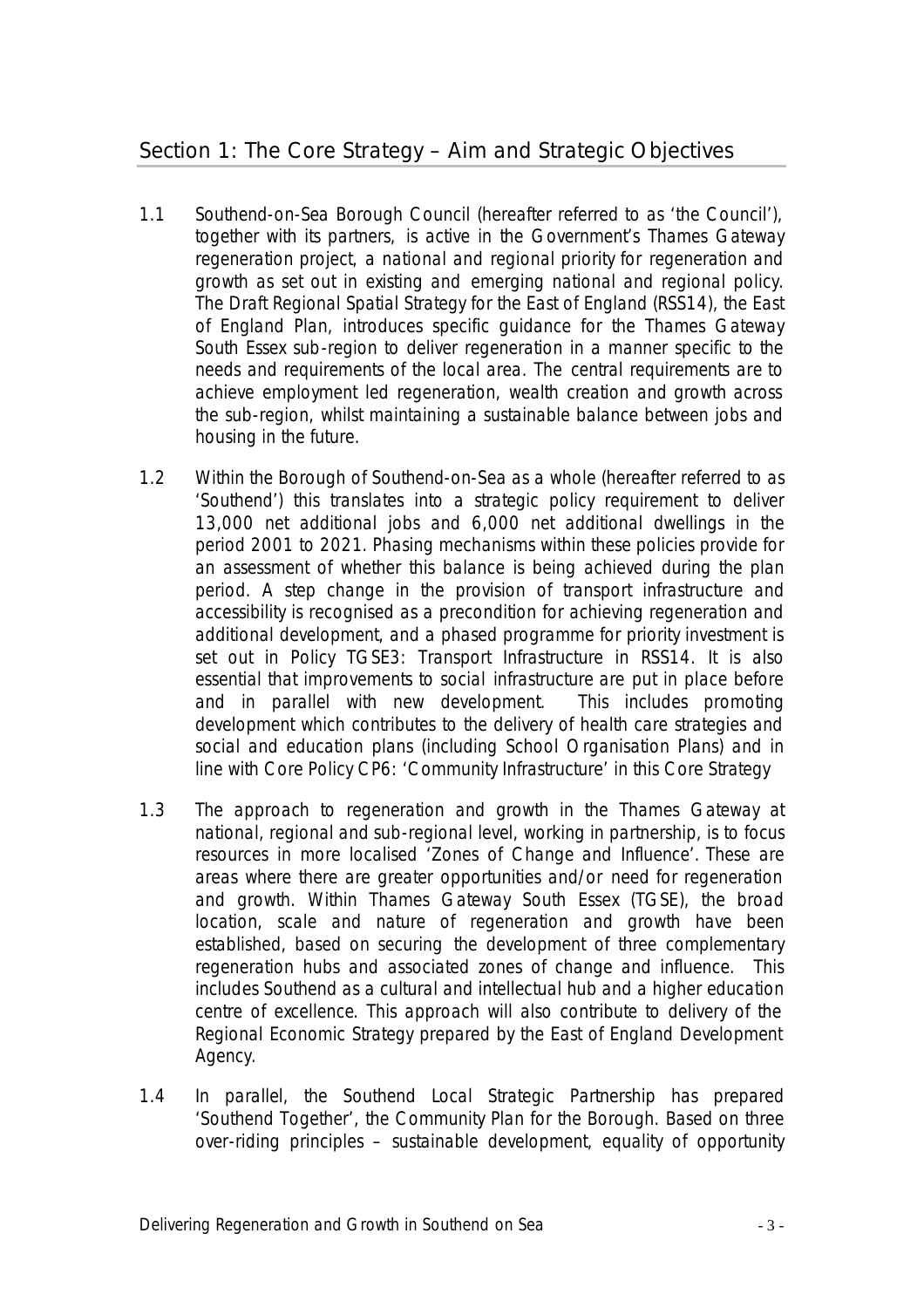and social inclusion – the 'Southend Together' Community Plan seeks to pursue seven ambitions for the town:

- (i) a prosperous local economy
- (ii) improved transport and infrastructure, and a quality environment
- (iii) a cultural capital of the East of England
- (iv) opportunities for learning for all and a highly skilled workforce
- (v) improved health and well-being
- (vi) reduction in crime, disorder and offending, and
- (vii) better life chances for vulnerable people.
- 1.5 There is significant synergy between these ambitions and the requirements of, and approach to, regeneration in Thames Gateway South Essex outlined above.
- 1.6 To meet the opportunities and challenges presented by the regeneration of Thames Gateway and the priorities identified by 'Southend Together', the Council has, in association with its partner organisations and agencies, in particular the Thames Gateway South Essex Partnership, adopted the following Aim and set of Strategic Objectives. These provide a firm basis for the core strategy, policies and proposals that follow, and which seek to be a key means of implementing these objectives and priorities.

#### The Aim

To secure a major refocus of function and the long term sustainability of Southend as a significant urban area which serves local people and the Thames Gateway

To do this there is a need to release the potential of Southend's land and buildings to achieve measurable improvements in the town's economic prosperity, transportation networks, infrastructure and facilities; and the quality of life of all its citizens. This will include safeguarding and improving the standards of the town's amenities and improving the quality of the natural and built environment.

#### Strategic Objectives

- SO1 Deliver employment led regeneration, wealth creation and growth across the Thames Gateway South Essex sub-region
- SO2 Secure the regeneration of Southend as a cultural and intellectual hub and a centre of education excellence
- SO3 Create and maintain a balance between employment and housing growth in the future
- SO4 Secure sustainable regeneration and growth focused on the urban area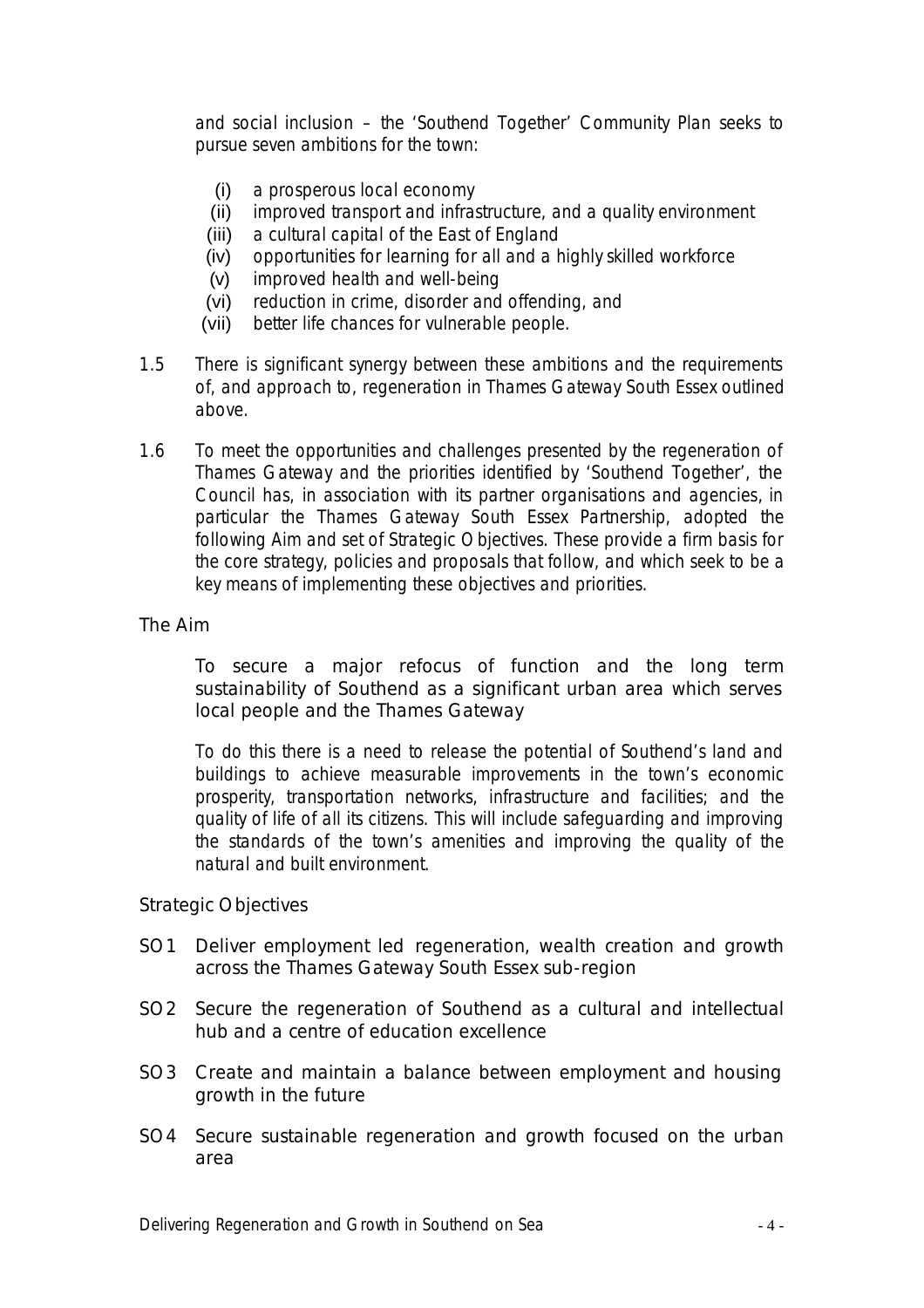- SO5 Provide for not less than 13,000 net additional jobs in the period 2001 to 2021 within Southend
- SO6 Provide for 6,000 net additional dwellings in the period 2001 to 2021 within Southend
- SO7 Target future dwelling provision to meet the needs of local people including the provision of affordable housing
- SO8 Secure a thriving, vibrant and attractive town centre and network of district and local centres
- SO9 Secure a step change in the provision of transport infrastructure and accessibility as a precondition for additional development
- SO10 Maximise the effectiveness and integration of key transport corridors and interchanges as a principal focus for development in the urban area
- SO11 Secure the sustainable use of the River Thames and its Estuary as an asset for transport, leisure and business
- SO12 Secure the social and physical infrastructure related to improving the health, education, lifelong learning and well-being of all sectors of the community
- SO13 Deliver high quality sustainable urban and natural environments based on the principles of urban renaissance, design excellence (including the safeguarding and enhancement of existing character and scale where appropriate) and prudent use of natural resources
- SO14 Protect, optimise and enhance, through effective management, the town's historic and natural environment and assets, including where appropriate the beneficial long term use of land that is contaminated or otherwise degraded
- SO15 Contribute to the creation of a 'Green Grid' of high quality, linked and publicly accessible open spaces and landscapes across the subregion
- SO16 Secure delivery of strategic objectives through all relevant delivery bodies, and their strategies
- 1.7 The role of this Core Strategy is to provide clarity about what the Council will require of new development, and to ensure that the right development comes forward in the right place and at the right time to deliver the Aim and Strategic Objectives. As such it will be used as a basis for making decisions on all planning matters and for guiding the investment decisions of the public and private sectors over the next decade and beyond.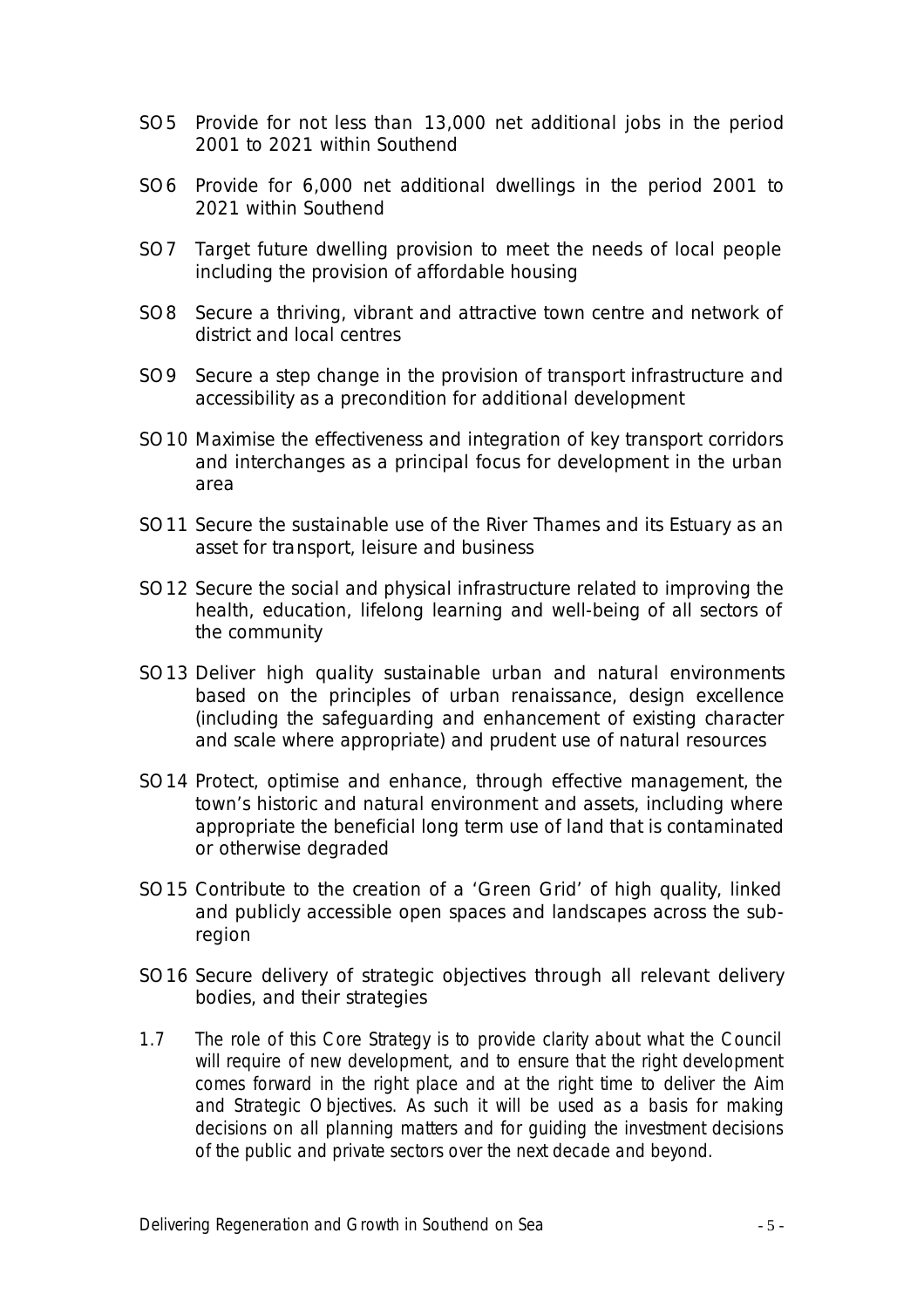- 1.8 The mechanisms for delivering the plan's policies and proposals will therefore be many and varied, involving a wide range of private, public, voluntary and other agencies, companies and individuals, together or separately.
- 1.9 To remove all doubt as to what is required of new development, it is considered that the Aim and Strategic Objectives will need to be translated into clear criteria based policies. This Pre-Submission Public Participation document therefore explores possible options with regard to the approach that could be pursued in formulating such policies, including the Council's preferred option within each section. In certain cases, where criteria-based development principles only are put forward, only one 'option' is proposed, this being considered essential for the delivery of sustainable development and an urban renaissance in Southend. In addition, possible policy wording is suggested under each of the Council's preferred options, to illustrate how this preferred approach could be expressed in planning policy terms. This is to provide a basis for community comment, input and discussion.
- 1.10 In all cases, such public comment and input is requested, including ideas and suggestions for alternative approaches or wording which should be considered but which are not included in this document. It is recognised that both the approach and the detailed wording may be subject to change through the ongoing community involvement and Sustainability Appraisal processes.
- 1.11 The approach in this Core Strategy public participation document is to translate the Aim and Strategic Objectives into three over-arching Key Policies (see Section 2) dealing with the broad spatial, development and implementation principles with which all new development must accord. These Key Policies are supported by nine Core Policies (see Sections 3 - 11) based on more specific spatial and development principles to promote and facilitate what the Council is seeking to achieve from development and investment activity in the town.
- 1.12 The Core Policies must provide a clear, robust strategic land use planning framework for Southend in the context provided by national, regional and strategic policy and objectives. Some may have clear spatial implications, whilst others need to be expressed in terms of the overall approach the Council will take to new initiatives, investment decisions and development opportunities, and the criteria it will use in making decisions on such matters.
- 1.13 In implementing its Core Strategy, there will be a need for the Council to be bold, visionary, take the lead on contentious issues, and find imaginative ways of funding projects and initiatives as well as playing an active role in challenging national policy through lobbying where appropriate. The national, regional and sub-regional context with which the Core Strategy must conform has changed significantly. Southend is now part of the Thames Gateway, a national priority for both regeneration and growth, and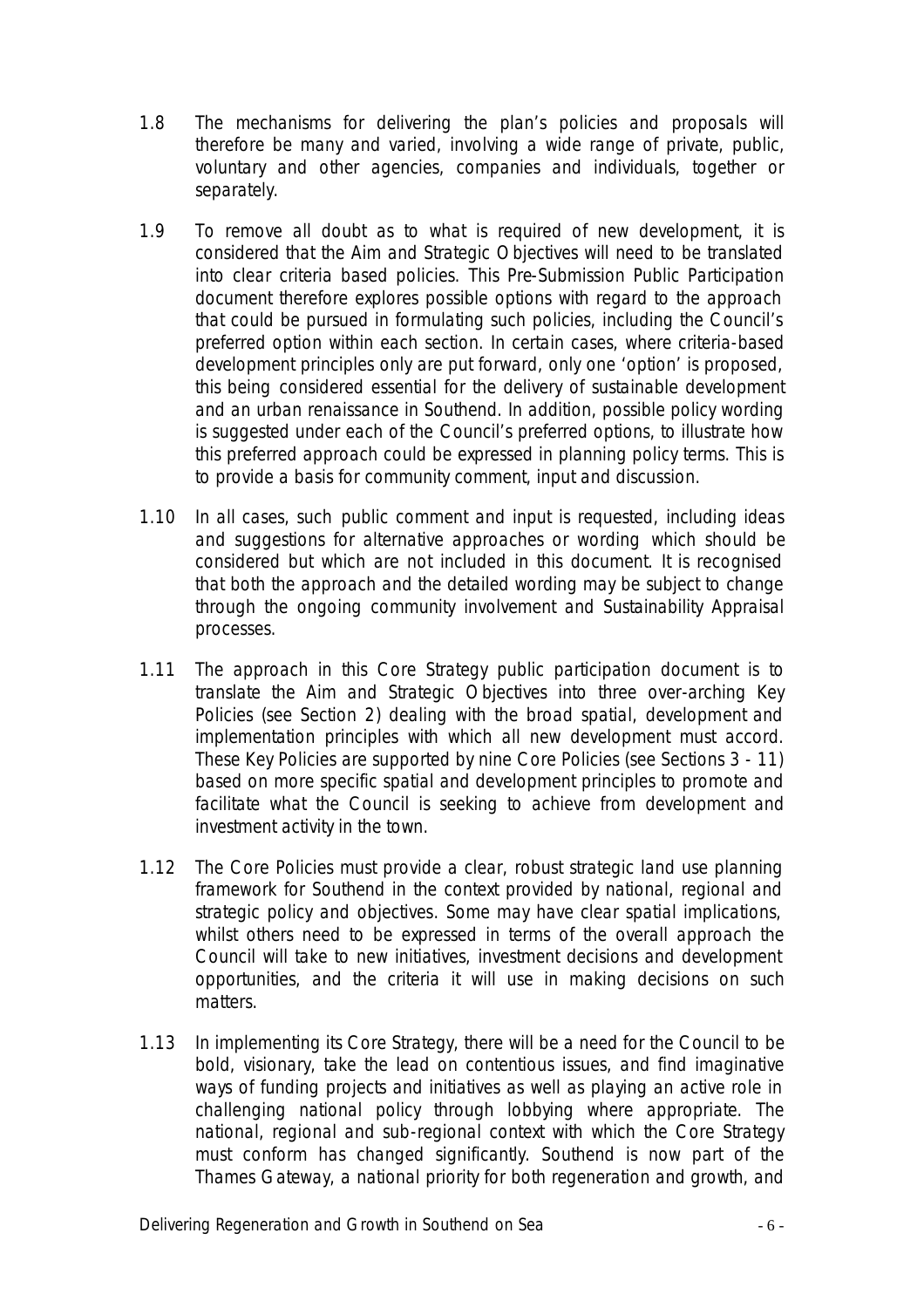the contributions to investment and development required from the Borough are now much greater.

- 1.14 In addition, local priorities, as expressed through the Community Plan, are much clearer and more demanding. Taken together, these considerations require the new Local Development Framework for Southend, replacing the Southend-on-Sea Borough Local Plan, not only to deliver higher levels of infrastructure, investment and development, but also to achieve this in ways that are clearly more sustainable and of a higher quality. Above all, a balance must be achieved between employment provision, transport and other community infrastructure investment, additional dwellings and environmental quality, both urban and natural.
- 1.15 In the light of this, 'do nothing' or 'business as usual' options, based on a continuation of past policy, are not considered to be acceptable options and are not considered further, except where these can continue to make a positive contribution to achieving the sustainability balance set out above.
- 1.16 Nevertheless, for development control purposes, and where necessary and appropriate, the policies in this Core Strategy will be supported by saved policies from the adopted Southend-on-Sea Borough Local Plan until such time as they are replaced by new development plan policies in subsequent Local Development Documents.
- 1.17 The relationship between the overall Aim of the Core Strategy and the supporting policies is illustrated in Figure 1.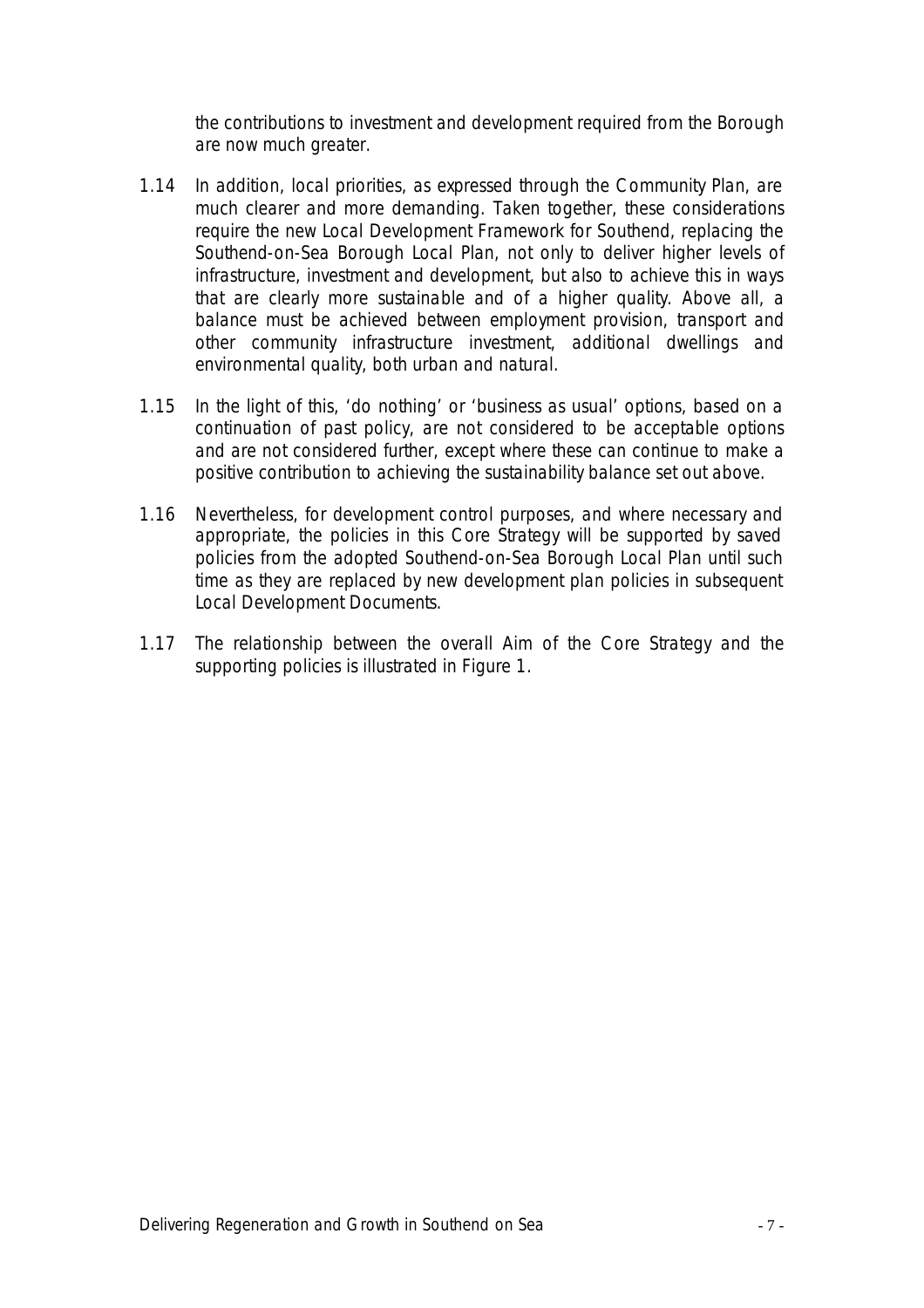Figure 1: Diagram Of Relationship Between The Overall Aim Of The Core Strategy And The Supporting Policies

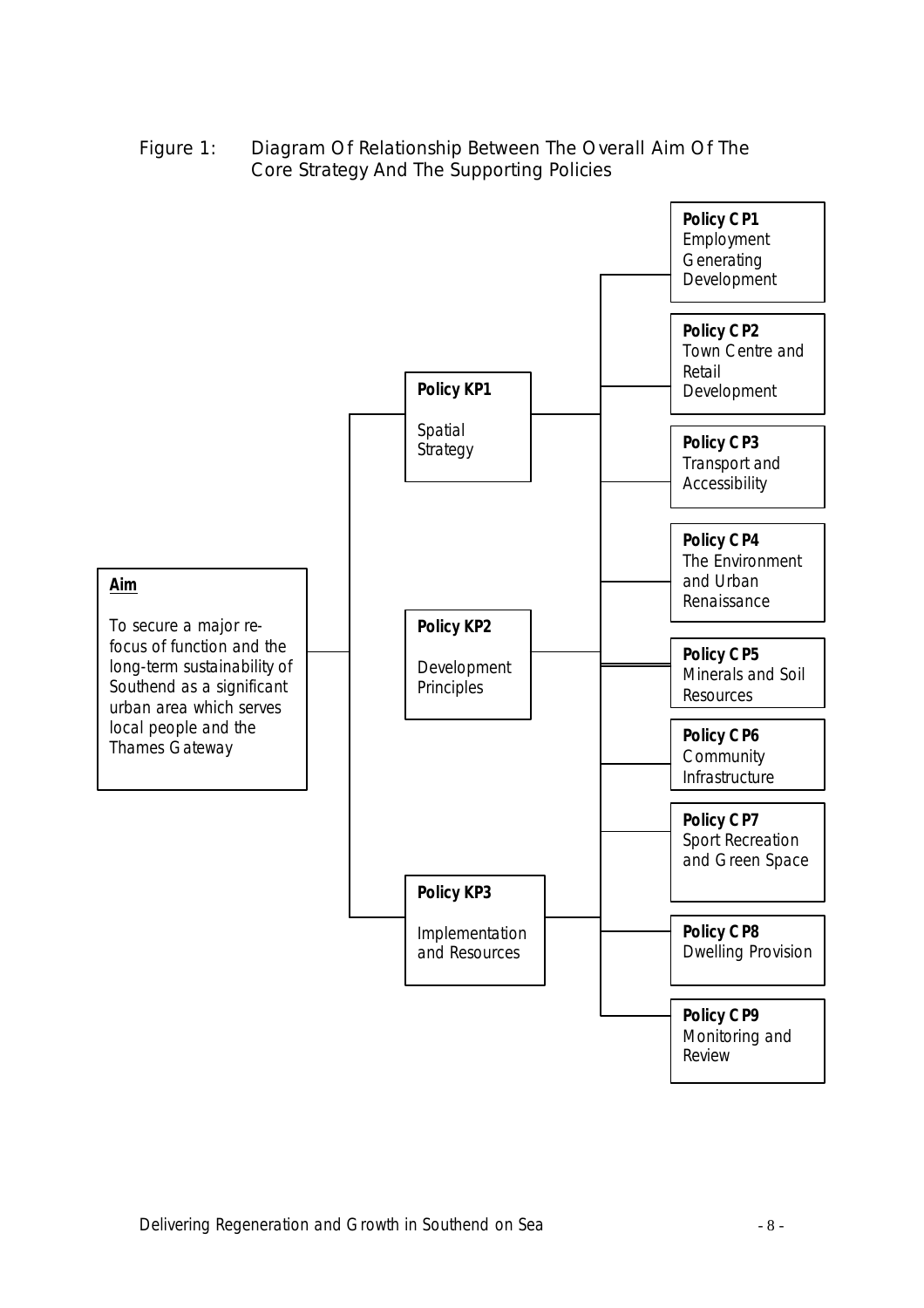the core strategy key policies **section 2**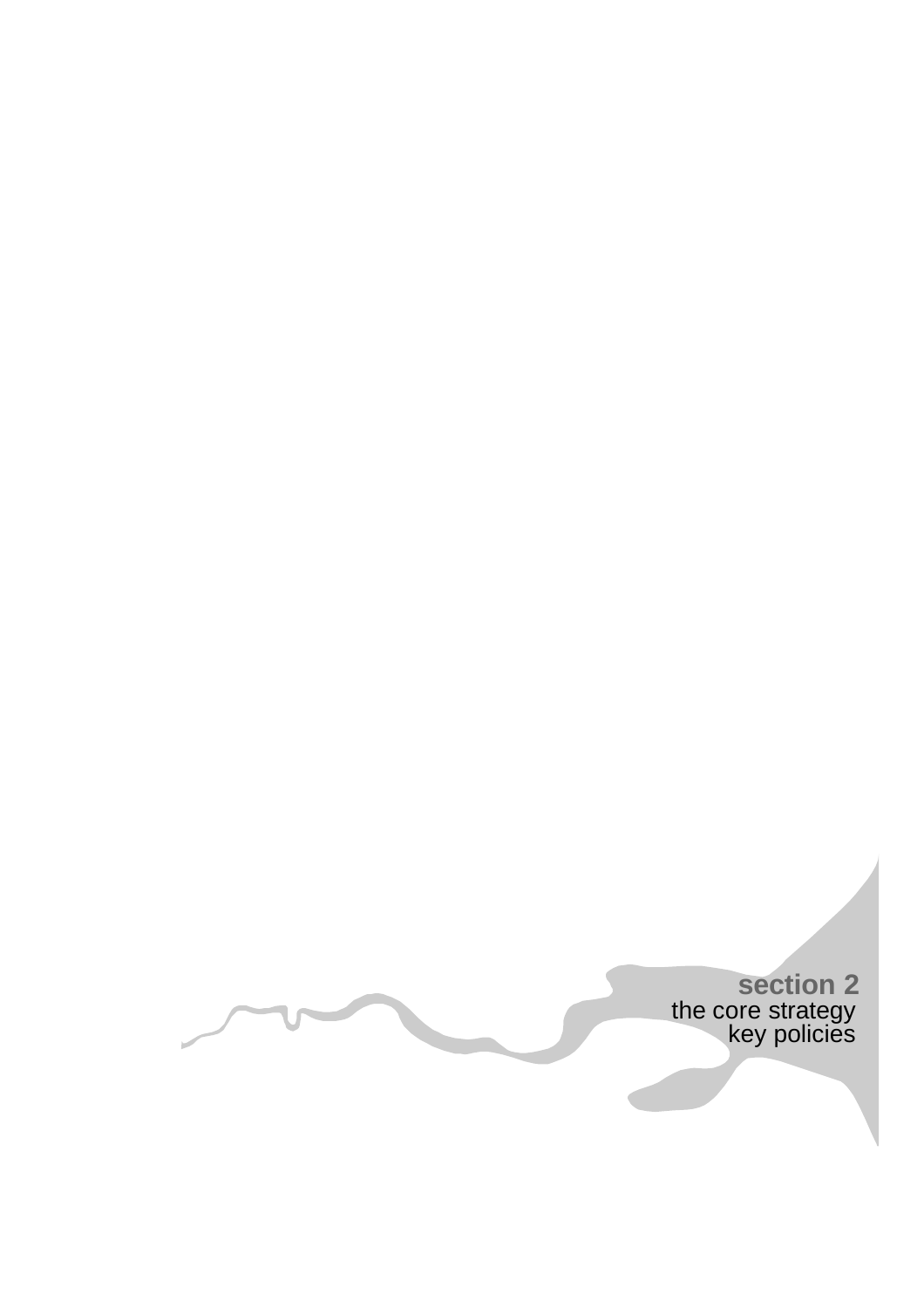- 2(i) Key Spatial Strategy Policy
- 2.1 The role of the key spatial strategy and associated policy is to provide a clear indication of how regeneration and growth will be distributed within the Borough. Set out below are 3 options (including the Council's preferred option) for a spatial strategy that, within the context of national and regional policy, could deliver the required growth. The Council's preferred option seeks to make a positive contribution to delivering that growth whilst also delivering sustainable regeneration, as set out in the Aim and Strategic Objectives in Section 1 above. All three spatial options are illustrated in Figure 2.

### Flood Risk

- 2.2 Government policy emphasises the need for flood risk to influence the location of development, and for development plans to follow a 'sequential test' in relation to the level of flood risk, directing development away from areas at risk of flooding. Current indicative floodplain maps identify a number of areas in the Borough to be 'at risk', mainly from tidal flooding.
- 2.3 However, this approach is considered to be inappropriate with regard to Southend at the present time, for the following reasons:
	- **If would further limit the already limited spatial options available to** the Borough to achieve regeneration and growth;
	- **If would require other important sustainability considerations, such** as accessibility and avoiding the use of greenfield and high grade agricultural land, to be compromised; and
	- The current indicative floodplain maps do not take account of existing flood defences, which in Southend have been regularly and systematically improved to meet perceived levels of risk. The level of actual risk is therefore likely to be much lower than is indicated by these maps.
- 2.4 In drawing up spatial strategy options and identifying its preferred option, therefore, the Council has taken into account a wide range of sustainability considerations. Whilst a degree of residual risk will remain, and flood risk must always remain a key consideration, it is proposed that this will be dealt with by ensuring through policy that, where this proves to be an issue, development is only permitted where a detailed flood risk assessment demonstrates that it is appropriate in terms of its type and the mitigation measures proposed, including if necessary enhancement of flood defences. A Thames Gateway South Essex Strategic Flood Risk Assessment, currently in preparation, will facilitate achievement of this.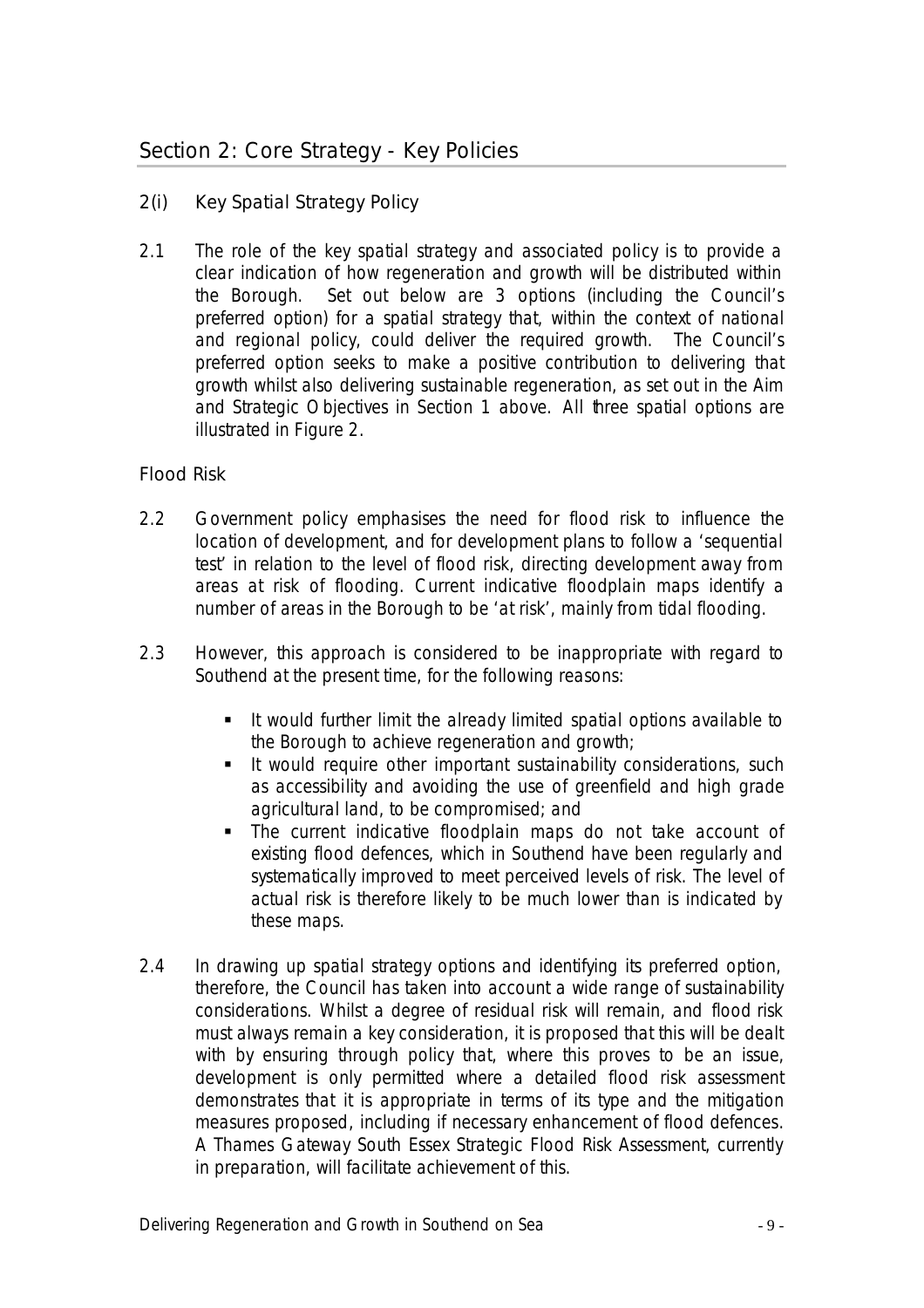# Figure 2 **Spatial Strategy Options 1, 2 & 3**

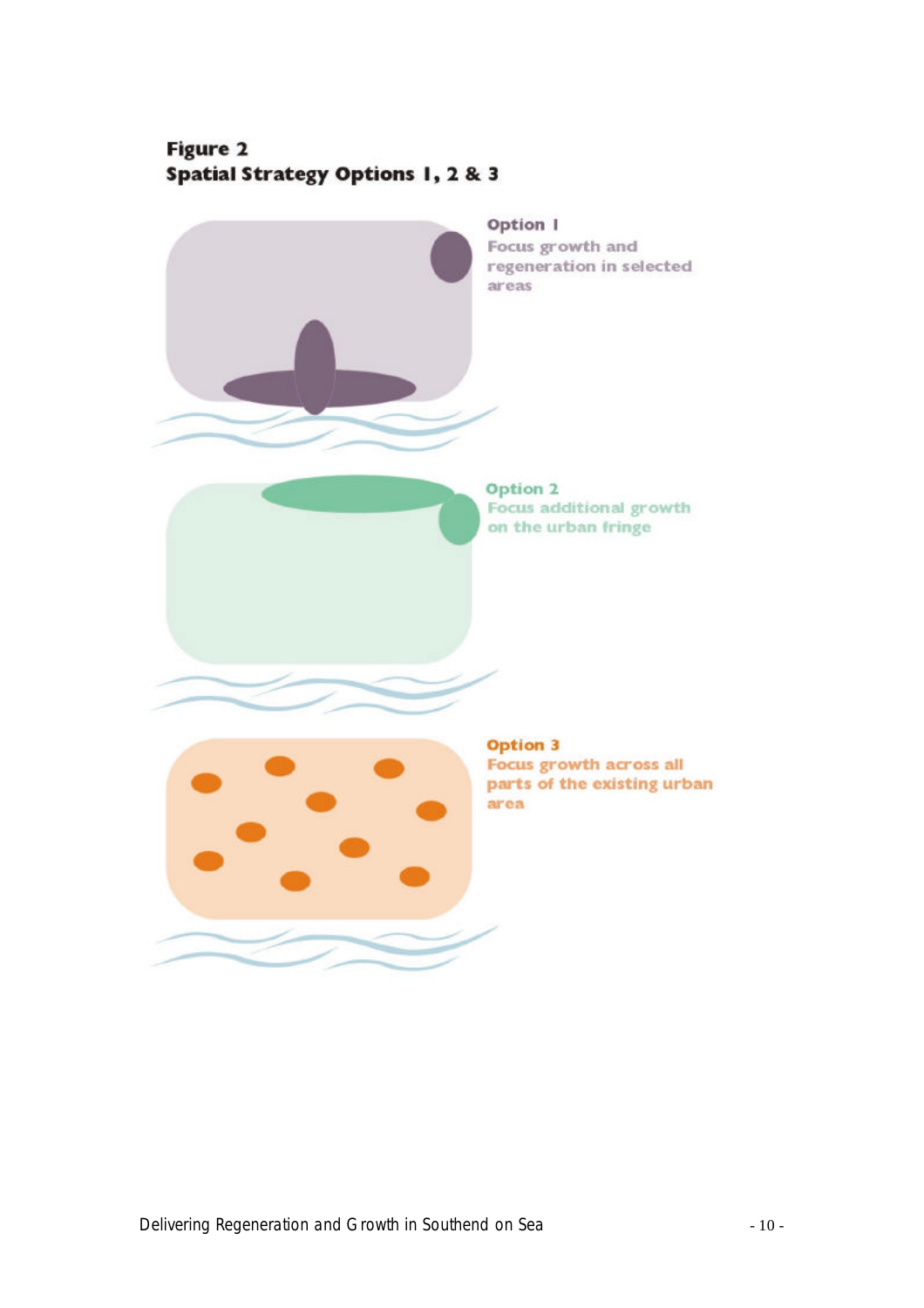'Preferred' Option 1: Focus growth and regeneration in selected areas

- 2.5 The Council's preferred approach seeks to maximise the town's strengths and opportunities by focusing the majority of growth and regeneration on key regeneration areas, in particularly the Town Centre, Seafront and existing commercial/industrial areas. At the same time, it seeks to protect the town's natural resources and residential amenities from inappropriate or over-development by accommodating a proportion of the required growth on previously developed land on the urban fringe, notably north Shoeburyness which is itself a major regeneration opportunity. Care would need to be taken in a number of areas which may be at risk from flooding, a consideration of growing concern in the light of the potential effects of global warming and increased development within floodplains. In particular, use would be made of the South Essex Strategic Flood Risk Assessment (SFRA) to ensure that development is appropriate to its location in terms of type and mitigation measures proposed.
- 2.6 This "Spatial Strategy" seeks, therefore, to deliver a distribution of investment and development based on the following approach:
	- I. A town centre renewal package with an emphasis on refocusing of retail opportunities, a major expansion of town centre housing, expansion of education/'lifelong learning', culture and leisure provision, including the strengthening of Southend's position as a 'University Town' and renaissance of the sea frontage, and integration with public transport interchanges
	- II. Reinforcing and restructuring Southend's industrial /commercial areas and economic base, with a particular focus on sub-regionally and locally significant sectoral strengths and clusters
	- III. Realising the full potential of land at Shoeburyness in association with the development of improved transport corridors
	- IV. Maximising the potential for higher density, mixed use development in urban centres and at key transport interchanges, and maintaining a sustainable Green Belt around the existing and proposed urban area
	- V. Reducing and preventing flood risk through controlling the nature, location, lay-out and design of development within all areas of the Borough at risk of either fluvial (water course) or tidal (coastal) flooding, and through providing for appropriate sea defences as part of a comprehensive shoreline management strategy. In, particular, use will be made of the South Essex Strategic Flood Risk Assessment (SFRA) to ensure that development is appropriate to its location in terms of type and mitigation measures proposed.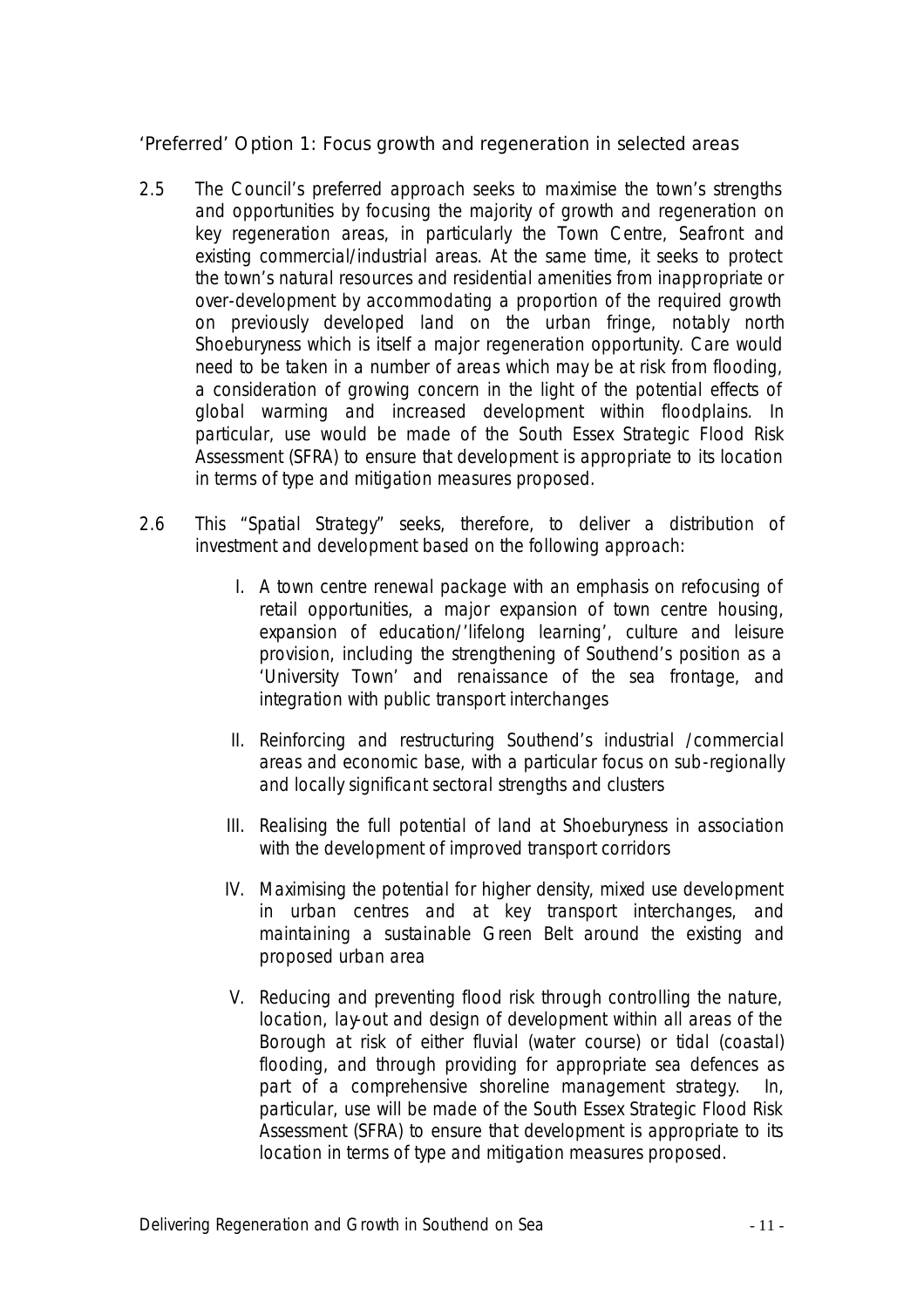2.7 Set out below is suggested policy wording that may provide a sound planning framework for delivering the preferred spatial strategy option. This is provided as a basis for discussion and may be subject to change through the ongoing public participation and Sustainability Appraisal processes.

### *Policy KP1: Spatial Strategy*

*As a principal basis for sustainable development in the town, development and investment will be expected to build on and contribute to the effectiveness and integration of the key transport corridors and interchanges. In addition, the primary focus of regeneration and growth within Southend will be in:*

- *1. Southend Town Centre and Central Area including regenerating the existing town centre, led by the development of the University campus, to secure a full range of quality sub-regional services and providing 6,500 new jobs and 1,650 additional homes, and the upgrading of strategic and local passenger transport accessibility, including development of Southend Central and Southend Victoria Stations as strategic transport interchanges and related travel centres*
- *2. Seafront including the regeneration of the Seafront's role as a successful leisure and tourist attraction and place to live, and making the best use of the River Thames. Appropriate sea defences will be provided as part of a comprehensive shoreline management strategy*
- *3. Shoeburyness – including the development of major mixed use sites at Shoeburyness, providing 3,000 new jobs consolidating R&D strengths on a 'high-tech' business park and 1,400 additional dwellings, linked to improved access*
- *4. Priority Urban Areas including:*
	- *a. The District Centres of Westcliff (Hamlet Court Road) and Leigh (Leigh Broadway, Elm Road and Rectory Grove), and the West Road/Ness Road shopping area of Shoebury*
	- *b. Existing industrial and commercial areas*

*Improvements in transport infrastructure and accessibility will be a precondition for additional development.* 

*A Green Belt will be maintained around the urban area. Minor amendments to the Green Belt boundary may be considered where this would enable delivery of specific objectives and policies in this Core Strategy in a sustainable manner.*

*Within flood risk areas, or where a Strategic Flood Risk Assessment indicates that it may be necessary, all development proposals should be*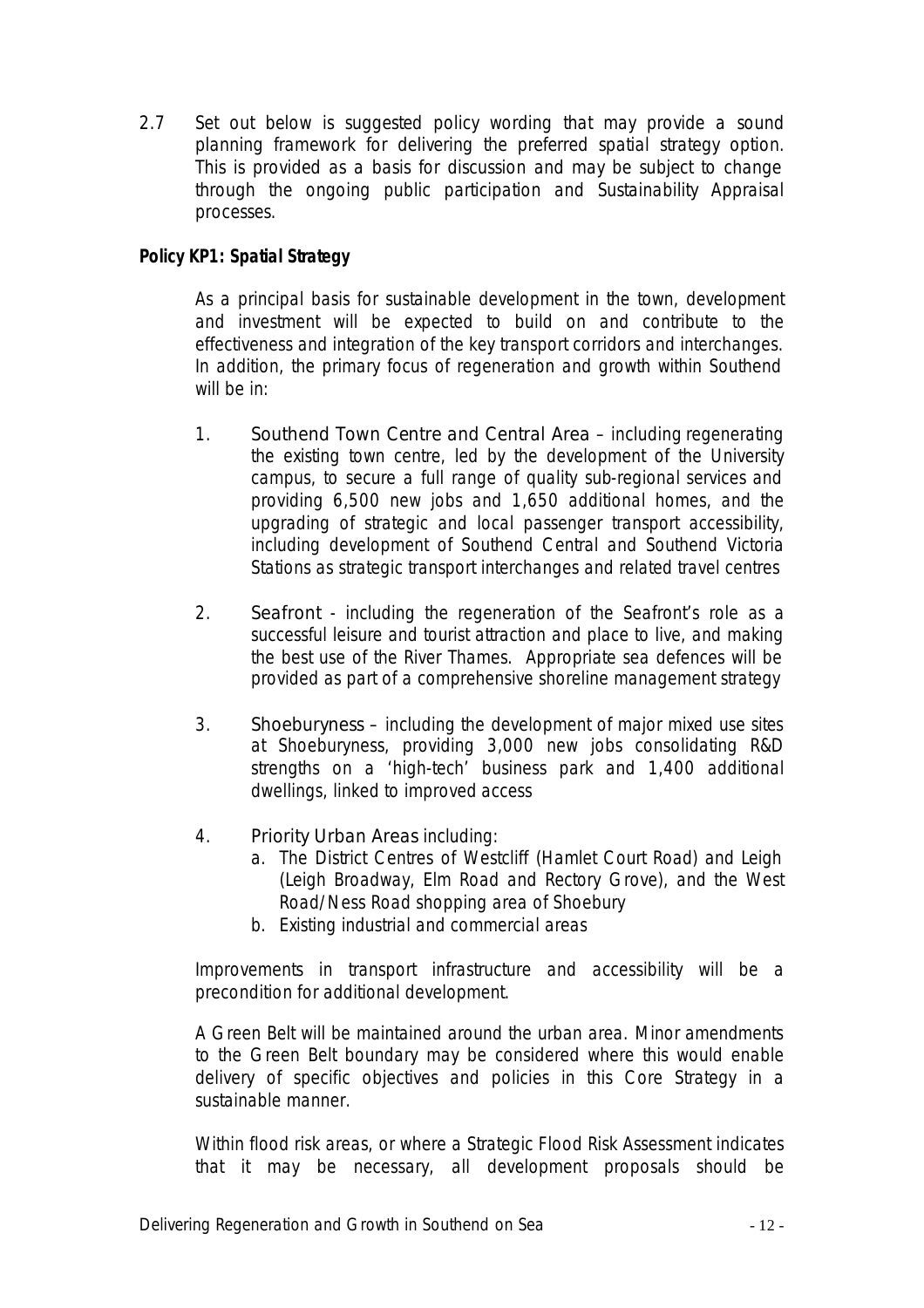*accompanied by a flood risk assessment appropriate to the scale and nature of the development and the risk.*

Option 2: Focus additional growth on the urban fringe

2.8 There is potential to direct regeneration and growth to the urban fringes, maximising use of green field land currently included within the Green Belt. This approach would focus short term growth on land at Shoeburyness, and redefine the Green Belt boundary in the north of the Borough to release safeguarded land to meet the medium to long term additional growth requirements. In the medium to longer term, therefore, planned peripheral development to the north of Eastern Avenue, Royal Artillery Way and/or Bournes Green Chase would be likely to be required, with a significant drawing back of the Green Belt boundary in the north and north eastern parts of the Borough. This option probably has the least implications with regard to flood risk, although care would need to be taken in certain areas such as north Shoebury.

Option 3: Focus growth across all parts of the existing urban area

2.9 An alternative to this approach could be to constrain development to the current urban envelope. This would require high-density development in all areas of the town and the allocation of land in less developed areas of the town, such as areas of open space/allotments etc, for residential and employment uses. Established residential and commercial areas such as Leigh, Westcliff and Thorpe Bay would need to see increased levels of development and re-development, together with higher densities and levels of employment and housing activity. Care would need to be taken in a number of areas that may be at risk from flooding, a consideration of growing concern in the light of the potential effects of global warming and increased development within floodplains. In particular, use would be made of the South Essex Strategic Flood Risk Assessment (SFRA) to ensure that development is appropriate to its location in terms of type and mitigation measures proposed.

A Key Diagram of the chosen option will be inserted here at the stage of formal submission to the Secretary of State.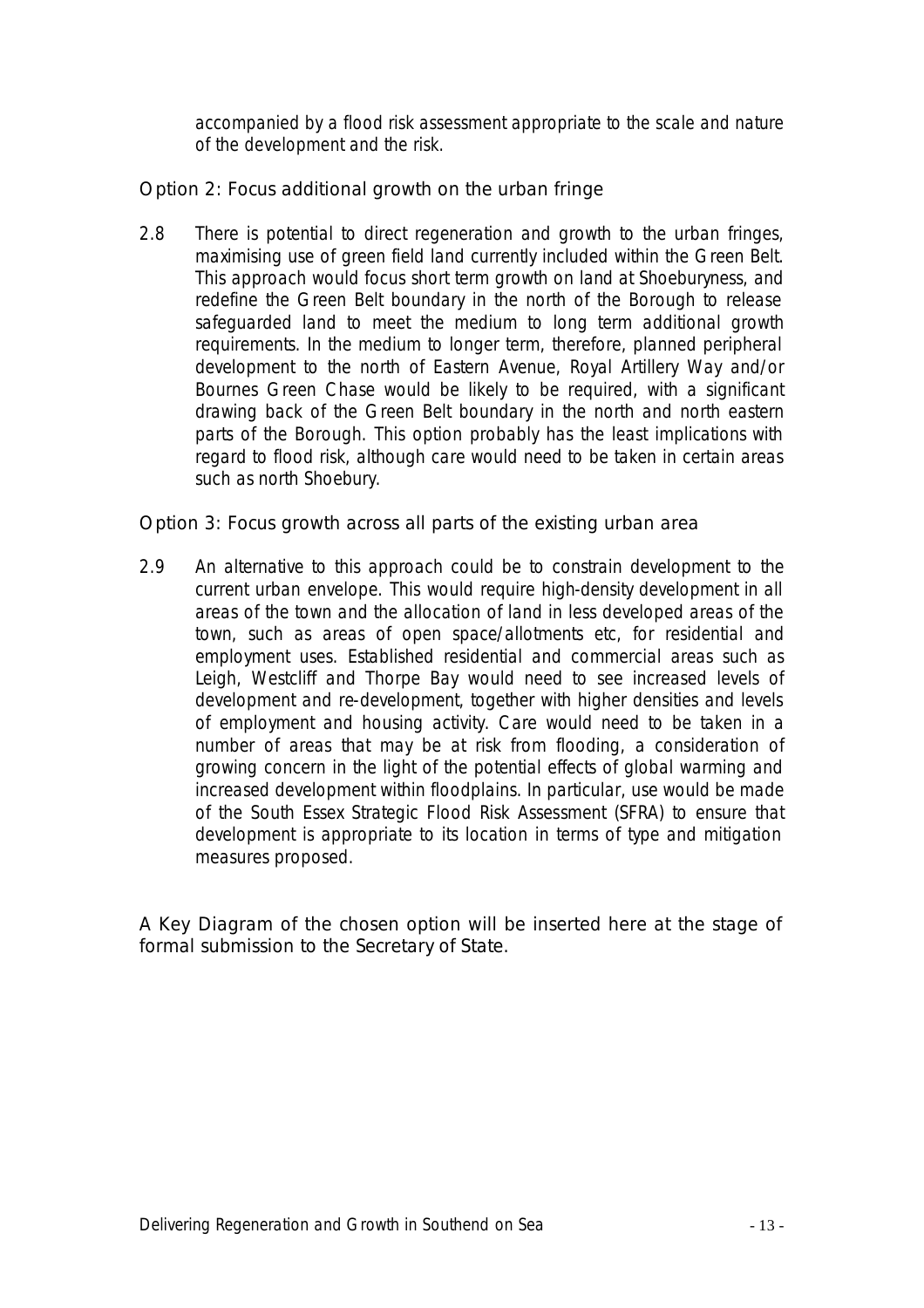- 2(ii) Key Development Principles Policy
- 2.10 The Spatial Strategy will provide a platform on which to base regeneration and growth in the town. However, concentrating development in urban areas like Southend requires careful consideration. Building more into a small area could damage the town and its environment, resulting in the loss of vital open spaces, increased congestion and putting services under strain. It is seen as being essential, therefore, to set out key development principles through which development activity can be encouraged to create good quality buildings and environments.
- 2.11 The approach outlined in the Preferred Option below is also considered essential for the delivery of Sustainable Development and Urban Renaissance in Southend. Alternative approaches are not therefore put forward. However, comments and views on how this approach and its associated policy can be reinforced and made more effective are welcomed.

#### Preferred Option

- 2.12 This Council has a commitment to mainstream 'sustainability' and the principles of 'Urban Renaissance' within all its decision making. In so doing it also recognises that sustainable development is not simply an ecological process but one that involves social and economic dimensions. Urban Renaissance is about creating a quality of life that makes living in the town desirable – that includes quality development, making better use of land and other natural resources and increasing the sense of community.
- 2.13 Development and investment in Southend must contribute to creating quality urban environments where there is a diversity of activity, ease of access for everyone to a range of opportunities, and high quality urban design providing local identity and safe environments. In addition, there is now an opportunity to ensure that future development is designed in such a way that it not only reduces the use of natural resources (including water and energy), the risk of flooding and potential pollution impacts of development but also provides enhanced environments of ecological and amenity value.
- 2.14 Set out below is suggested policy wording that may provide flexible but clear principles to ensure that all development and investment activity delivers the commitment outlined above. Policy KP2: 'Development Principles' is provided as a basis for discussion and may be subject to change through the ongoing public participation and Sustainability Appraisal processes.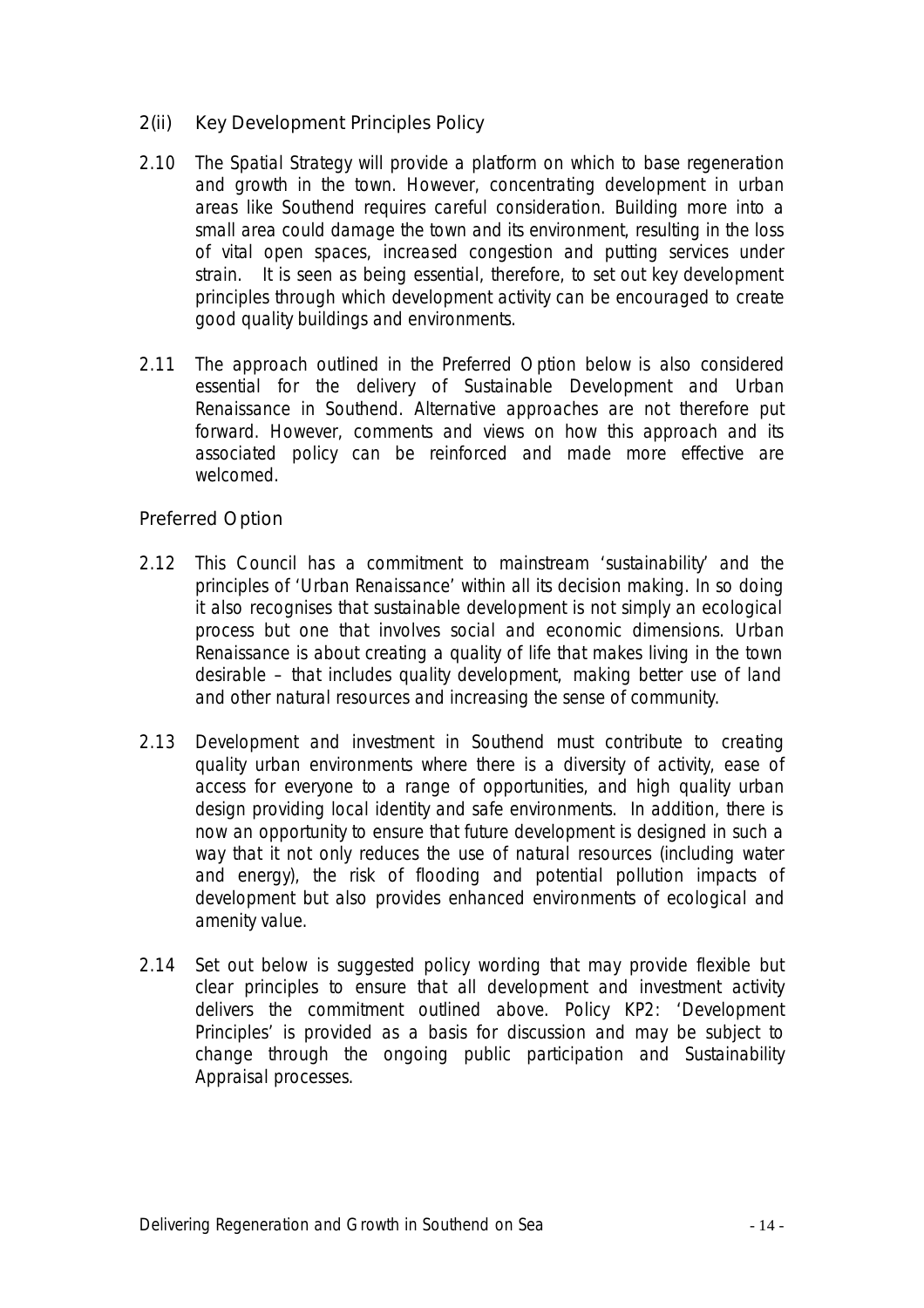*Policy KP2: Development Principles*

*All new development, including transport infrastructure, should contribute to economic, social and physical regeneration in a sustainable way throughout the Thames Gateway Area, and to the regeneration of Southend's primary role within Thames Gateway as a cultural and intellectual hub and a higher education centre of excellence.*

*This must be achieved in ways which:*

- *1. do not compromise the Council's Strategic Objectives;*
- *2. make the best use of previously developed land and existing buildings;*
- *3. apply a sequential approach to the location of development;*
- *4. do not place a damaging burden on existing infrastructure;*
- *5. are within the capacity of the urban area in terms of the services and amenities available to the local community*
- *6. secure improvements to transport networks, infrastructure and facilities;*
- *7. promote improved and sustainable modes of travel;*
- *8. respect and enhance the natural and historic environment, and contribute positively towards the 'Green Grid' in Southend;*
- *9. secure improvements to the urban environment through quality design;*
- *10.respect the character and scale of the existing neighbourhood where appropriate;*
- *11.include appropriate measures in design, layout, operation and materials to achieve:* 
	- *a. a reduction in the use of resources, including the use of, and ease of collection of, renewable and recycled resources;*
	- *b. a reduction in flood risk and potential pollution impacts of development, particularly through 'sustainable drainage' systems;*
	- *c. enhancement to the ecological and amenity value of the environment where appropriate.*

*All development will need to have regard to the Council's guidance set out in its Supplementary Planning Documents.*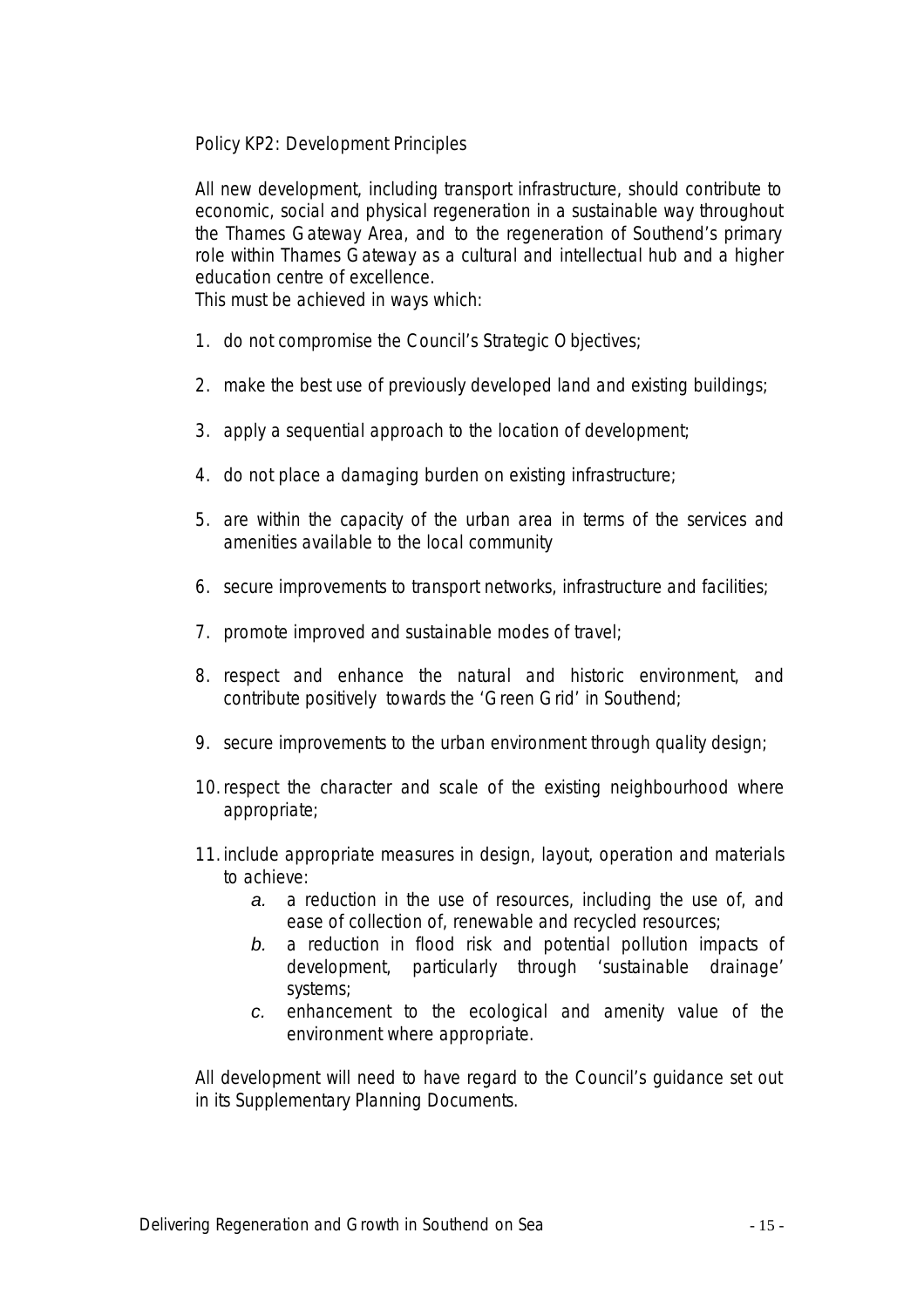- 2(iii) Key Implementation and Resources Policy
- 2.15 The successful delivery of the Strategic Objectives, Spatial Strategy, and the regeneration of the town and Thames Gateway as a whole will depend on how effectively the provisions of the Core Strategy can be delivered.

#### 'Preferred' Option

- 2.16 Many of the Plan's policies and proposals will be implemented through the development control process of considering planning applications and seeking developer contributions towards the provision of infrastructure related to the development proposed. However, this will not in itself achieve the Aim and Strategic Objectives of the Plan to regenerate Southend. It will be essential to ensure that adequate resources and the right business and market conditions are put into place to maximise the potential of the land and buildings in the town and to bring forward investment and the provision of quality development in its desired form.
- 2.17 This can only be achieved by maximising all funding opportunities and through such initiatives as partnership arrangements with private companies, and with public, voluntary and other agencies, to harness knowledge and expertise, and pool resources; the assembly of 'clean' sites to facilitate development; and positive and effective marketing of the town's facilities and opportunities to create a positive image and act as a catalyst for regeneration and growth.
- 2.18 It will also be essential that developers and investors have additional clear guidance for key areas of opportunity and growth, which set and prioritise development objectives, specify phasing, co-ordinate requirements for new infrastructure and services, and identify broad planning obligations that will be expected. More detailed guidance will also be required to elaborate upon the policy and proposals in this plan particularly with regard to design guidance, planning obligations and vehicle parking standards.
- 2.19 Suggested wording for a Key Implementation and Resources policy, essential for the delivery of Sustainable Development and Urban Renaissance in Southend, is set out below. This is provided as a basis for discussion and may be subject to change through the ongoing public participation and Sustainability Appraisal processes.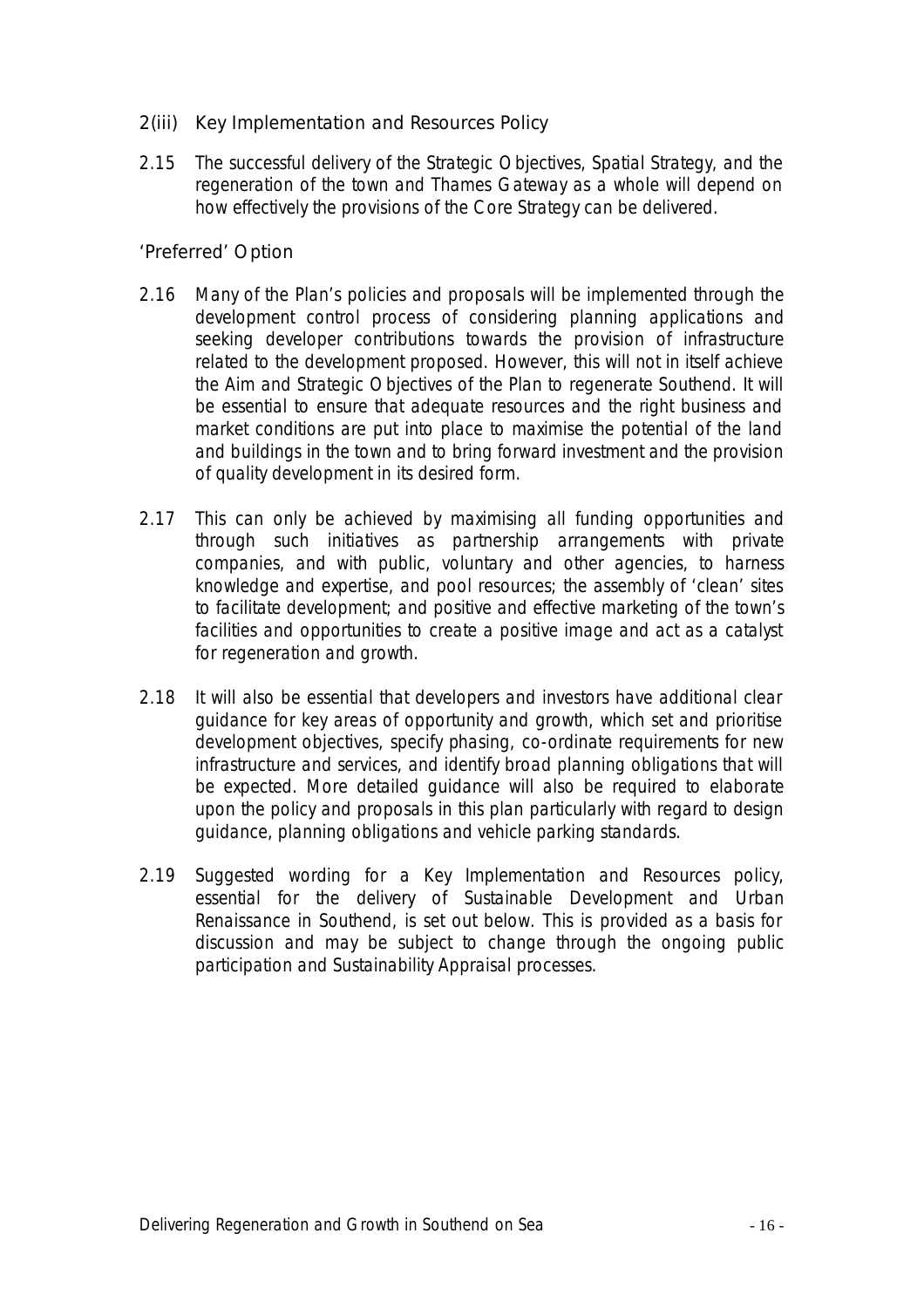*Policy KP3: Implementation and Resources*

*In order to help the delivery of the Plan's provisions the Council will:*

- *1. prepare Area Action Plans and Supplementary Planning Documents to ensure development of an appropriate scale, mix and quality for key areas of opportunity and change, including:*
	- *a. The Town Centre;*
	- *b. Southend Seafront; and*
	- *c. North Shoeburyness*
- *2. require developers to enter into planning obligations to carry out works or contribute towards the provision of infrastructure and transportation measures required as a consequence of the development proposed. This includes provisions such as;*
	- *a. roads , sewers, servicing facilities and car parking,*
	- *b. improvements to cycling, walking and passenger transport facilities and services,*
	- *c. flood protection or mitigation measures, including sustainable drainage systems (SuDS),*
	- *d. affordable housing,*
	- *e. educational facilities,*
	- *f. open space, 'green grid', recreational, sport or other community development and environmental enhancements,*
	- *g. the provision of public art.*
- *3. prepare Development Plan and Supplementary Planning Documents, where appropriate, to elaborate upon the policies and proposals in this plan, including more detailed guidance on:*
	- *a. how developer contributions will be calculated*
	- *b. achieving design excellence in all new development*
	- *c. standards for vehicle parking and associated travel plans*
	- *d. greenways and cycle ways*
- *4. require all development to have regard to, and in appropriate cases contribute to the delivery of, the Southend Local Transport Plan and its reviews*
- *5. consider the development or use of its own land holdings or the acquisition and management of additional land, where necessary in partnership with the private sector, to bring sites forward for development;*
- *6. seek to use compulsory purchase powers in appropriate circumstances in order to assemble land to enable key development schemes and/or improvements to infrastructure to proceed;*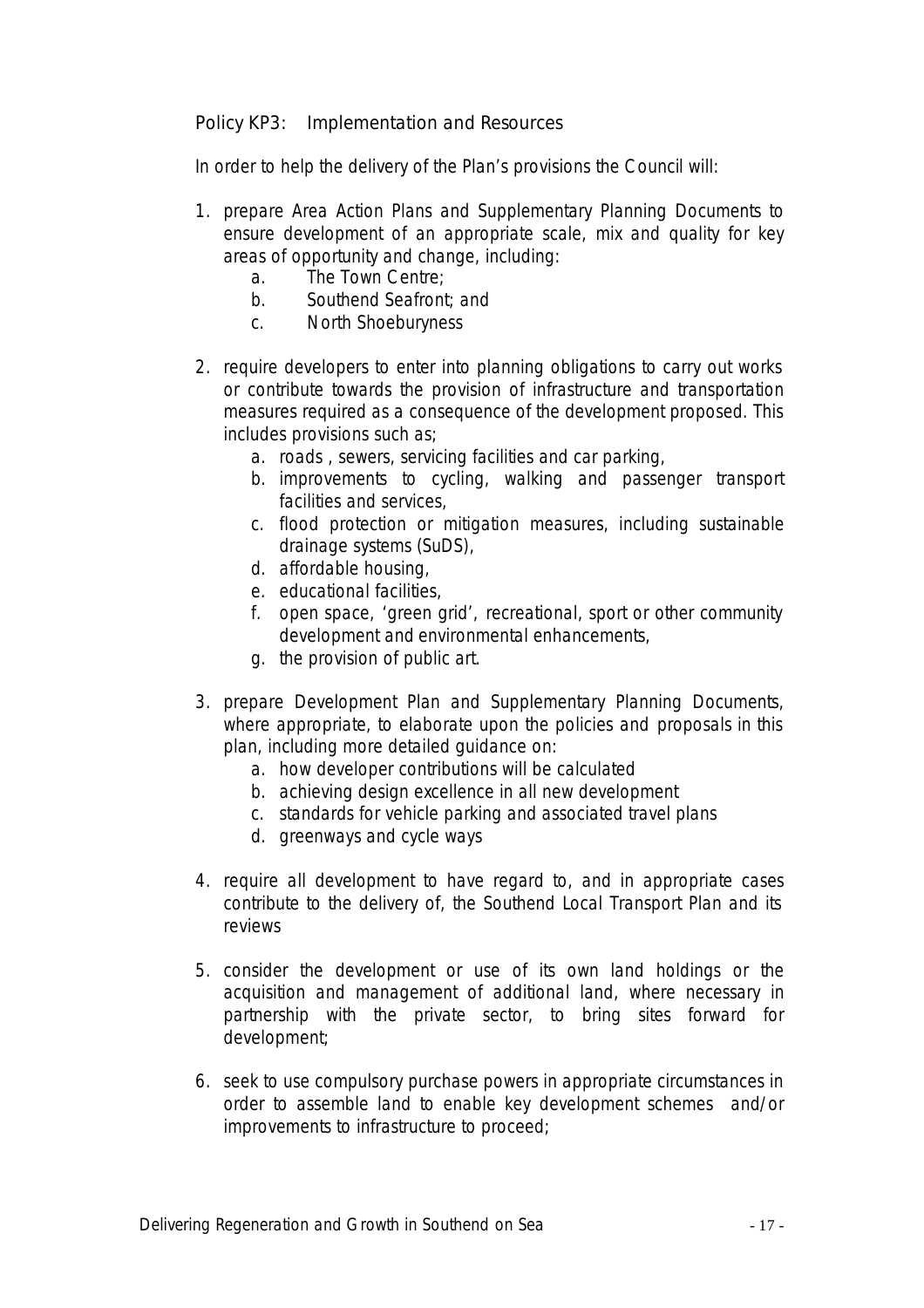- *7. ensure that those planning applications involving employment generating development, particularly those which build on existing sectoral strengths and create a new enterprise culture based on knowledge creation and technology transfer, are dealt with expeditiously and within Government Best Value targets.*
- 2.20 The approach to implementation and resources set out in the preferred option above and the accompanying suggested policy wording is considered essential for the delivery of Sustainable Development and Urban Renaissance in Southend. Alternative approaches are not therefore put forward. However, comments and views on how the approach and policy can be reinforced and made more effective are welcomed.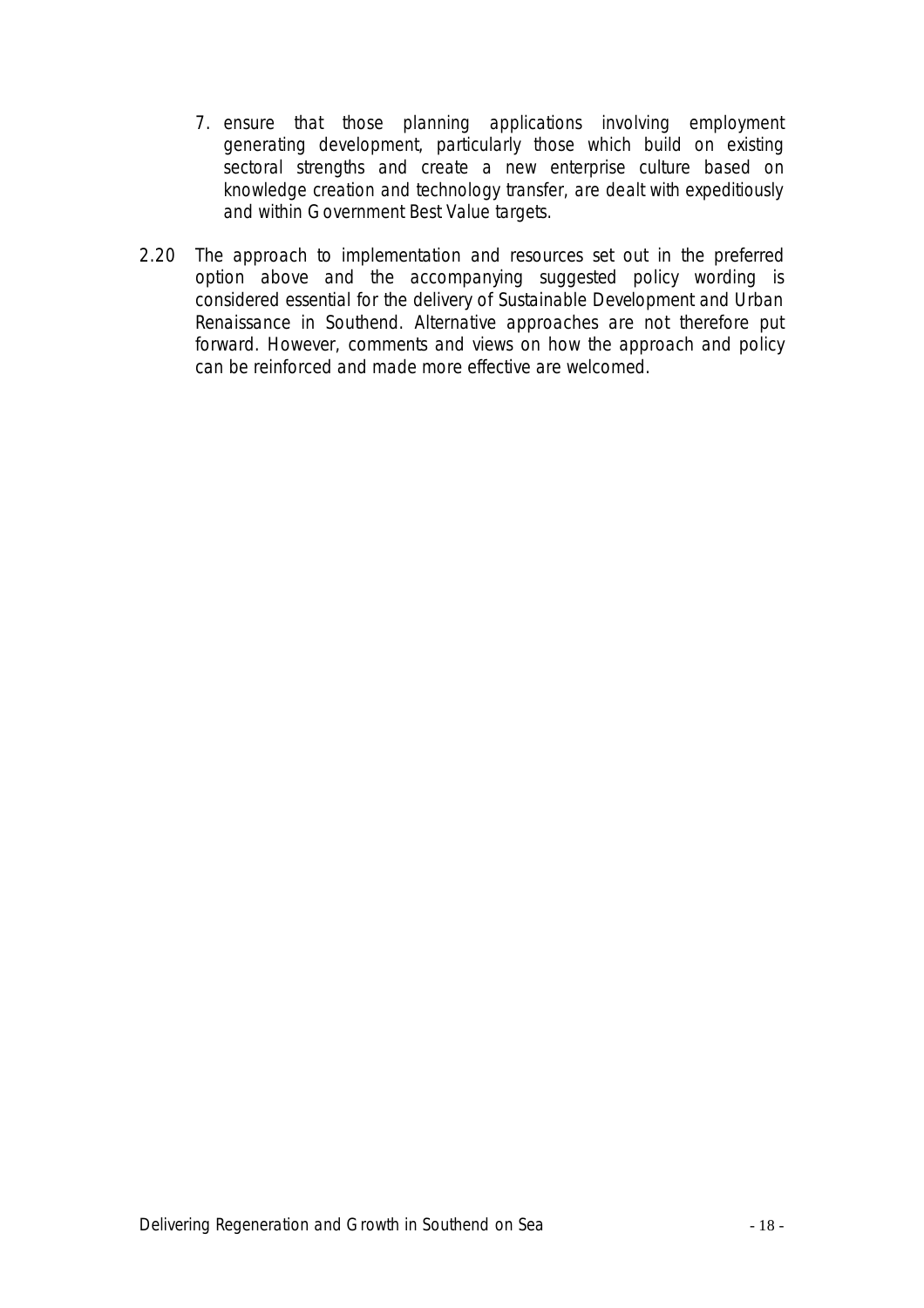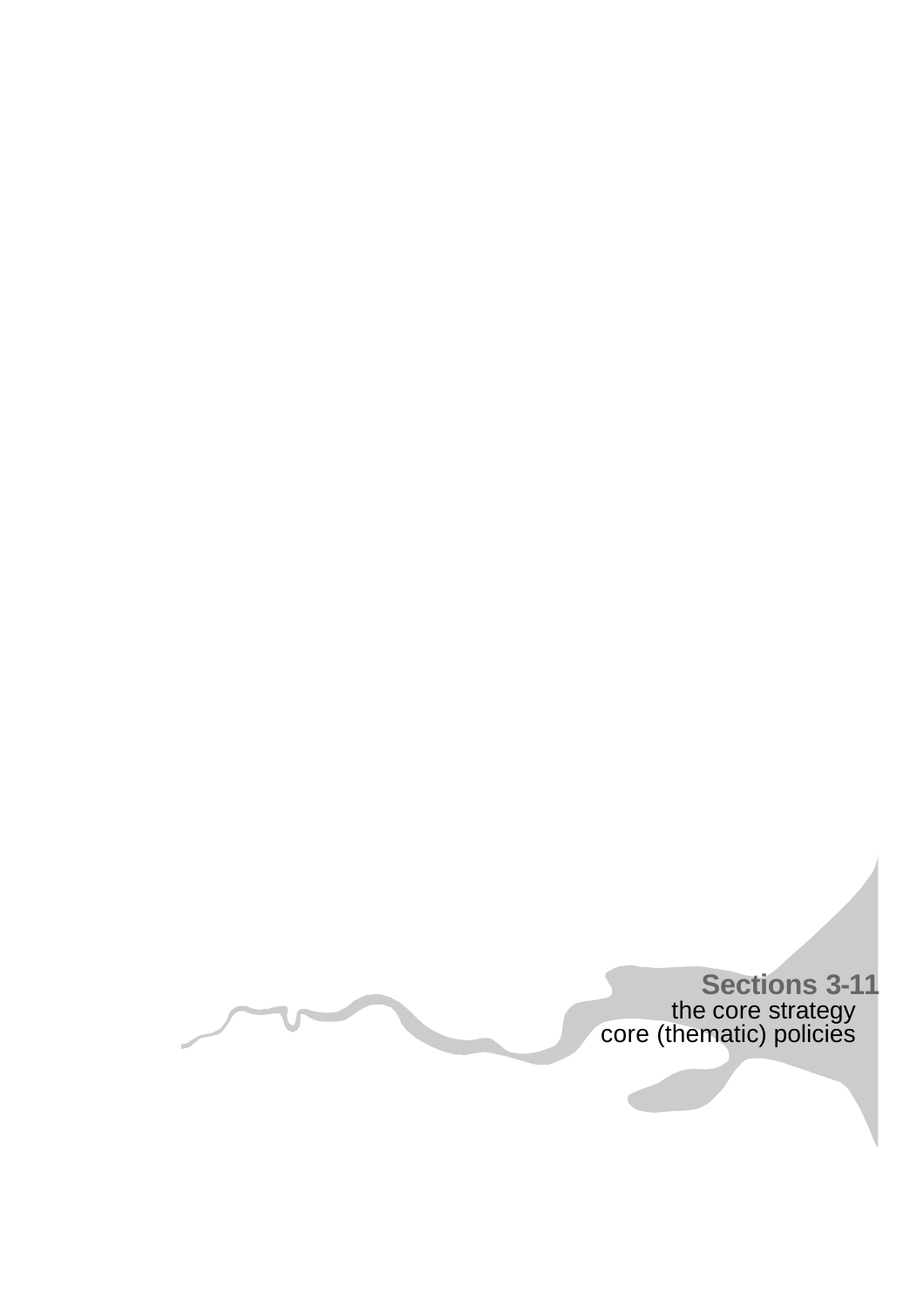# Section 3 – Employment Generating Development

3.1 Regional policy makes it clear that there is a need to deliver job-led regeneration and growth, and in particular 13,000 net additional jobs during the period 2001 to 2021, and that this should be delivered in the first instance in advance of, and from then on in balance with, the delivery of additional dwelling growth and supporting infrastructure. It is considered that the Options available within the Borough to deliver such growth follow closely the options for spatial distribution of growth and investment set out in Section 2 (i): Key Spatial Strategy.

### Preferred Option 1

- 3.2 The Council's preferred approach to delivering job-led regeneration and growth, and in particular 13,000 net additional jobs during the period 2001 to 2021, reflects the Preferred Spatial Option 1 and is based on a clear requirement to protect and enhance existing, and make provision for new, employment land and premises.
- 3.3 Sustainable economic prosperity will depend on building on existing strengths and seizing new opportunities. This includes maximising the contribution of existing employment areas, the Town Centre and Seafront 'zones of change' and other 'Priority Urban Areas', as well as 'Key Employment Sites', and helping businesses to grow locally.
- 3.4 Land is a scarce resource and the Council will be firm in making sure proper use is made of land and buildings in Southend to provide for the needs of all sectors of the economy. It is essential to create new jobs and protect existing ones for local people. This will be the focus when considering the use of land and buildings within the town.
- 3.5 This preferred option seeks, therefore, to deliver a distribution of investment and development based on the following approach.
	- I. Reinforce and restructure Southend's industrial areas and economic base
	- II. Support the provision of incubator units, 'grow-on' space and larger facilities for new and established businesses
	- III. Ensure that the area is well connected to the information and communications technology network in order to take advantage of the opportunities for attracting high tech industries to the town
	- IV. Secure the physical infrastructure needed to maximise the town's role as the cultural and intellectual hub and centre of education excellence in the Thames Gateway and the impact of the new Higher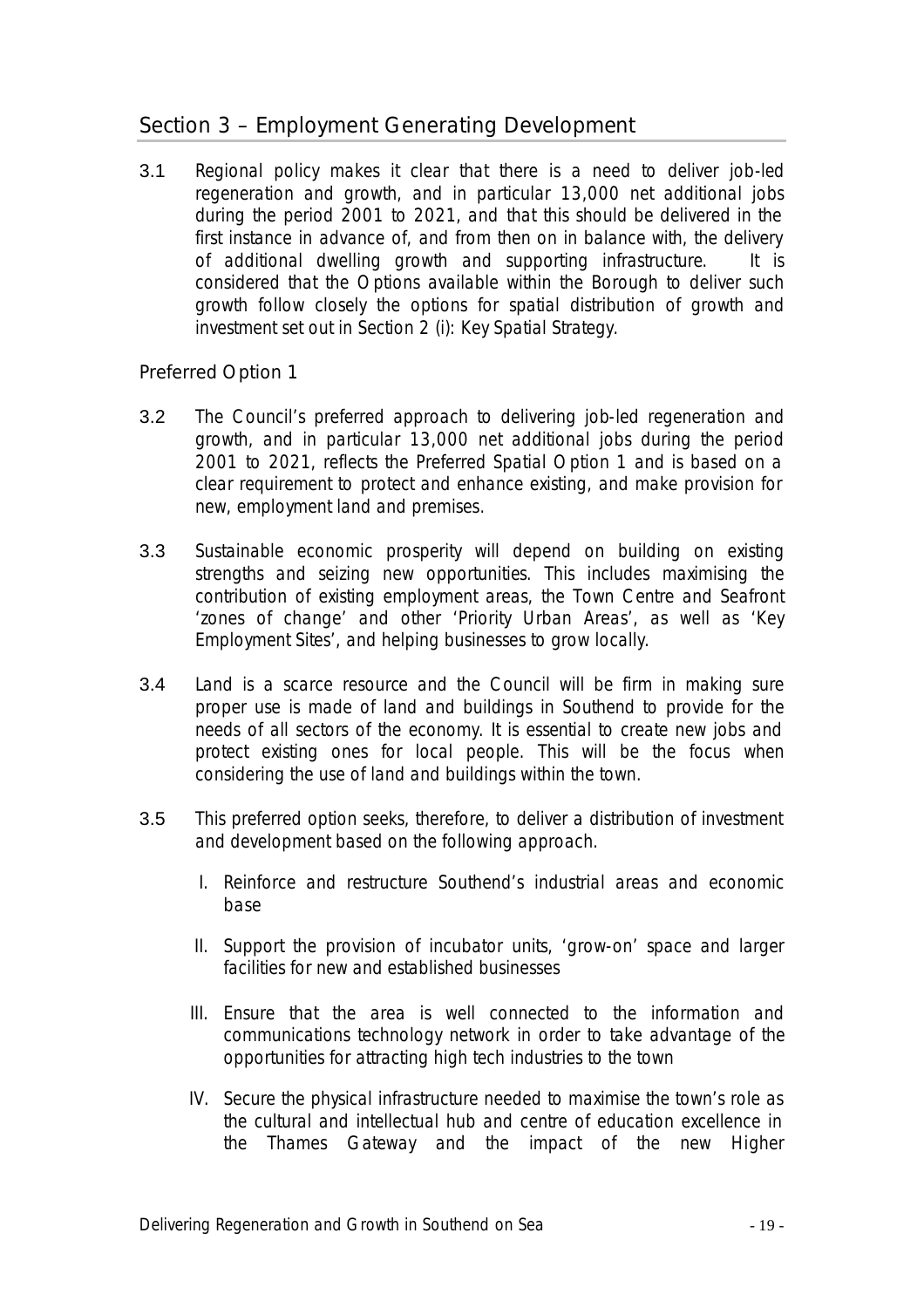Education/University campus as a driver for both economic and community regeneration

- V. Maximise the role of the Town Centre as a catalyst in the town's regeneration through the implementation of a town centre renewal package with emphasis on refocusing of retail opportunities, a major expansion of town centre housing and an expansion of the town's leisure and cultural provision, including the renaissance of the sea frontage
- VI. Secure a vibrant and well served culture and tourism industry within the town, including the consideration of promoting and developing the town as a Hotel, Conference and Casino Resort with high quality hotels and associated facilities, providing broad-based leisure and tourism facilities
- VII. Support the future potential of London Southend Airport as a key driver for economic development
- VIII. Secure the best use of the River Thames as an asset for transport, leisure and business
	- IX. Realise the full potential of land at Shoeburyness in association with improved transport access
	- X. Harness Southend's existing entrepreneurial culture, build on existing sectoral strengths such as tourism and culture, and promote the growth of related technology and knowledge based industries, including those related to environmental technologies and centres of sporting excellence, research and development
- 3.6 Set out below is suggested wording for a proposed Core Policy CP1: "Employment Generating Development". It is provided as a basis for discussion and may be subject to change through the ongoing public participation and Sustainability Appraisal processes. Comments and views on how the above approach and its associated Policy CP1 can be reinforced and made more effective are welcomed.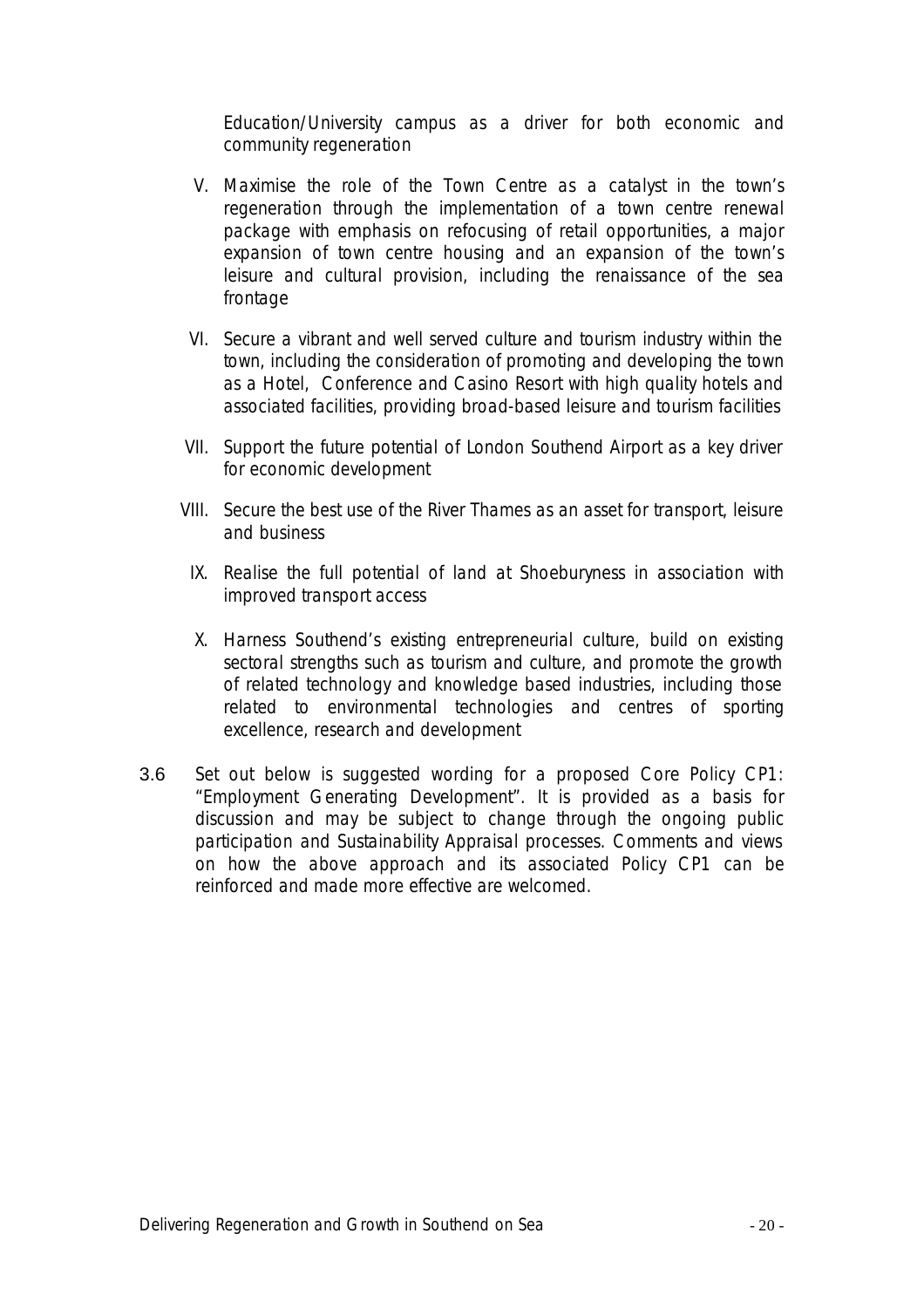*Policy CP1: Employment Generating Development*

*Provision is made for not less than 5,000 net additional jobs by 2011, 9,000 by 2016 and not less than 13,000 net additional jobs by 2021, distributed as follows:*

|                       | 2001-201 | 2011-2016 | 2016-2021 | 2001-2021 |
|-----------------------|----------|-----------|-----------|-----------|
| Town Centre and       |          |           |           |           |
| Central Area          | 3,000    | 1,500     | 2,000     | 6,500     |
| Shoeburyness          | 500      | 1,000     | 1,500     | 3,000     |
| Seafront              | 150      | 100       |           | 250       |
| Priority Urban Areas* | 850      | 650       | 250       | 1,750     |
| Intensification       | 500      | 750       | 250       | 1,500     |
| <b>TOTAL</b>          | 5,000    | 4,000     | 4,000     | 13,000    |
| Per annum             | (500)    | (800)     | (400)     | (650)     |

*\* Priority Urban Areas also include the town's existing industrial estates/employment areas*

*Development proposals involving employment must contribute to the creation and retention of a wide range of jobs, educational and re-skilling opportunities.*

*Permission will not normally be granted for development proposals that involve the loss of existing employment land and premises unless it can be clearly demonstrated that the proposal will contribute to the objective for job-led regeneration in other ways, including significant enhancement of the environment, amenity and condition of the local area.*

*To promote economic regeneration, development will be expected to:*

- *1. enhance the town's role as a cultural and intellectual hub, a higher education centre of excellence, visitor destination and cultural centre;*
- *2. provide for the development and growth of appropriate technology and knowledge based industries, including the provision of business innovation/incubator centres with linkages to HE and University facilities and existing centres of excellence;*
- *3. improve opportunities for small and medium enterprises in all economic sectors, especially those reflecting the vision and strategy for Thames Gateway South Essex, including healthcare; education, sports, culture, leisure and tourism, and regionally and locally significant clusters*
- *4. support the town's regional potential to develop as a Hotel, Conference and Casino Resort with high quality hotels and broad-based leisure and tourism facilities*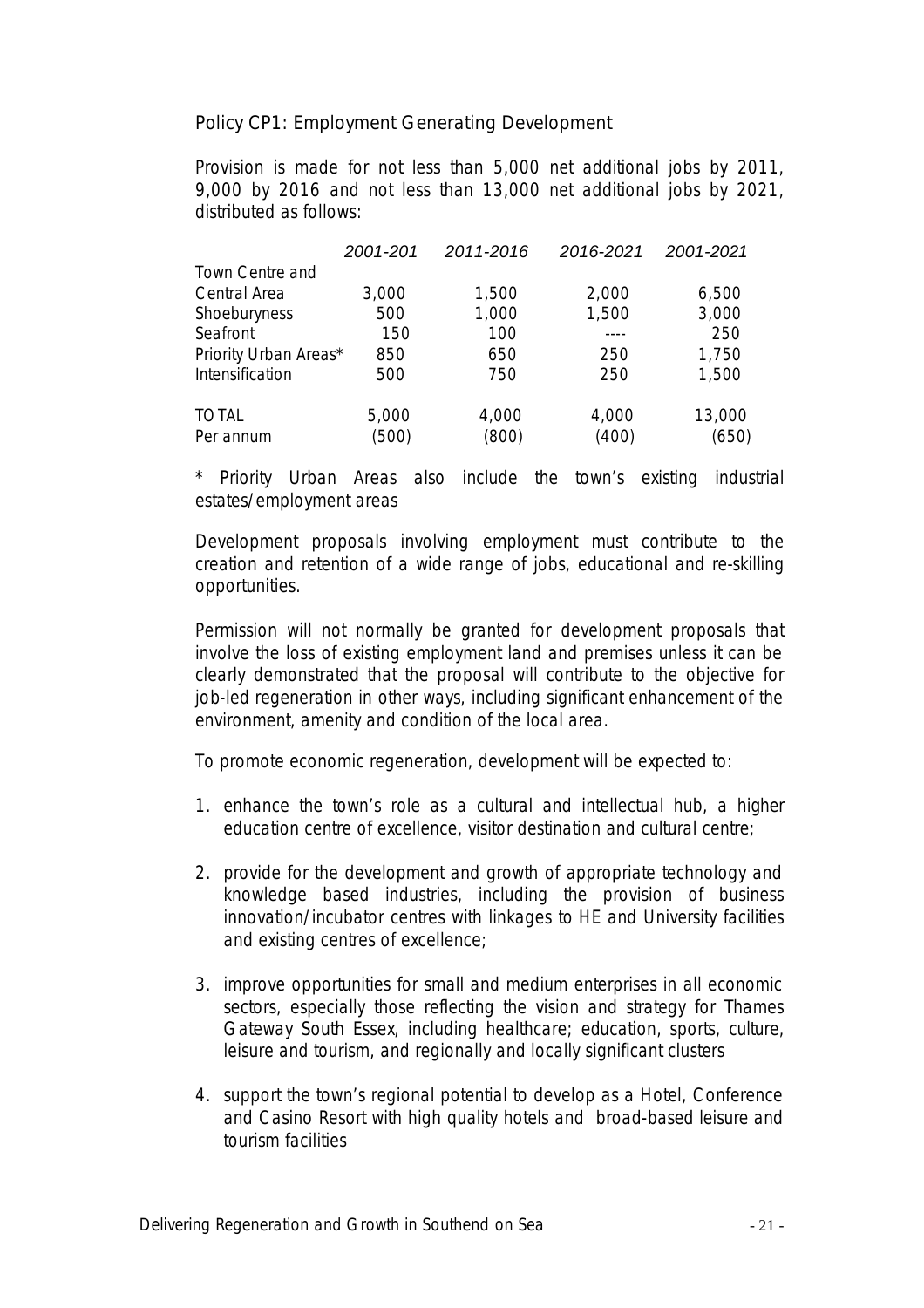- *5. contribute to the regeneration and development of existing and proposed key employment sites; the Town Centre and Seafront 'zones of change'; existing industrial areas and other Priority Urban Areas;*
- *6. improve the vitality and viability of Southend town centre, the district centres of Leigh and Westcliff and smaller local centres;*
- *7. Support the future potential of London Southend Airport and the regeneration of Leigh Port*
- *8. Improve the level of service of broadband infrastructure and other state of the art information communication technology – including maximising the opportunities of the pan-European fibre-optic network*

*The Council will monitor and assess the delivery of both the transport infrastructure priorities set out in the RTS (Regional Transport Strategy) and Southend LTP (Local Transport Plan) and the employment targets required by this policy. Failure to achieve employment targets set for 2011 and thereafter will trigger reviews of the housing provision set out within Policy CP 8: Dwelling Provision and an appropriate downward revision of that provision, in order to ensure that an appropriate balance between employment, infrastructure and dwelling provision is secured and maintained.* 

### Option 2

3.7 This option would rely on the adoption of Key Spatial Strategy Option 2, which is based on the potential to direct growth to the urban fringes, maximising use of the green field land currently included within the Green Belt in the medium to long term. This approach would need to be planned and phased, following a review of the Green Belt boundary north of Eastern Avenue, Royal Artillery Way and/or Bournes Green Chase, to ensure that dwelling provision and support infrastructure is provided to create a sustainable community in this area of the town. This approach would also focus short term growth on land at Shoeburyness.

### Option 3

3.8 An alternative approach would be to constrain development, including all employment growth, to within the current urban envelope and would be based on Key Spatial Strategy Option 3 being adopted. This approach would require an innovative and imaginative approach to high-density mixed use development throughout the built-up area of the Borough. It would also require an in depth assessment of land in less developed areas, including open space, to optimise its community value in terms of dwelling and employment provision and community facilities.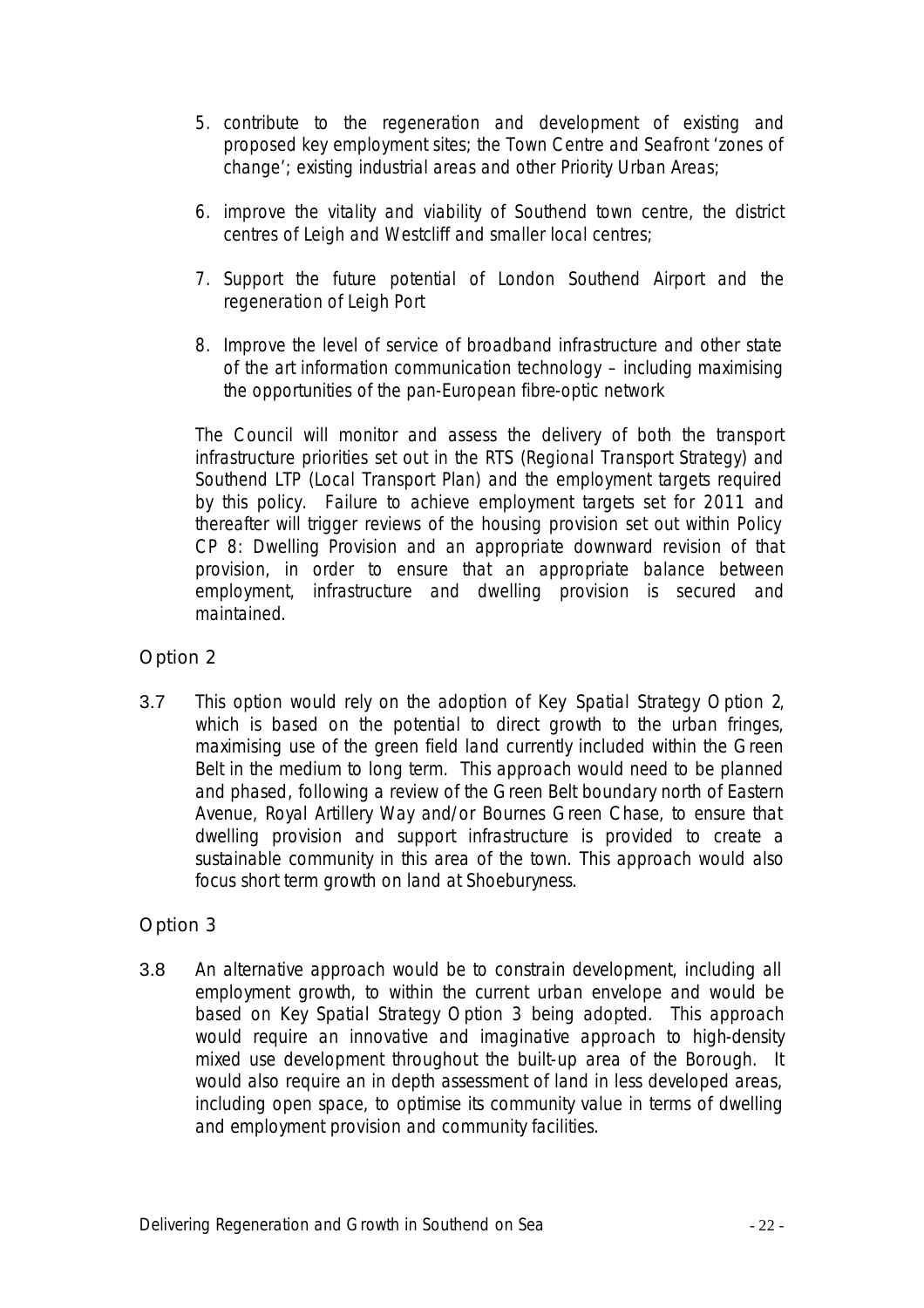# Section 4 - Town Centre and Retail Development

4.1 Local planning authorities are required, through their development plans, to implement national and regional objectives by planning positively for the growth of, and development in, existing centres. Provision should be made for a range of shopping, leisure and local services, which allow genuine choice to meet the needs of the entire community, and particularly excluded groups.

Preferred Option 1

- 4.2 Within the Draft RSS14 structure of retail centres, Southend is identified as a major regional centre, whilst other town and local centres that complete the structure locally will be defined in Local Development Documents. The Southend Retail Study report (2003) provides recommendations with regard to the level of different shopping needs in the Borough, and how these needs can appropriately be met. Set out below, for discussion purposes, is suggested wording for Policy CP2: "Town Centre and Retail Development" which seeks to take these recommendations forward.
- 4.3 Suggested Core Policy CP2 seeks to be primarily spatial in its approach, in order to plan positively for the growth of, and development in, existing centres, in particular Southend town centre. Options for such a spatial approach include:
	- a) focusing all development in a regenerated Southend town centre;
	- b) spreading development more widely but only within existing centres;
	- c) directing development to new locations outside existing centres.
- 4.4 Considerations of sustainability, the continued vitality and viability of existing centres, and national and regional policy (including the development of Southend as a major regional centre) are considered to point to a combination of options a) and b) as the most appropriate. However, it must also be recognised, having regard to identified local needs and opportunities, that it may not always be possible to meet these needs within those options, particularly in relation to the provision of 'bulky goods' facilities appropriate to a major regional centre. Directing certain specifically retail facilities to other locations (an element of option c), where these are linked to existing retail offers, may therefore also need to be allowed for.
- 4.5 This is, therefore, the preferred approach, and suggested Policy CP2 below seeks to reflect these considerations in the sequential preferences proposed. In addition, such considerations suggest that any other spatial approach,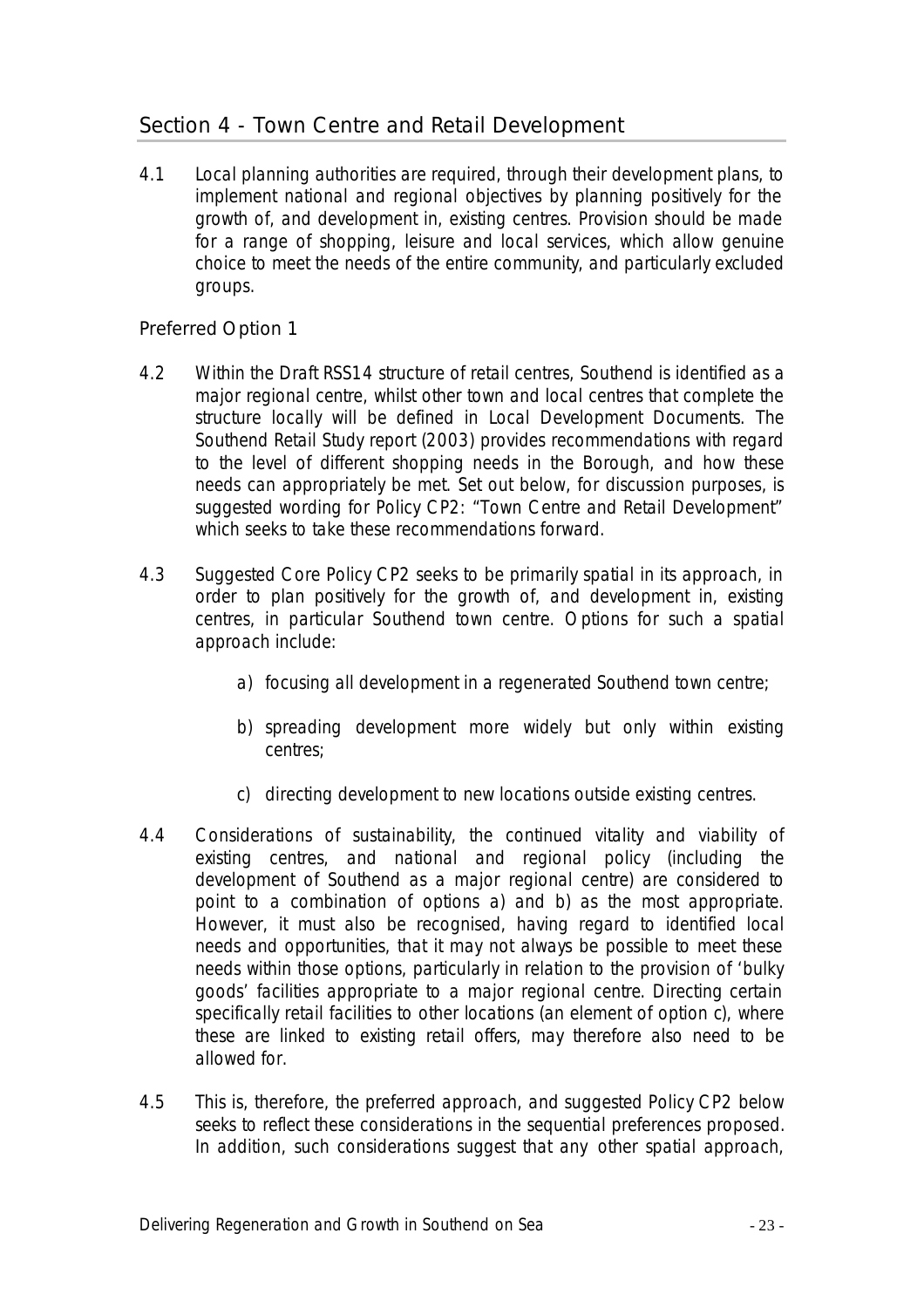for example, directing development primarily to locations outside existing centres, would not be appropriate.

*Policy CP2 – Town Centre and Retail Development*

*Southend Town Centre will remain the first preference for all forms of retail development and other town centre uses attracting large numbers of people, followed by the District Centres of Westcliff and Leigh, West Road/Ness Road, Shoebury, and by existing local centres elsewhere. Retail and town centre development will be located within these centres, and must be appropriate to the function, size and character of the centre concerned. In order to maintain the vitality and viability of these centres and their functions in the retail hierarchy, and to meet forecast quantitative shopping needs and currently identified qualitative deficiencies, provision is made for retail development in Southend as follows:*

- *1. Up to about 21,000 square metres net of additional comparison goods floorspace over the period to 2016 within Southend Town Centre. The preferred locations to meet the majority of this need will be set out in an Area Action Plan for the Town Centre*
- *2. The improvement and modernisation of existing floorspace and its environment within the centres of Westcliff and Leigh, in order to provide a diverse range of services for the local community. The provision of significant additional retail floorspace will not be supported.*
- *3. Up to about 5000 square metres net of additional convenience goods floorspace, to be focused on the provision of one new food superstore located in accordance with the following sequential preference:*
	- *a. Southend Town Centre;*
	- *b. The area bounded by Southend Town Centre to the west, Southchurch Road (A13) to the north, Lifstan Way to the east and Marine Parade/Eastern Esplanade to the south.*
- *4. Up to about 30,000 square metres net (including existing commitments) of additional bulky goods comparison floorspace, provided in high quality stores, in order to expand and modernise the facilities offered, increase Southend's market share and claw back expenditure currently leaking from the Borough, such additional floorspace to be provided in accordance with the following sequential preference:*
	- *a. Within or on the edge of Southend Town Centre;*
	- *b. Within or on the edge of other existing defined centres;*
	- *c. Within or immediately adjoining existing retail facilities at Eastern Avenue/Fossetts Way.*

*All proposals outside defined centres will be required to demonstrate that:*

*1. there is a need for the proposed development, and in particular that it would contribute to meeting the retail development needs set out in this*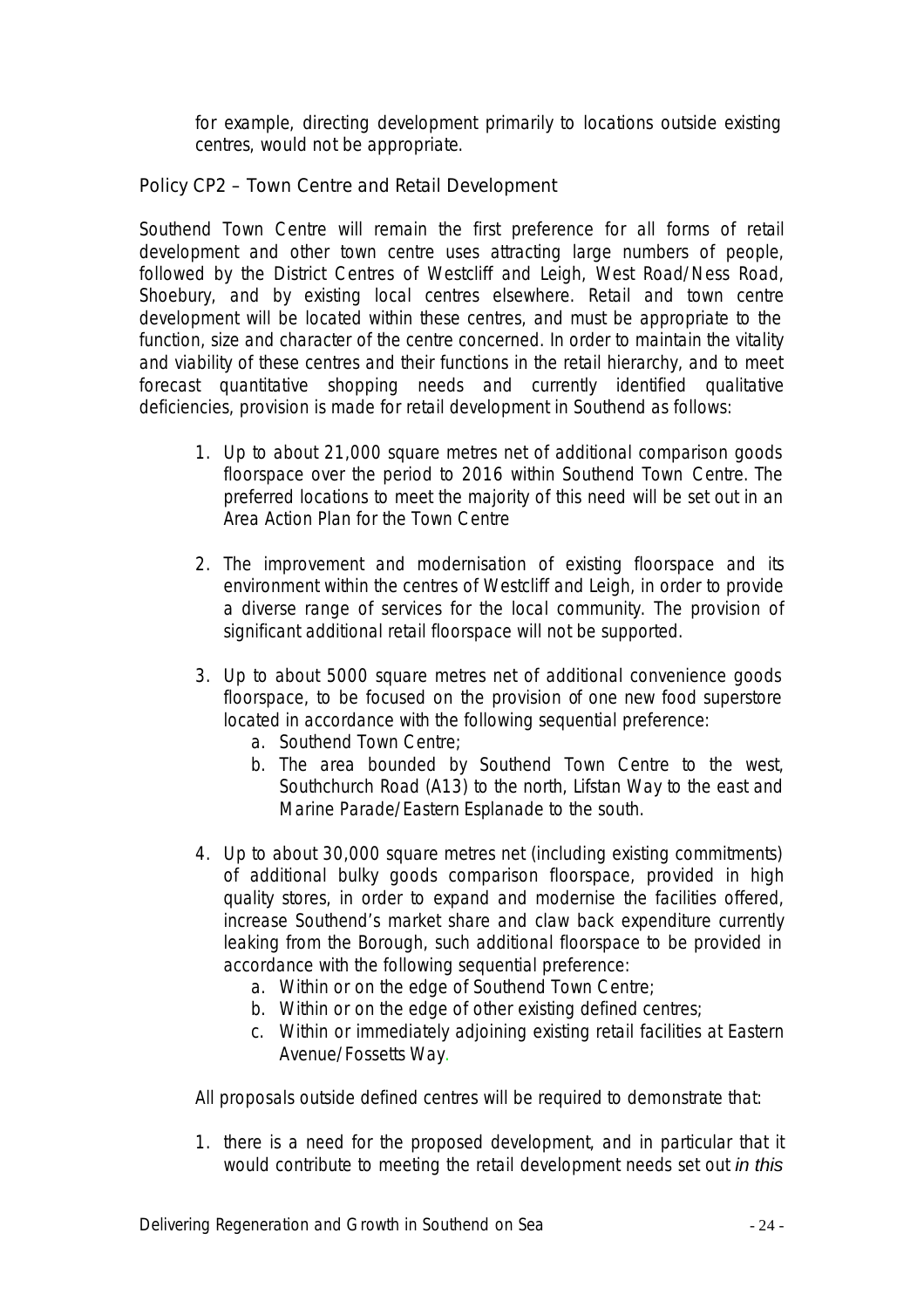*policy or, where it seeks to demonstrate other need to be met, it would not prejudice the achievement of those needs;*

*2. a sequential approach has been followed in the selection of the site, in accordance with the sequential preferences set out in this policy.*

### Option 2

4.5 An alternative approach would be to include a less spatially specific, more criteria based policy, which seeks demonstration of a sequential approach, need for the development (where relevant), and a wider range of other criteria-based considerations, including impact, accessibility and good design.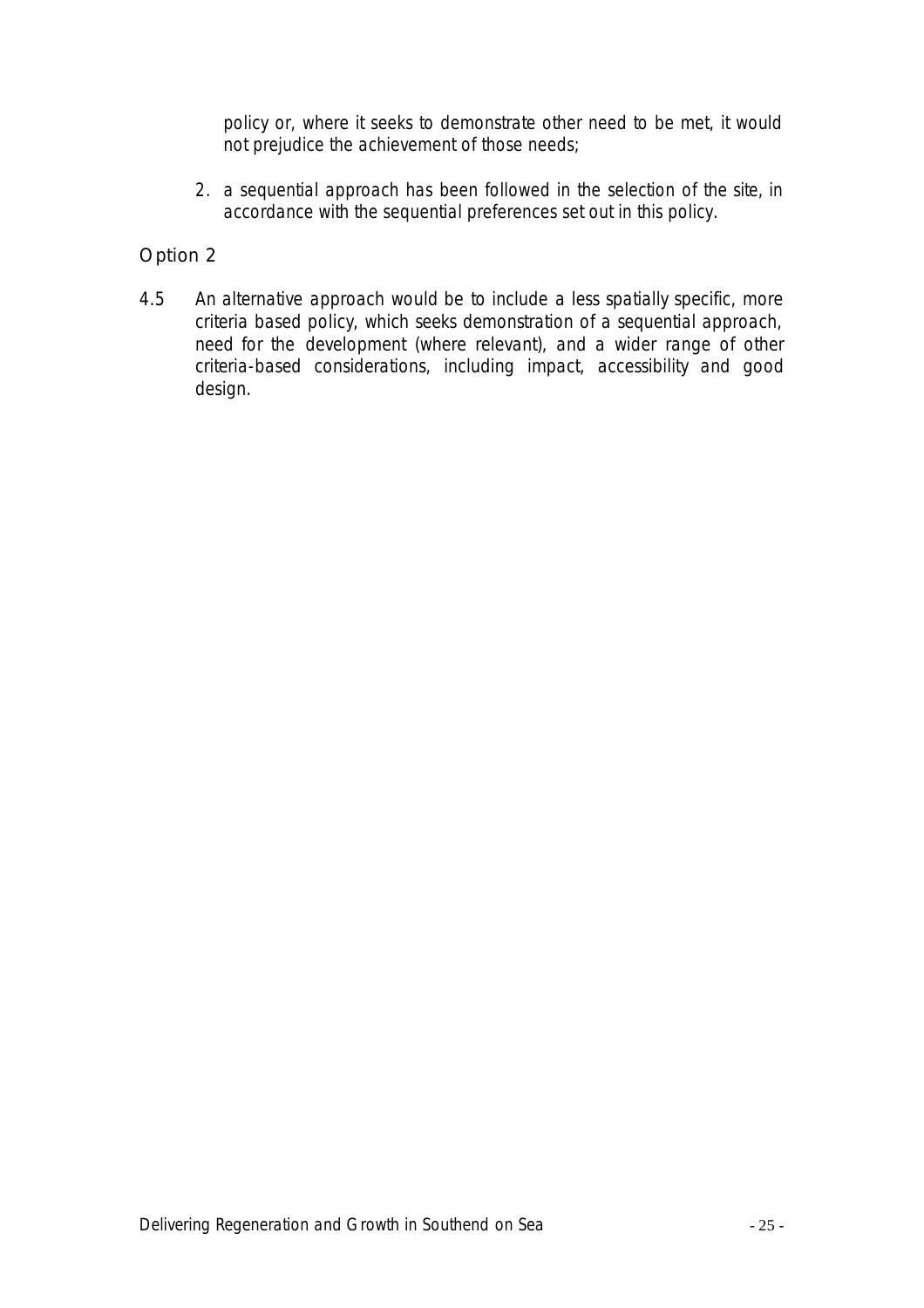# Section 5 - Transport and Accessibility

5.1 Improvements to all the town's transportation networks, including infrastructure and facilities, are of paramount importance to the successful regeneration of Southend and the Thames Gateway, without which the economic potential of the area cannot be realised. It is also essential that the Plan contributes to the successful implementation of the Regional Transport Strategy and the priorities and phasing set out in Regional Spatial Strategy. The Southend Local Transport Plan, and its subsequent reviews, seek to deliver improved and sustainable transport including road, rail, river and air transport in line with these Strategic Objectives and priorities.

#### Preferred Option

- 5.2 These considerations point to the following key objectives in considering transport and infrastructure proposals:
	- I. Secure major improvements to the sub-regional road and rail transport network, to achieve improved accessibility to Southend and quality linkages with the regional and national networks, through active participation in the Thames Gateway Partnership, development of Regional Transport Strategies, multi-modal studies and other transportation partnerships and studies as appropriate.
	- II. Implement in full the provisions of the Southend Local Transport Plan, and its subsequent reviews, to improve accessibility to the town, reduce congestion and improve traffic flows, achieve improved and sustainable transport facilities, improved road safety and quality of life, and equality of access for all travellers.
	- III. Improve accessibility to key development opportunity sites to realise their full development potential and opportunities for job creation, and their contribution to the regeneration of Southend, including improved road access to Shoeburyness.
	- IV. Develop quality transport interchanges and links for the integration of all transport modes.
	- V. Improve surface access to London Southend Airport to realise its potential as an important regional airport facility, and its full integration with other transport modes and facilities.
	- VI. Safeguard land on the foreshore to realise the potential of the River Thames to function as a sustainable passenger transport corridor, including the opportunities for it to contribute to cycling and walking networks and the Green Grid, serving the Thames Gateway (north Kent, south Essex and London).
	- VII. Be visionary in the development and improvement of the transport network by investigating the potential for park-and-ride and modern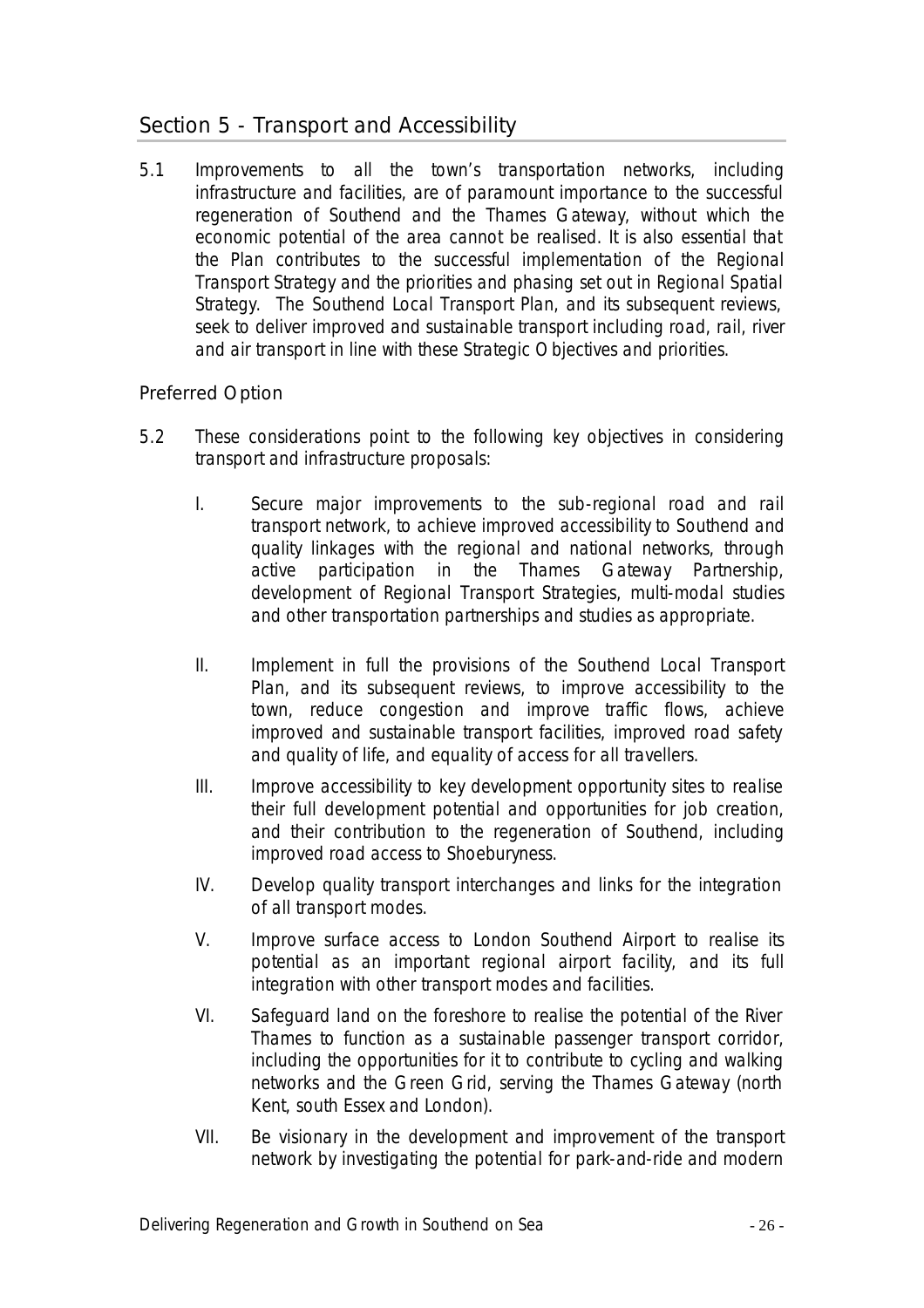transport systems (including joint investigations with neighbouring authorities where appropriate).

- VIII. Safeguard key transport corridors to provide for an integrated public transport network
- IX. Provide for 'state of the art' communications, signing and management systems, including maximising the opportunities of the pan – European fibre optic network.
- X. Work in partnership with bus, train, rail and freight operators and related agencies to secure improvements to passenger transport and freight services through the development of Quality Partnerships.
- XI. Work with local businesses, residents and transport operators to promote sustainable travel patterns and secure improved facilities and road safety through initiatives such as 'Safer Journeys to School' and 'Business Travel Plans'.
- XII. Direct high density development to those areas well served by a choice of transport modes and to areas close to transport interchanges, and ensure that development which would generate large amounts of traffic or are of sub-regional importance are located in areas accessible by a range of transport services.
- XIII. Implement traffic management measures in accordance with the defined Environmental Rooms and Distributors set out in the Local Transport Plan, to provide for the more efficient movement of traffic, the prioritisation of highway and footway maintenance, and improved road safety and environmental enhancements.
- 5.3 The approach set out in the preferred option above is considered essential for the delivery of sustainable development, employment-led regeneration and urban renaissance in Southend. Alternative approaches are not, therefore put forward. However, comments and views on how this approach and its associated policy can be reinforced and made more effective are welcomed. Suggested policy wording for a Core Policy on Transport and Accessibility is set out below. It is provided as a basis for discussion and may be subject to change through the ongoing public participation and Sustainability Appraisal processes.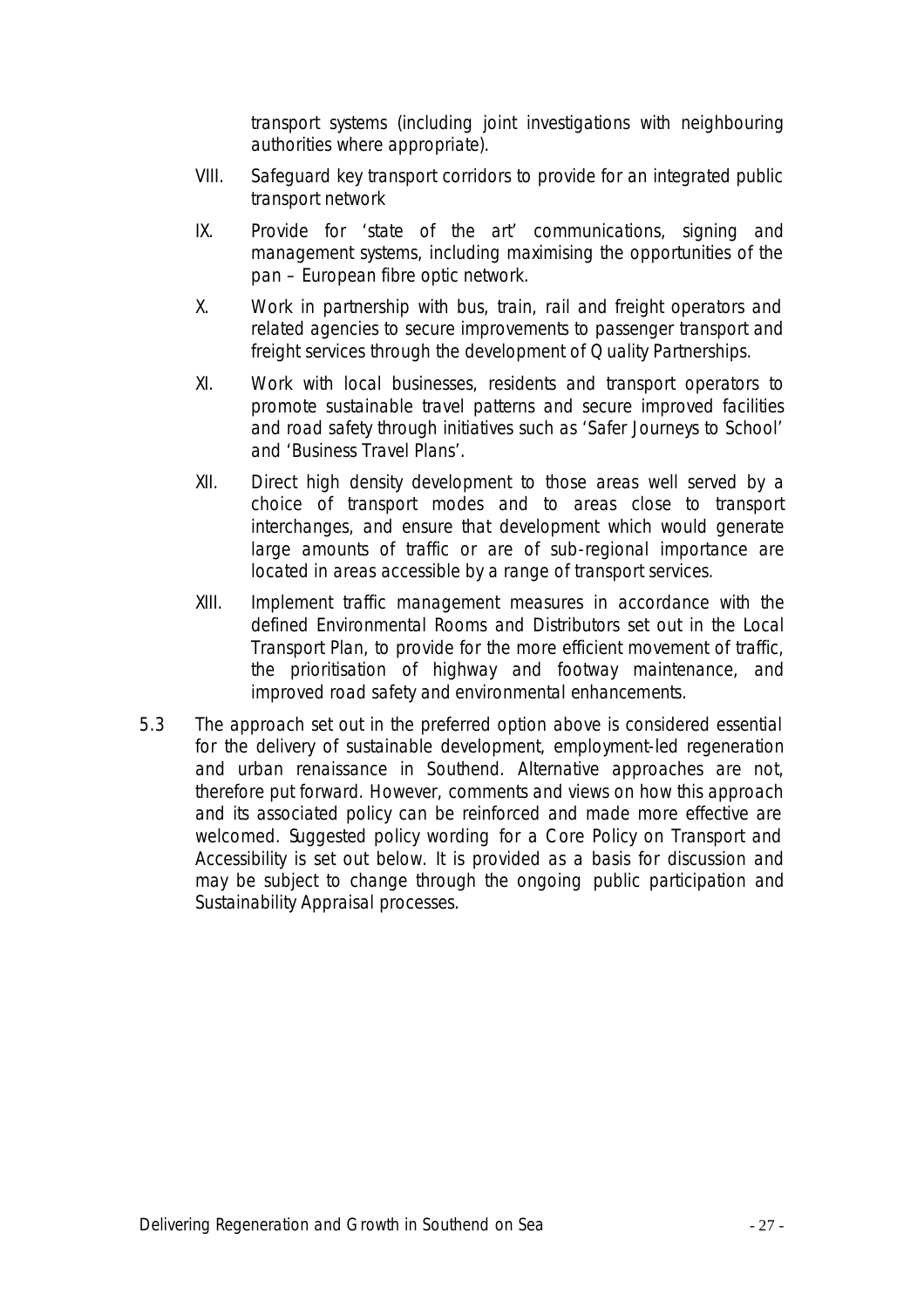*Policy CP3: Transport and Accessibility*

*Development proposals will be required to contribute to the implementation of the Southend Local Transport Plan and its subsequent reviews, to deliver improved, integrated and sustainable transport, and to secure leading edge infrastructure and state of the art transport systems.*

*This will be achieved by:*

- *1. Improving the road and rail network to deliver improvements to accessibility, traffic flows, travel choice and freight distribution;*
- *2. widening travel choice, particularly by car share, rail, bus, taxi, cycling and walking;*
- *3. reducing sole reliance on the car for accessibility to and from new developments;*
- *4. encouraging the provision of new modes of transport such as 'light rail' systems and hovercraft services*
- *5. improving accessibility to key development opportunity sites, including improved access to London Southend Airport and Shoeburyness;*
- *6. providing for the development of quality transport interchanges;*
- *7. supporting the potential of London Southend Airport as a catalyst for economic growth;*
- *8. realising the potential of the River Thames to function as a sustainable transport corridor and improving access to Leigh Port;*
- *9. providing for state of the art communications, signing and management systems, including maximising the opportunities of the pan – European fibre optic network;*
- *10. locating proposals which would generate large traffic movements or which are of sub-regional importance in locations which are accessible by a range of transport services;*
- *11. safeguarding and enhancing the environment of defined 'Environmental Rooms';*
- *12. improving safety and equality of access for all travellers; and*
- *13. providing for the integration of all forms of transport.*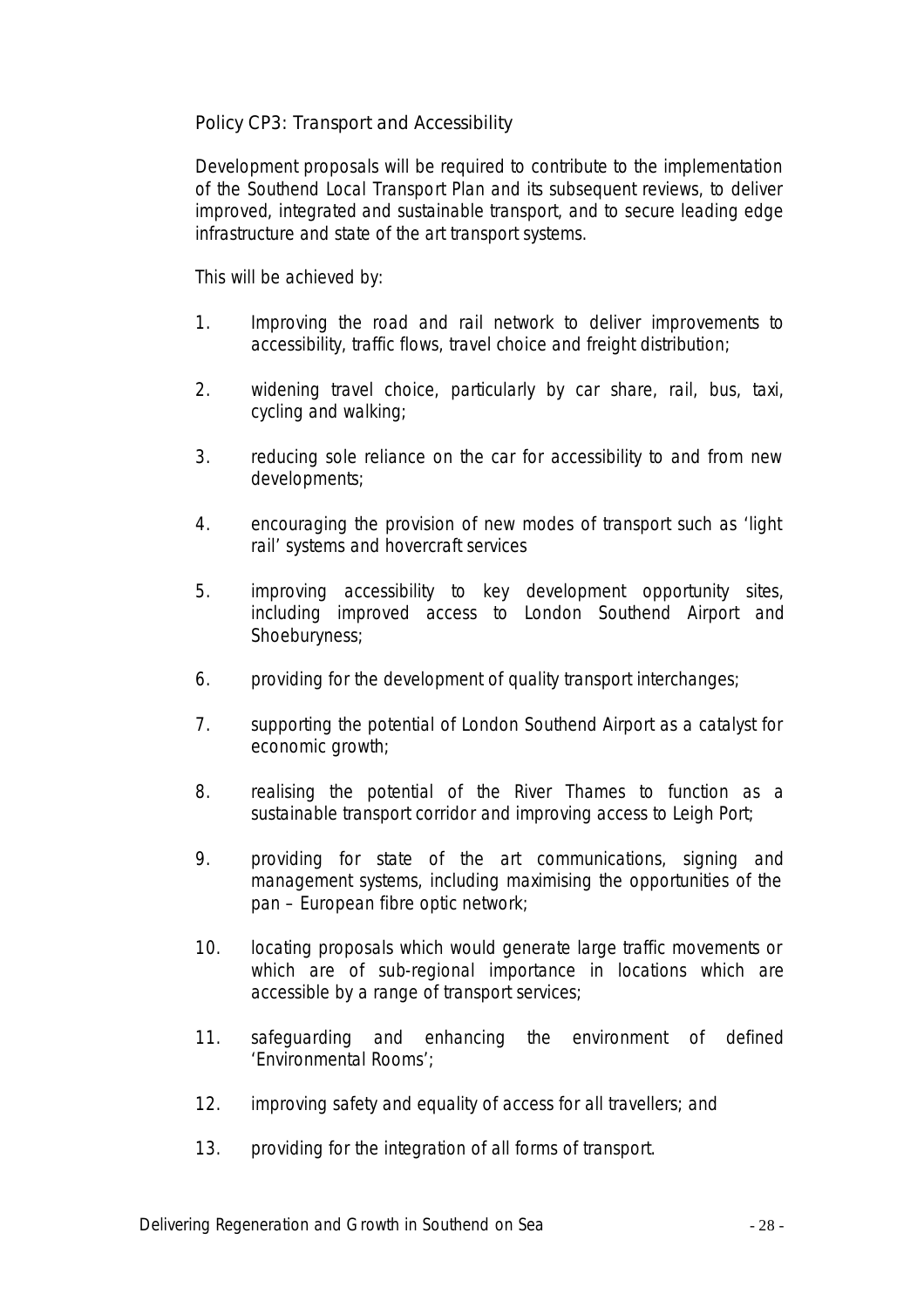*Higher density development will be directed to those areas well served by a range of transport modes and in particular to areas close to transport interchanges.*

*All development will need to have regard to the Council's strategies and/or guidance relating to:*

- *a. Vehicle parking standards, servicing and Travel Plan*
- *b. Cycling and walking*

*The Council will monitor and assess the delivery of both the transport infrastructure priorities set out in the RTS (Regional Transport Strategy) and Southend LTP (Local Transport Plan). Failure to achieve clear improvements*  to accessibility to and within the town will trigger a review of the level of *additional growth the town can accommodate.*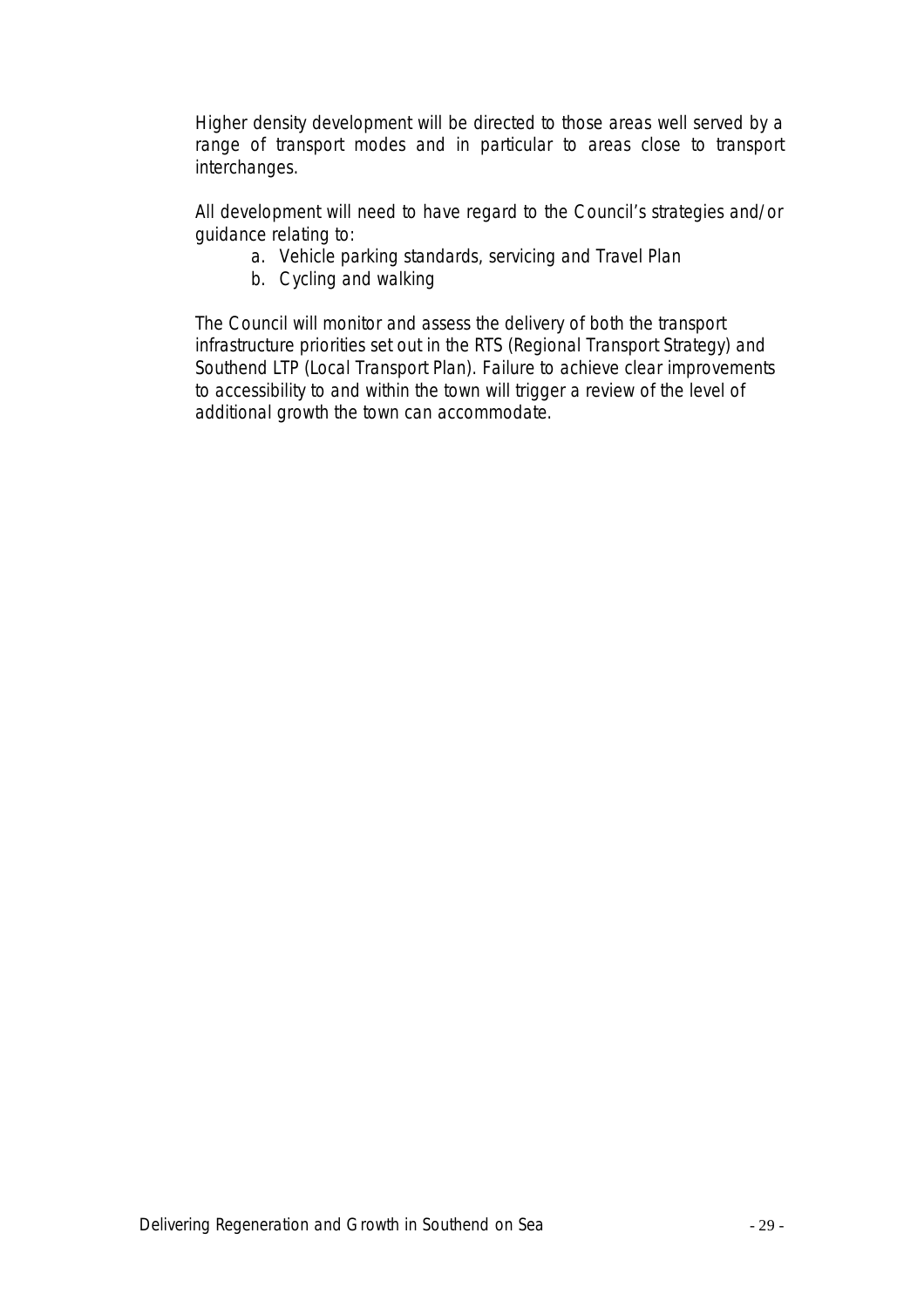# Section 6 - The Environment and Urban Renaissance

6.1 People care deeply about their local area and should be able to expect good quality design in new development, renovation and treatment of streets and urban spaces, and safeguarding of the area's character. Interesting buildings, quality streets, good relationships with existing development, and the use of public art can all help to develop local identity and places people are proud of. Good quality urban design is a vital component in urban renaissance. This means a greater emphasis is needed on the use of buildings, streets, open spaces and landscaping – the public realm – and how these elements relate to each other to create a sense of place.

### Preferred Option

- 6.2 The Council's preferred approach to delivering quality urban environments and protecting the town's natural and built resources is based on the following principles:
	- I. Promote quality design in all developments so that they strengthen local identity, respect the character of the area and the scale and nature of existing development, and create places of distinction and a sense of place, ensuring that development takes full account of the crucial interface between the detail of buildings and the public realm.
	- II. Provide for the enhancement of all public areas and urban open spaces – the public realm – through imaginative design and the use of quality building materials, street furniture and landscaping.
	- III. Protect and enhance the public realm and amenities of residential areas through the provision of a range of environmental improvements within 'Environmental Rooms' and prevent development that would adversely affect the area.
	- IV. Work in partnership with Government and regional agencies, voluntary groups and others to protect and enhance the town's heritage assets, including Listed Buildings, Conservation Areas and Ancient Monuments.
	- V. Work in partnership with Government and regional agencies, voluntary groups and others to protect and enhance areas designated as being of international, national or local importance either for their intrinsic nature conservation value, their landscape quality or their cultural importance.
	- VI. Create a 'Green Grid' of high quality, linked and publicly accessible open spaces across the town, linked to the rest of the sub-region as appropriate. The 'Green Grid' should interrelate with and help to implement other strategies to provide a focus for investment, including the Council's Green Space Strategy, Biodiversity Action Plan, cycling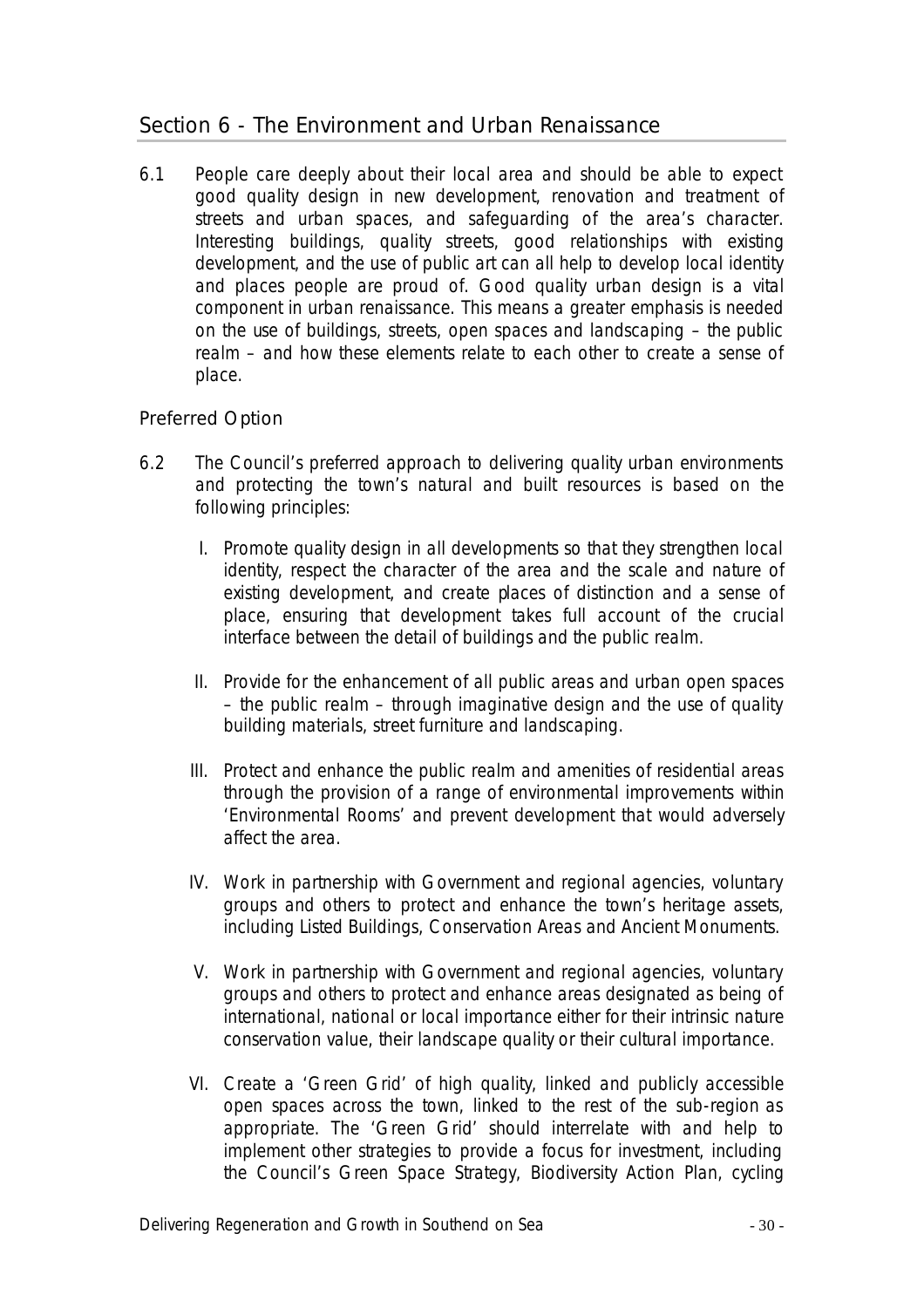and walking strategies and the Public Arts Strategy, thereby safeguarding the town's natural assets, wildlife corridors and greenways.

- VII. Protect and enhance both the natural and leisure environment and setting of the River Thames, in partnership with Government and regional agencies, water users, businesses and other relevant groups as part of initiatives such as the Thames Estuary Partnership.
- VIII. Provide for the effective management of land on the urban fringe the interface between town and country – to provide an effective community resource and setting that enhances and protects a sustainable Metropolitan Green Belt.
- IX. Enforcing relevant legislation and other powers to reduce, prevent and remedy pollution, noise and other forms of airborne pollution.

#### *Policy CP4: The Environment and Urban Renaissance*

*Development proposals will be expected to contribute to the creation of a high quality, sustainable urban environment which enhances and complements the natural and built assets of Southend.*

*This will be achieved by:*

- *1. promoting sustainable development of the highest quality and encouraging innovation and excellence in design to create places of distinction and a sense of place;*
- *2. maximising the use of previously developed land and promoting good quality mixed use developments;*
- *3. promoting design solutions that maximise the use of renewable resources and resource conservation;*
- *4. providing for quality in the public realm through the use of imaginative design, quality materials and landscaping and imaginative use of public art;*
- *5. maintaining and enhancing the amenities and character of residential areas, securing good relationships with existing development, and respecting the scale and nature of that development;*
- *6. creating safe, permeable development and spaces that encourage walking and cycling within 'Environmental Rooms'*
- *7. safeguarding and enhancing the historic environment;*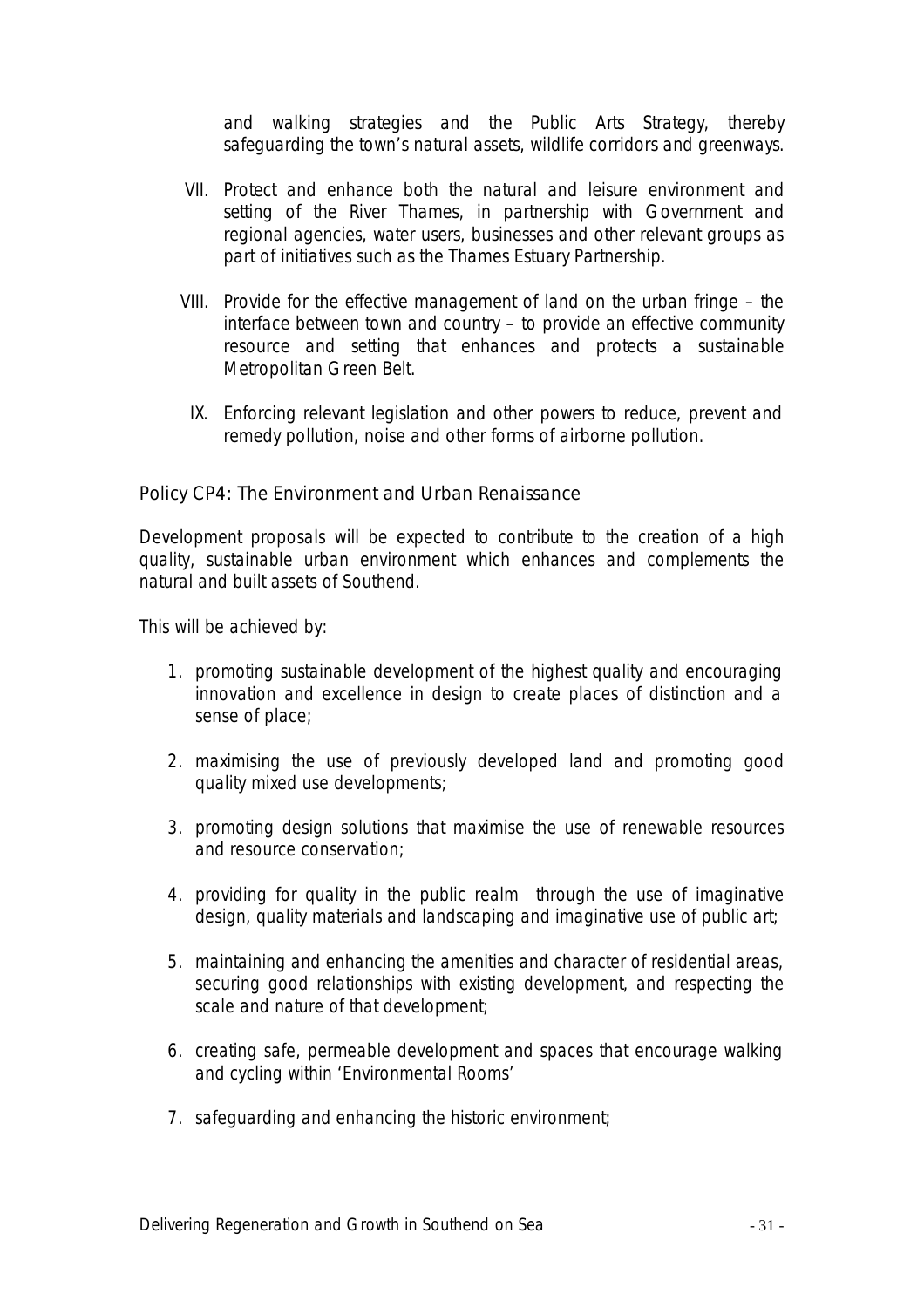- *8. protecting and enhancing the town's parks, gardens and other urban open spaces, and the biodiversity of the area;*
- *9. safeguarding and enhancing nature and conservation sites of international, national and local importance;*
- *10.creating a 'Green Grid' of high quality, linked and publicly accessible open spaces across the town;*
- *11.maintaining the function and open character of a sustainable Green Belt;*
- *12.providing for the effective management of land uses on the urban fringe;*
- *13.protecting natural resources from inappropriate development;*
- *14.preventing, reducing or remedying all forms of pollution including soil, water, noise and other forms of airborne pollution.*

*All development will be required to have regard to the Council's Design and Townscape guidance* 

- 6.3 The approach set out above and the development principles contained in Proposed Core Policy CP4: "The Environment and Urban Renaissance" are considered essential for the delivery of Sustainable Development and Urban Renaissance in Southend. Alternative approaches are not therefore put forward. However, comments and views on how this approach and its associated policy can be reinforced and made more effective are welcomed.
- 6.4 The suggested wording of Policy CP4 is provided as a basis for discussion and may be subject to change through the ongoing public participation and Sustainability Appraisal processes.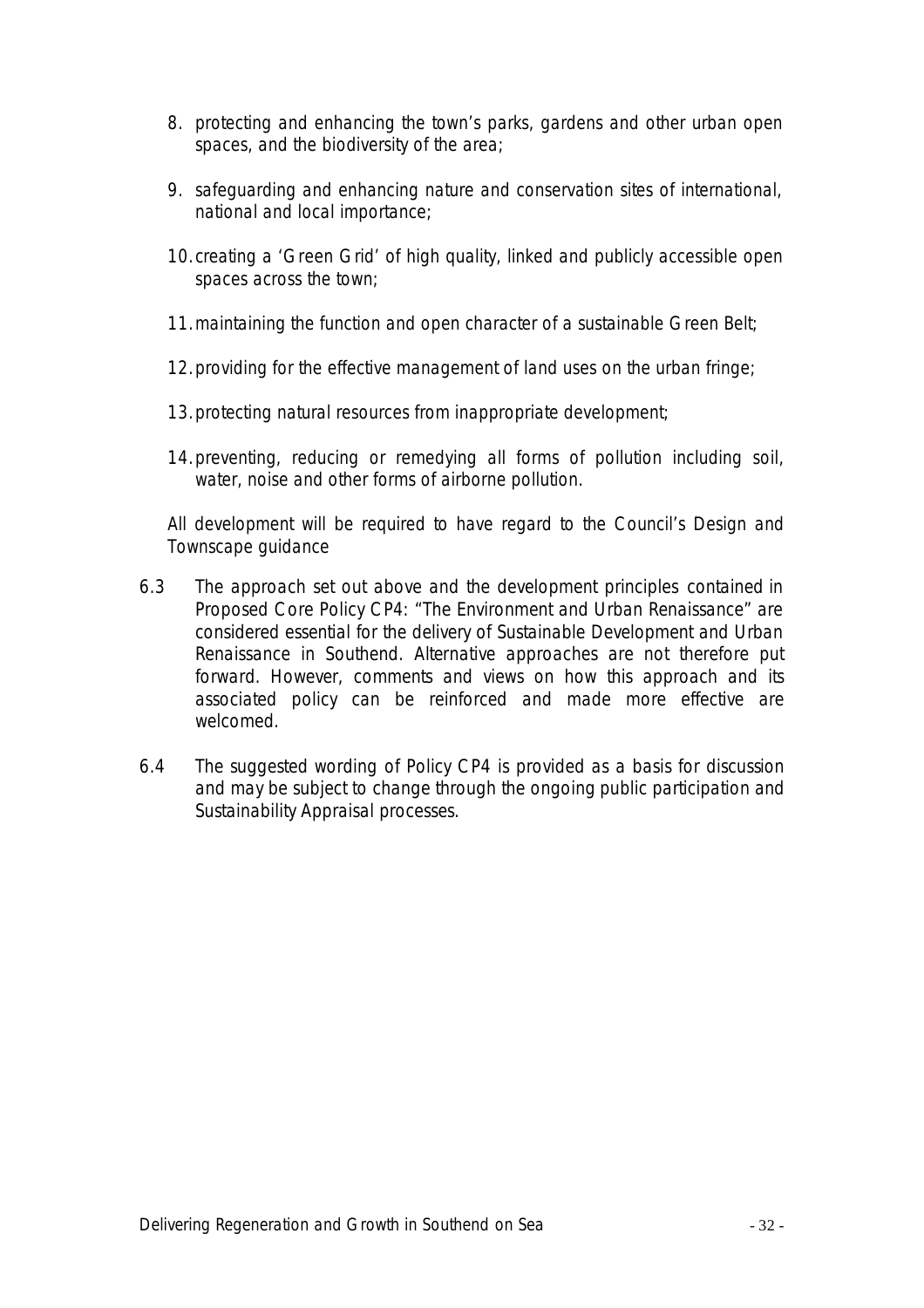# Section 7 - Minerals and Soils Resources

7.1 Southend contains no deposits of aggregates (sand and gravel) and can therefore make no contribution to the regional requirement for land won aggregates. The only mineral deposits that do occur are of brickearth, used in the manufacture of local stock bricks. Brickearth is not the subject of any specialist Government policy guidance. Brickearth deposits also provide very high quality agricultural land, of which there are significant resources on the northern and north-eastern edges of the Borough.

### Preferred Option 1

- 7.2 Brickearth remains a valuable and limited resource, as does the high grade agricultural land within which it is located. Moreover, mineral extraction can be a destructive, and therefore inherently unsustainable, process, using resources that are finite in supply and processes which can potentially have significant environmental impacts. Government and regional policy on sustainable development place importance on the conservation of mineral resources, minimising environmental impacts, and on using less raw materials by relying on a greater level of supply from alternative sources, especially recycled materials.
- 7.3 They also seek to maintain and enhance the resilience and quality of soils, and to encourage the sustainable use of soil resources, including the best and most versatile agricultural land and land that has been contaminated or otherwise degraded, where remediation and restoration to beneficial and sustainable new uses should be encouraged. Policy CP5 seeks to implement this approach in the local context. The suggested policy wording is, however, provided as a basis for discussion and may be subject to change through the ongoing public participation and Sustainability Appraisal processes

#### *Policy CP5 – Mineral and Soil Resources*

*As Local and Mineral Planning Authority, the Council will require the sustainable use of soil and mineral resources, in particular by:*

- *1. protecting high quality agricultural land from irreversible damage in accordance with national policy;*
- *2. granting permission for the extraction of brickearth where it can be demonstrated that:*
	- *a. there are proven workable brickearth deposits and a need for the mineral to ensure that sufficient raw material is available for brick making over a ten-year period; and*
	- *b. there is an agreed scheme for the quality management, progressive restoration, aftercare and beneficial after-use of the site to an*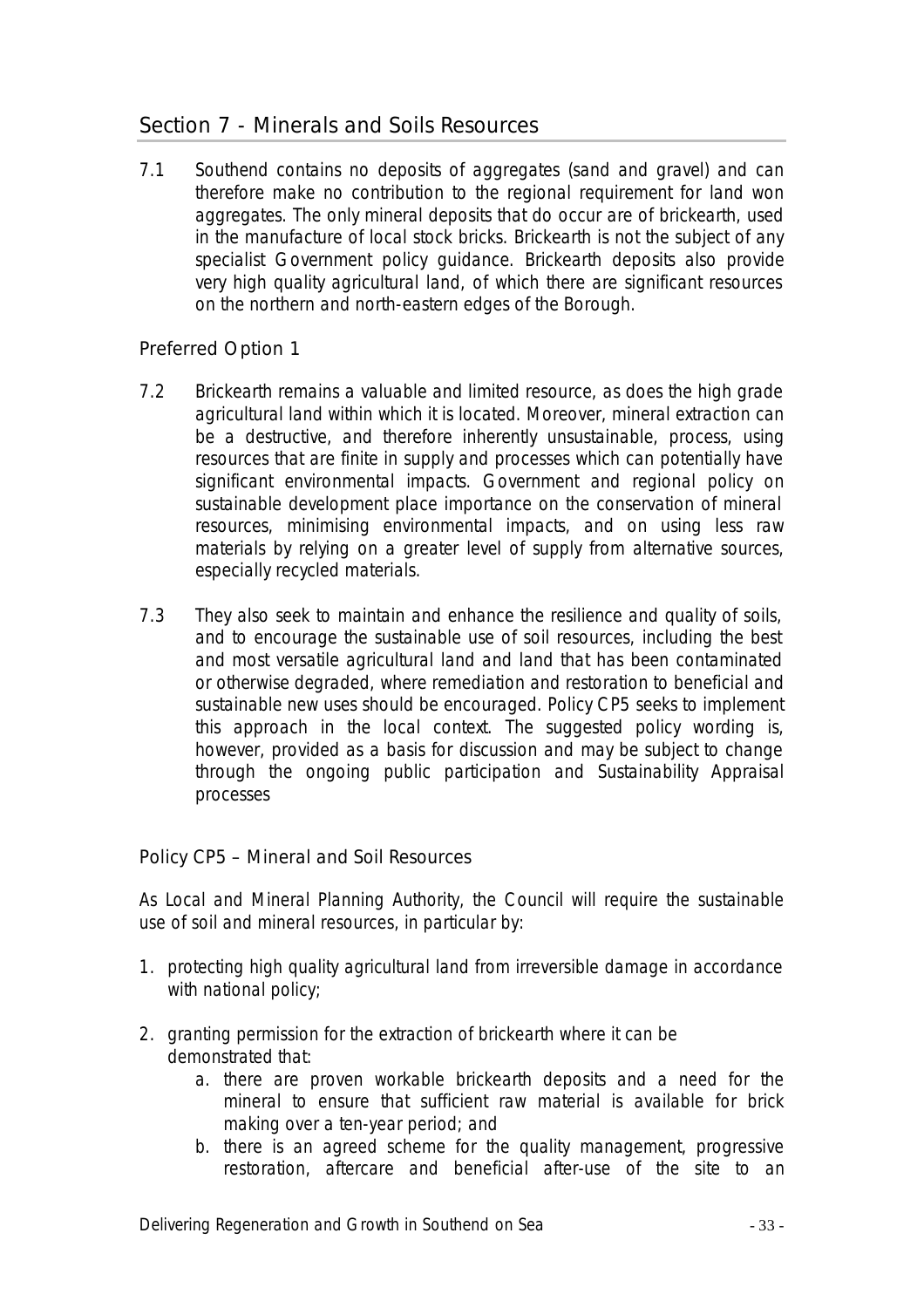*appropriate standard and timetable, and which safeguards the agricultural quality of the land; and*

- *c. there will be no materially adverse impacts on the environment, transport network and local amenity, or such impacts can be satisfactorily mitigated;*
- *3. refusing permission for any proposal that would result in the sterilisation of workable or potentially workable brickearth deposits unless it can be demonstrated that other workable brickearth reserves are available elsewhere, the deposits within the site will not be required for a period in excess of thirty years, and the application proposal represents a use of immediate benefit to the community;*
- *4. granting permission for beneficial long-term new uses of land that is contaminated or otherwise degraded, where there is an appropriate and agreed scheme of remediation and restoration funded in accordance with the "polluter pays" principle*
- *5. permitting proposals for the importation of minerals and for the recovery of materials to produce secondary aggregates on industrial sites within the Borough where it can be demonstrated that:*
	- *a. they can be carried out without material adverse impact on the environment, transport network and local amenity; and*
	- *b. the transportation arrangements are the most sustainable available in accordance with the proximity principle, using rail or water transport wherever possible.*

### Option 2

7.4 The issues and context relating to soils and minerals within the Borough provide limited opportunity for alternative policy options. It is not considered realistic or appropriate for the Mineral Planning Authority not to consider permitting the extraction of proven, workable brickearth deposits where these are required to support the local brick making industry, although consideration of a different time period to the ten years stated in Policy CP5. 2(a) is invited.

### Option 3

7.5 Similarly, it is national and regional policy to support the increasing use of secondary and recycled minerals, and to place decreasing reliance over time on traditional land won sources of aggregates. However, the limited land opportunities likely to be available within the Borough for the acceptable location of recycling facilities could bring into question the need for policy CP5.5 at all, and it may therefore be an option not to retain this element of policy.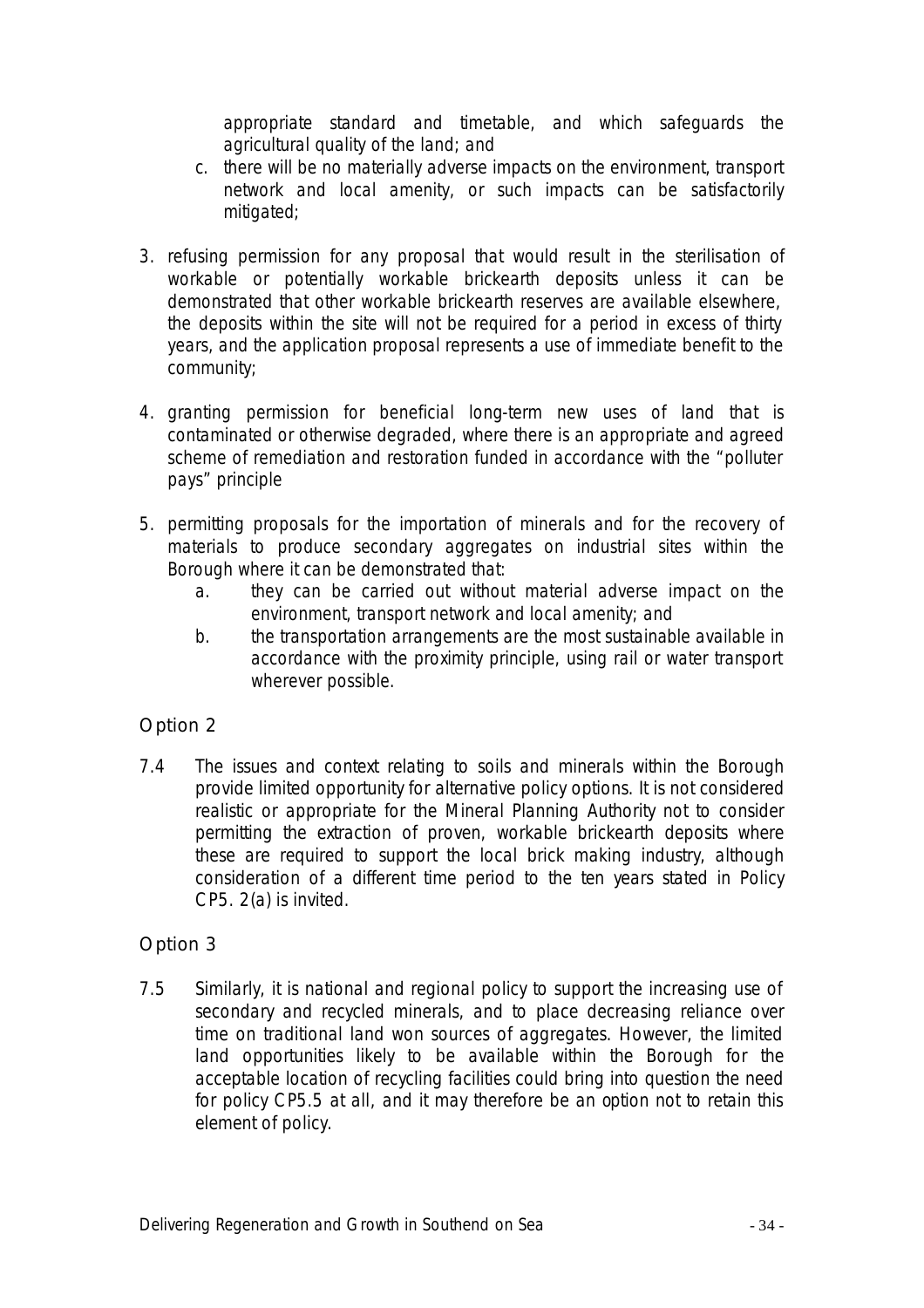### Option 4

- 7.6 In recent years, activity within the local stock brick making industry has been limited, and its future may be uncertain, as may the future requirement for brickearth extraction. The deposits within the Borough may not be needed for many years, if at all. The land containing the deposits could have a role in meeting other development and/or community infrastructure needs in the short to medium term, for example for sport, leisure or recreation facilities. It may even, under certain spatial strategy options, have a role in meeting strategic employment and housing requirements, through planned peripheral expansion of the urban area.
- 7.7 It may, therefore, be an option not to continue to safeguard the Borough's brickearth resources, and to delete Policy CP5.3 from the Local Development Framework. The contrary view is that these deposits are a valuable, finite and limited resource that should be safeguarded on a more permanent basis for the benefit of future generations. Taking this view, it may be appropriate to retain Policy CP5.3 but to strengthen it by deleting the 'caveats' proposed.
- 7.8 The Borough Council will liaise with relevant stakeholders to gain their views on the value and importance of the brickearth resources in the Borough, and on the possible future scenarios for the industry locally.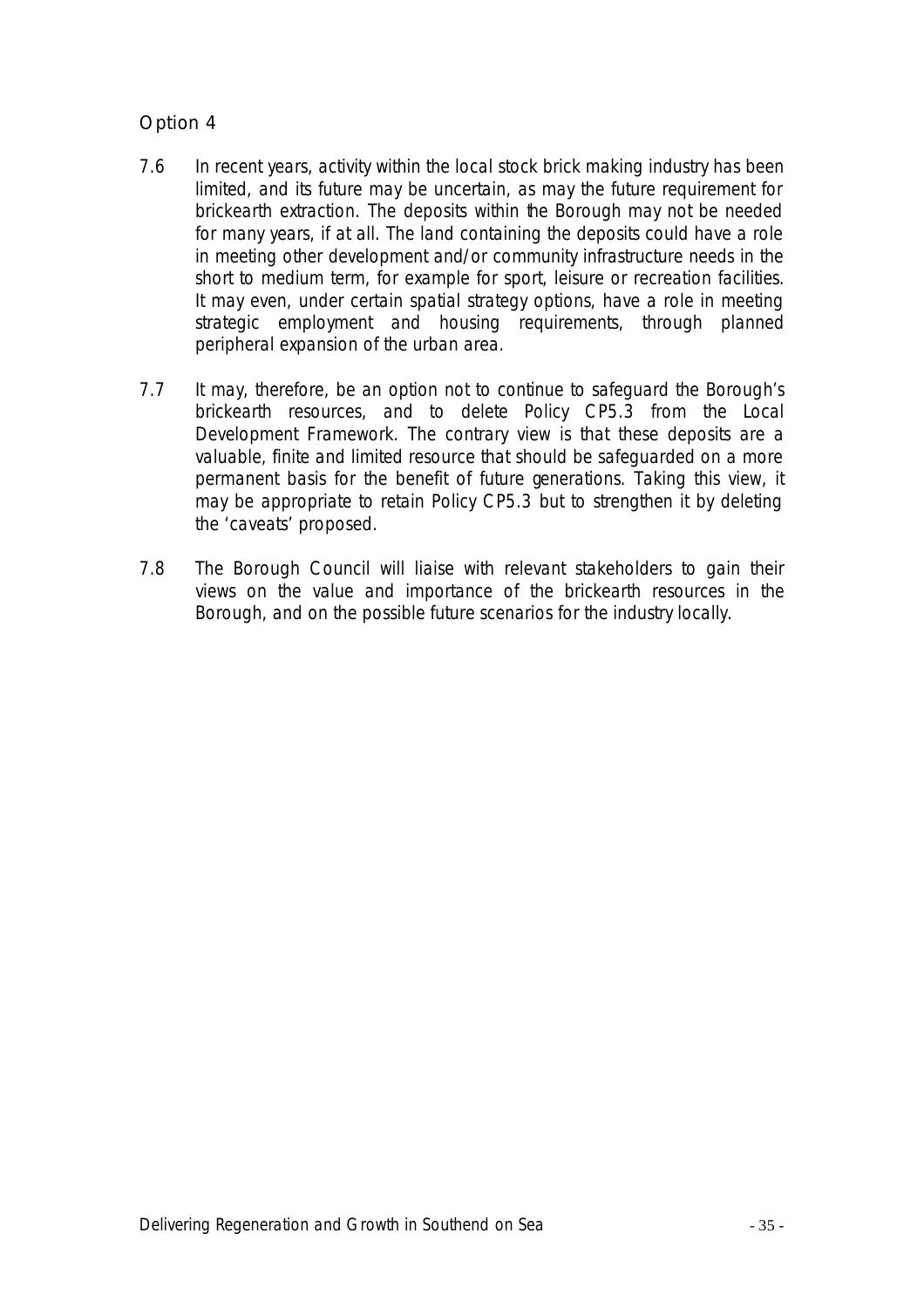### Section 8 - Community Infrastructure

8.1 Southend must be a town for people and it is important that everyone feels they are included and can access the opportunities the town has to offer – development and new facilities should be designed, built and maintained on the principle that people come first. This will mean providing facilities within the communities they serve, ensuring that they are accessible by all modes of transport and ensuring that people with disabilities and mobility difficulties can gain access simply and easily. Residents, visitors and the business community should also be able to go about their daily lives protected from crime and free of the fear of crime.

#### Preferred Option

- 8.2 The Council considers that this will mean protecting and upgrading the town's existing facilities and promoting the development and provision of new facilities in association with new development, and through maximising the potential of underused land and buildings as the opportunities arise.
- 8.3 The health and social well being of the town's residents and their educational attainment levels are vitally important to the regeneration of the town. Policies will need to reflect the complementary role of planning in supporting other strategies and initiatives which seek to provide essential services and facilities within the town.
- 8.4 Vibrancy and richness of experience are essential if the town is to see a step change in the quality of life it offers and the image it projects. This will mean building on and improving its cultural, leisure and recreational facilities.
- 8.5 The Council's preferred approach to delivering an improved quality of life in the Borough is based on the following principles:
	- I. Secure the physical infrastructure related to the new University campus, with parallel development of a town wide educational and skills training infrastructure, including sporting excellence, research and development
	- II. Promote new opportunities for sports, recreation, leisure and cultural facilities
	- III. Secure the future development of Southend Hospital and the facilities provided by the Primary Care Trust to meet the needs of the sub-region and local communities in a sustainable and accessible manner
	- IV. Ensure that the future land requirements of education and skills, health and social services, local emergency services and utilities are adequately catered for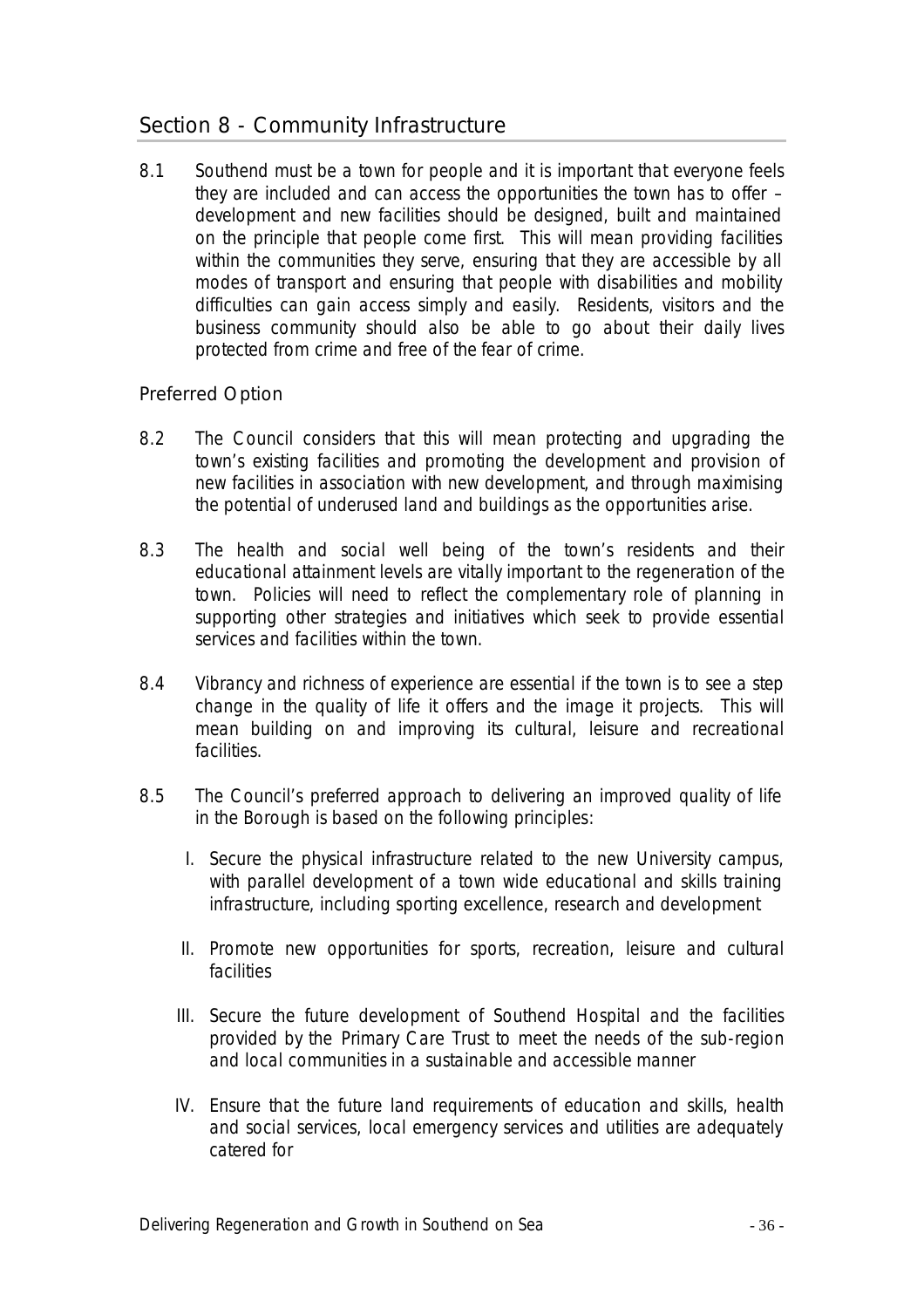- V. Promote the location of community services and facilities within the area they serve
- VI. Ensure the design of new buildings, and their relationship to adjacent public areas, contribute to improving public safety (including road safety and crime reduction) and minimise crime and the fear of crime.
- VII. Ensure that the use of land and buildings reflects people's needs and are designed and located in ways which contribute to including all sectors of society through ease of access
- VIII. Promote development which contributes to the delivery of relevant service strategies
- 8.6 The principles as set out above are considered essential to improve the quality of life for all people in the town. Alternative approaches are not therefore put forward. However, comments and views on how this approach and its associated policy can be reinforced and made more effective are welcomed. The following suggested policy wording for a Core Policy CP6 "Community Infrastructure" is provided as a basis for discussion and may be subject to change through the ongoing public participation and Sustainability Appraisal processes.

### *Policy CP6: Community infrastructure*

*Development proposals must contribute to improving the education attainment, health and well being of local residents and visitors to Southend.*

*This will be achieved by;*

- *1. providing for health and social care facilities in particular supporting the strategic services development plan of the Primary Care Trust, and the improvement and expansion plans of Southend Hospital and other key health and social care agencies where these demonstrate clear net benefits in terms of accessibility to services for the local community*
- *2. securing the physical infrastructure needed to maximise the impact of the Higher Education/University Campus in the Town Centre*
- *3. supporting improvements to existing, and the provision of new, facilities to support the needs of education, skills and lifelong learning strategies*
- *4. safeguarding existing and providing for new leisure, cultural, recreation and community facilities, particularly:*
	- *a. optimising the potential of Garon's Park*
	- *b. Phase 2 of the refurbishment of the Cliffs Pavilion*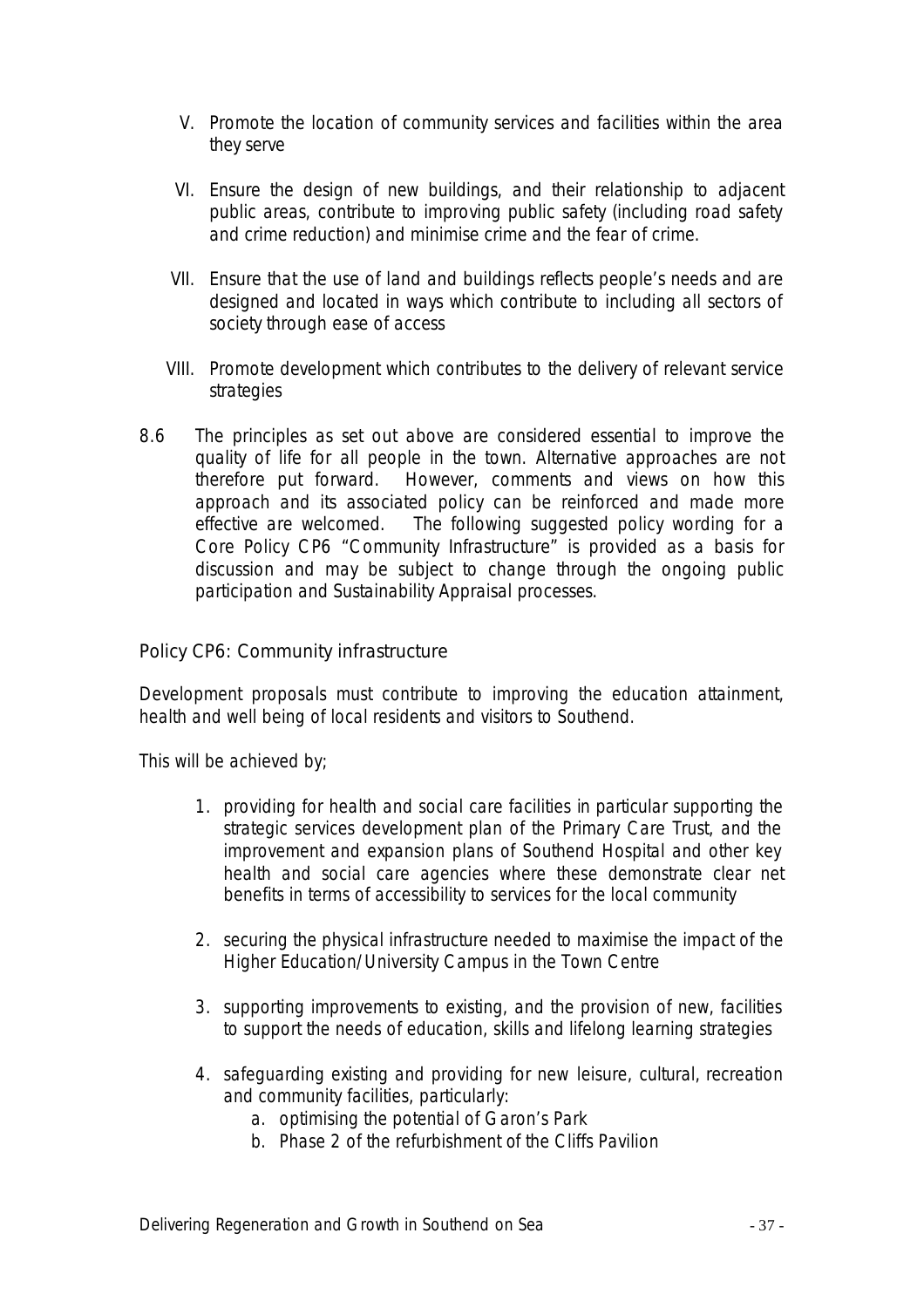- *c. Securing a landmark facility to exhibit finds associated with the 7th Century Saxon King*
- *d. Reinforcement of Southend Pier as an Icon of the Thames Gateway*
- *e. Cliff Gardens Land Stabilisation*
- *5. ensuring the needs of all residents and visitors, including the disabled and other vulnerable groups, are met;*
- *6. ensuring access and safety concerns are resolved within all new development.*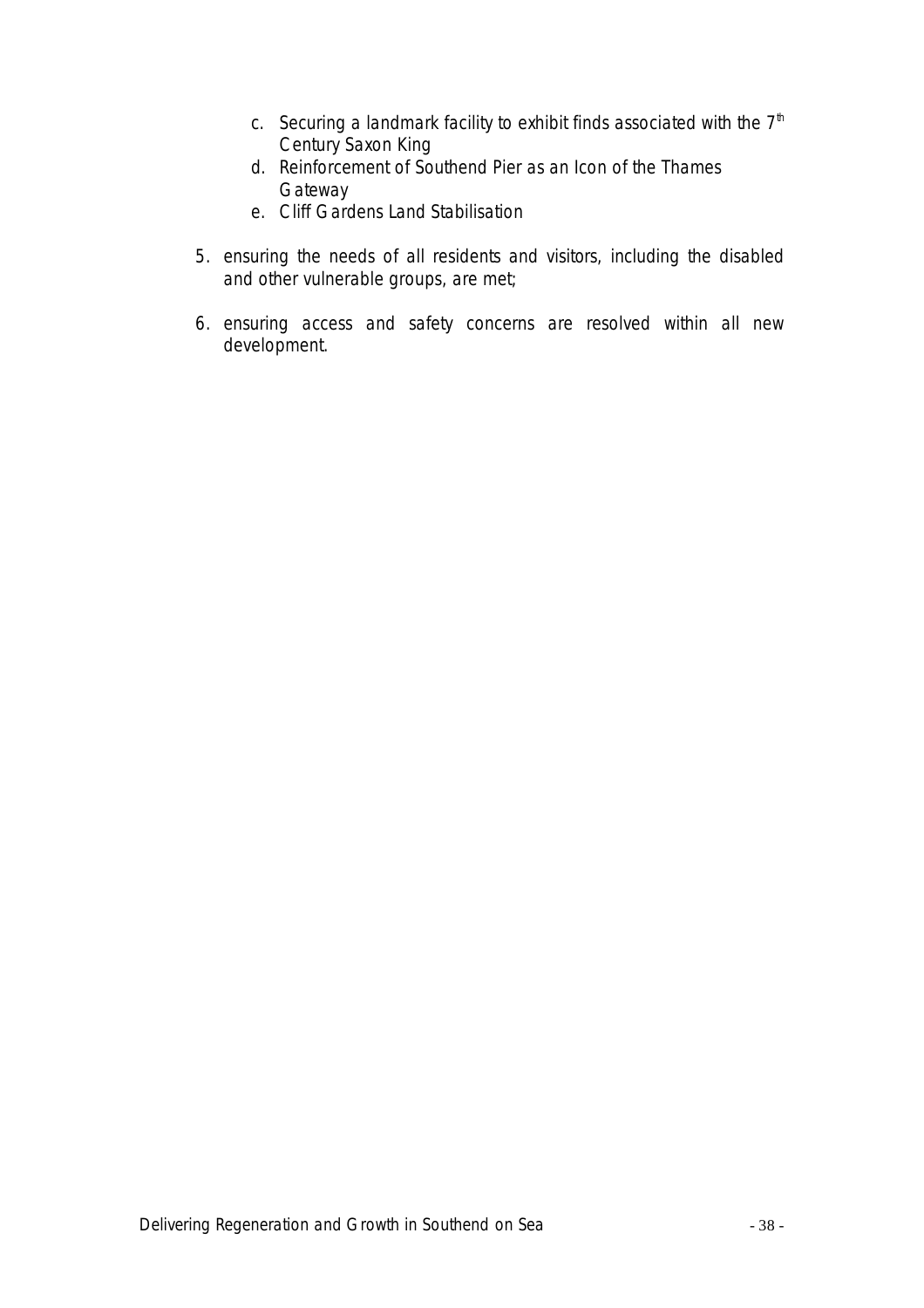# Section 9 - Sport, Recreation and Green Space

9.1 National and regional policy seeks to protect existing sport, open space and recreation facilities, and to create new ones. It also requires local planning authorities to plan positively for the provision and enhancement of well-designed recreational and sporting facilities and green spaces that meet identified local needs.

### Preferred Option 1

- 9.2 An extensive audit and needs assessment of recreational open spaces and sports facilities in the Borough, undertaken in consultation with local community groups during 2003/04, has indicated no clear evidence of any significant *quantitative* deficiency in indoor or outdoor sports facility provision, or in the provision of parks and open spaces, in relation to the existing population. On the other hand, existing facilities are popular and well used, and should therefore be safeguarded and enhanced. They represent an appropriate minimum 'standard' of provision to serve the existing population in quantitative terms, which at the very least should be maintained pro rata in relation to the additional population arising from new dwelling provision. Southend compares unfavourably with many, if not most, other areas for which information is available, in terms of volume of facilities per resident.
- 9.3 Moreover, the highly developed nature of the Borough means that such facilities also have an important role in ensuring an attractive and 'balanced' environment within the town, providing an appropriate range, quality and distribution of green spaces and amenity. Their retention and enhancement is therefore crucial to the achievement of regeneration.
- 9.4 The level of additional dwelling provision required in Southend between 2001 and 2021 will put significant additional demands on the Borough's sport, recreation and green space facilities, and will create a requirement for a range of additional facilities over this period. Again, given the already highly developed nature of the Borough, opportunities will be limited and it will be essential to ensure both that new development contributes fully to meeting the demands it generates, and that already identified opportunities are safeguarded.
- 9.5 In addition, there are very significant qualitative deficiencies throughout the Borough, in terms of both accessibility to and quality of facilities, including the essential ancillary facilities needed to support good quality sport and recreational infrastructure. This suggests that it may be possible to meet some additional requirements through a significant improvement in the quality of existing facilities. Policy CP7 seeks to address these considerations, based on a delivery approach which focuses new, but possibly limited, facilities within the built-up area, as closely related as possible to the communities they are to serve.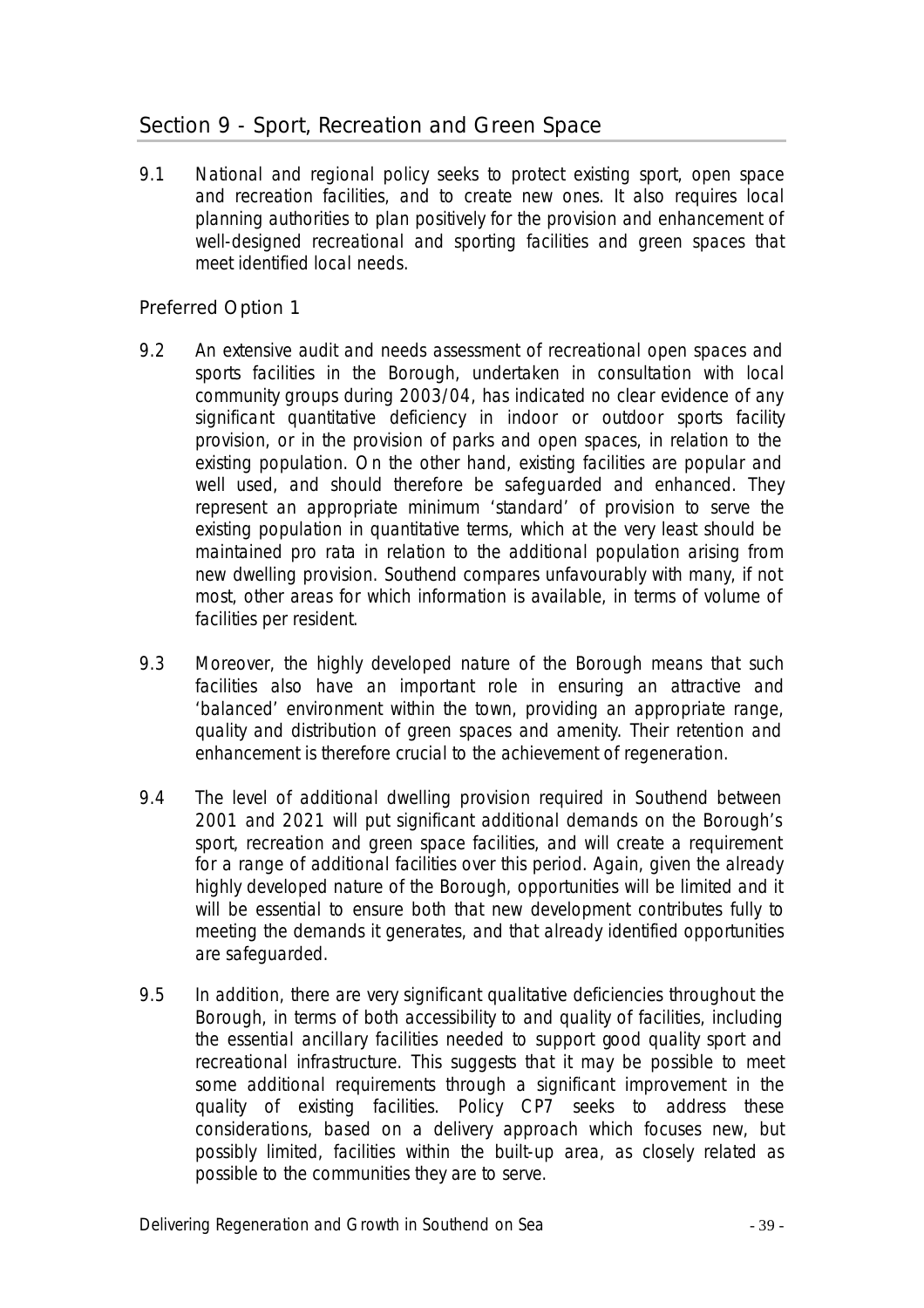- 9.6 There are a number of undeveloped areas within and adjoining the Borough with a diverse and rich environment. These areas, as well as being designated as being of international and national wildlife importance, are also used for informal recreation purposes and include the Hadleigh Castle and Jubilee Country Parks. Whilst regeneration is a priority within Southend, it is vital that these areas continue to be managed jointly with neighbouring authorities and relevant agencies, to protect them from inappropriate development and provide enhanced quality environments for wildlife and the community.
- 9.7 In addition, it will be important to encourage greater public access through a series of 'greenways' in the town to provide attractive routes for cycling and walking, and to contribute to a 'Green Grid' of open spaces and linkages being developed throughout Thames Gateway South Essex (TGSE) as part of the area's regeneration. This would enhance and link parks, open space and the urban fringe and be co-ordinated with the Council's cycle strategy and walking network (see also suggested policy CP4: 'The Environment and Urban Renaissance' in respect of the Green Grid). As part of the development of the TGSE Green Grid, a need has been identified for a new Country Park facility within or close to the north-eastern part of the Borough.
- 9.8 The following suggested policy wording for a Core Policy CP7 "Sport, Recreation and Green Space" is provided as a basis for discussion and may be subject to change through the ongoing public participation and Sustainability Appraisal processes.

*Policy CP7 – Sport, Recreation and Green Space*

*Development proposals must contribute to sports, recreation and green space facilities within the Borough for the benefit of local residents and visitors.*

*This will be achieved by:*

- *1. optimising the potential for sports excellence and research and development centred on existing sports and leisure facilities.*
- *2. supporting the development of new green spaces and greenways, including a new Country Park facility within or close to the north-eastern part of the Borough, as part of the development of a Green Grid of open spaces and associated linkages throughout Thames Gateway South Essex.*

*All existing and proposed sport, recreation and green space facilities will be safeguarded from loss or displacement to other uses, except where it can clearly be demonstrated that alternative facilities of a higher standard are being provided in at least an equally convenient and accessible location to serve the same local community, and there would be no loss of amenity to that community.*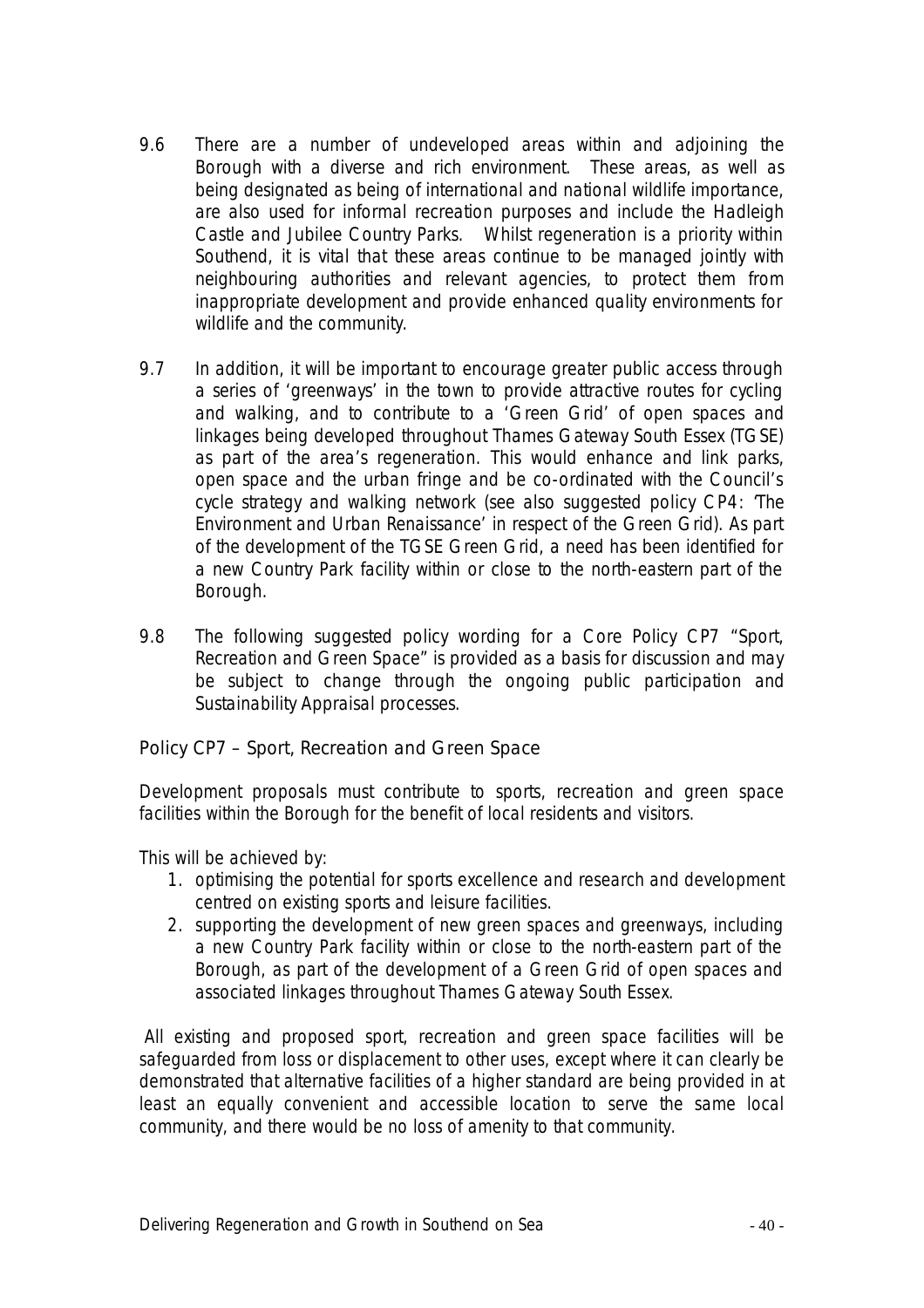*The redevelopment of existing allotment sites for other uses will only be permitted where it can clearly be shown that the facility is no longer required or can be adequately and conveniently provided elsewhere.*

*All new housing development will be required to contribute to the provision of additional sport, recreation and green space facilities to a level at least commensurate with the additional population generated by that development, and in accordance with the requirements and guidance set out in the relevant Development Plan Document. This contribution shall normally be in the form of a financial contribution towards new provision or qualitative improvements to existing facilities elsewhere.* 

*In relation to any major new area of housing development, however, direct provision within and as an integral part of the development may be sought, where this would provide at least 2.5 hectares of additional public open space, playing pitches and ancillary facilities, laid out as a local or neighbourhood park.*

*To meet the requirements generated by the additional dwelling provision over the period to 2021, contributions will be focused on the following provision:*

- *1. approximately 20 hectares of additional local and neighbourhood park space, provided on areas of at least 2 hectares in size;*
- *2. at least 4 additional equipped play areas for children and young people, spread evenly across the Borough;*
- *3. 2 additional bowling greens (6 rink size);*
- *4. at least 4 additional multi-use games areas (MUGA's) of 1 x tennis court size, together with the conversion of existing tennis court facilities to multi-use;*
- *5. approximately 10 hectares of additional grass playing pitch space and ancillary facilities, provided on areas of at least 2.1 hectares each to allow flexibility between adult and junior pitches, and use for cricket in the summer;*
- *6. qualitative improvements to existing sports halls/centres and swimming pools;*
- *7. qualitative and quantitative improvements to facilities for teenagers.*

### Option 2

9.9 An alternative approach would be to focus new, and possibly more extensive, facilities within the urban fringe, on the edge of but outside the built-up area, as close as possible to the communities they are to serve. This may improve the quantity and quality of sports facilities but may have a detrimental impact on accessibility of communities that would be expected to use them, particularly those who do not have a car.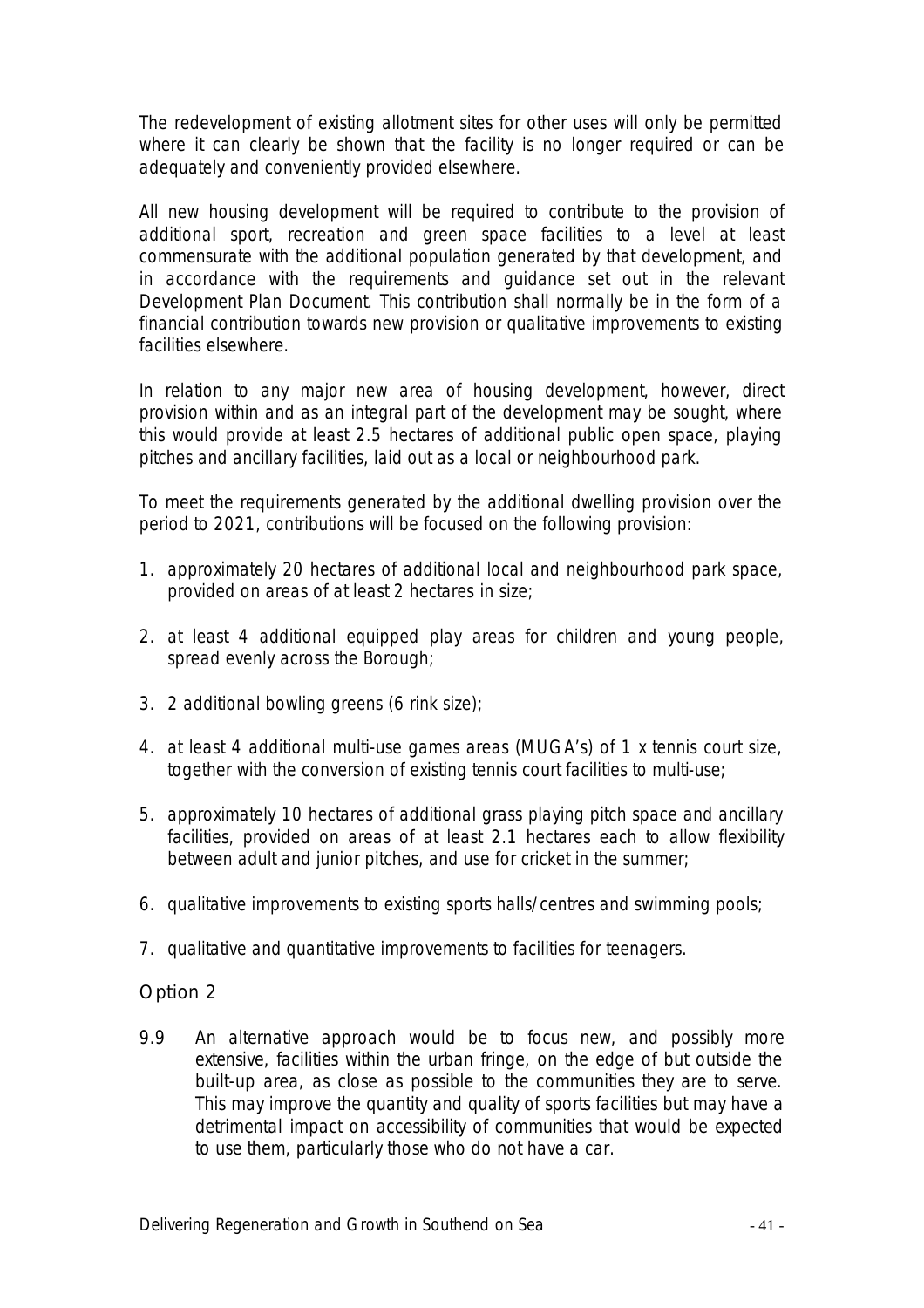### Option 3

9.10 Permit the relocation of private open space facilities into the urban fringe to release land within the built-up area to meet other development needs, where this would result in improved and enlarged sport, recreation and green space facilities. This approach is also likely to compromise accessibility objectives. In addition, it could have significant environmental and amenity implications with regard to the density of development and availability of open space within the built-up area.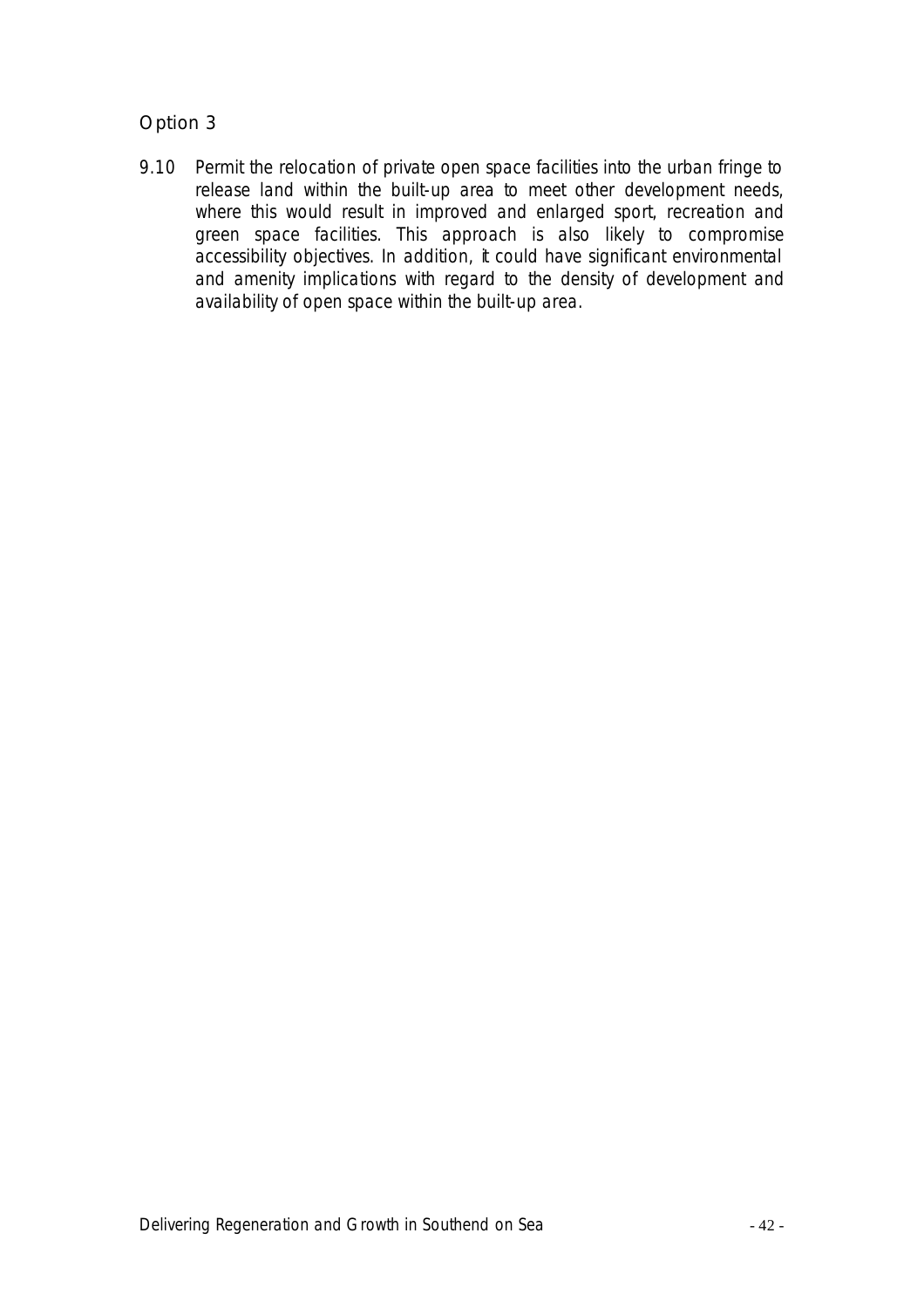# Section 10 - Dwelling Provision

- 10.1 The published Census population of Southend at 2001 was 160,257. This is expected to rise by approximately 3% by 2021. The expected growth in households in the town (during the period to 2021) is in line with proposed growth in housing provision for the same period (i.e. 300 dwellings per annum).
- 10.2 Compared with other parts of the region the town's economic performance has been weak, and population and housing growth has outstripped economic growth. In addition, there are marked differences in prosperity across the town, with five wards being eligible for Objective 2 funding. For this and other reasons the town has been included in the Thames Gateway Regeneration Project.
- 10.3 The sustainable communities' agenda means that there should be a balance between jobs and housing. Mechanisms are needed therefore to ensure that job provision in the town is in place before further major expansion in housing development occurs, and that from then on a balance is maintained. Regard must be had for the actual delivery of the job targets before additional housing growth is permitted. In the same way, social and transport infrastructure to support regeneration needs to be in place before additional growth is permitted.
- 10.4 Sustainable communities must also be attractive to the full range of income groups, and there will be a need to deliver a wide range of housing types and costs across the town
- 10.5 Average dwelling prices in Southend are generally lower than those in adjoining local authority areas (with the exception of Thurrock). There are, however, significant spatial variations across Southend, and for some types of housing average prices are generally higher than those in neighbouring areas. These considerations restrict accessibility to suitable housing for many local residents.
- 10.6 The results of the updated Southend Housing Needs Survey (April 2004) suggest a very high level of housing need in the town, with a requirement for the provision of 1,363 units of affordable housing *per annum* over the next five years. Whilst this is an indicator of the scale of the problem rather than a policy target, it has to be tempered against the assumptions made in the study, the practicality of delivery and the availability of 'qualifying' sites.
- 10.7 Using information from the Residential Land Availability Study 2004 and Urban Capacity Study 2002, work to assess the potential yield from identified possible sites over the whole period 2001 to 2021, has indicated that applying a target of 30%, 40% and 50% to sites of 15 plus units would provide approximately 650, 870 and 1090 affordable units respectively.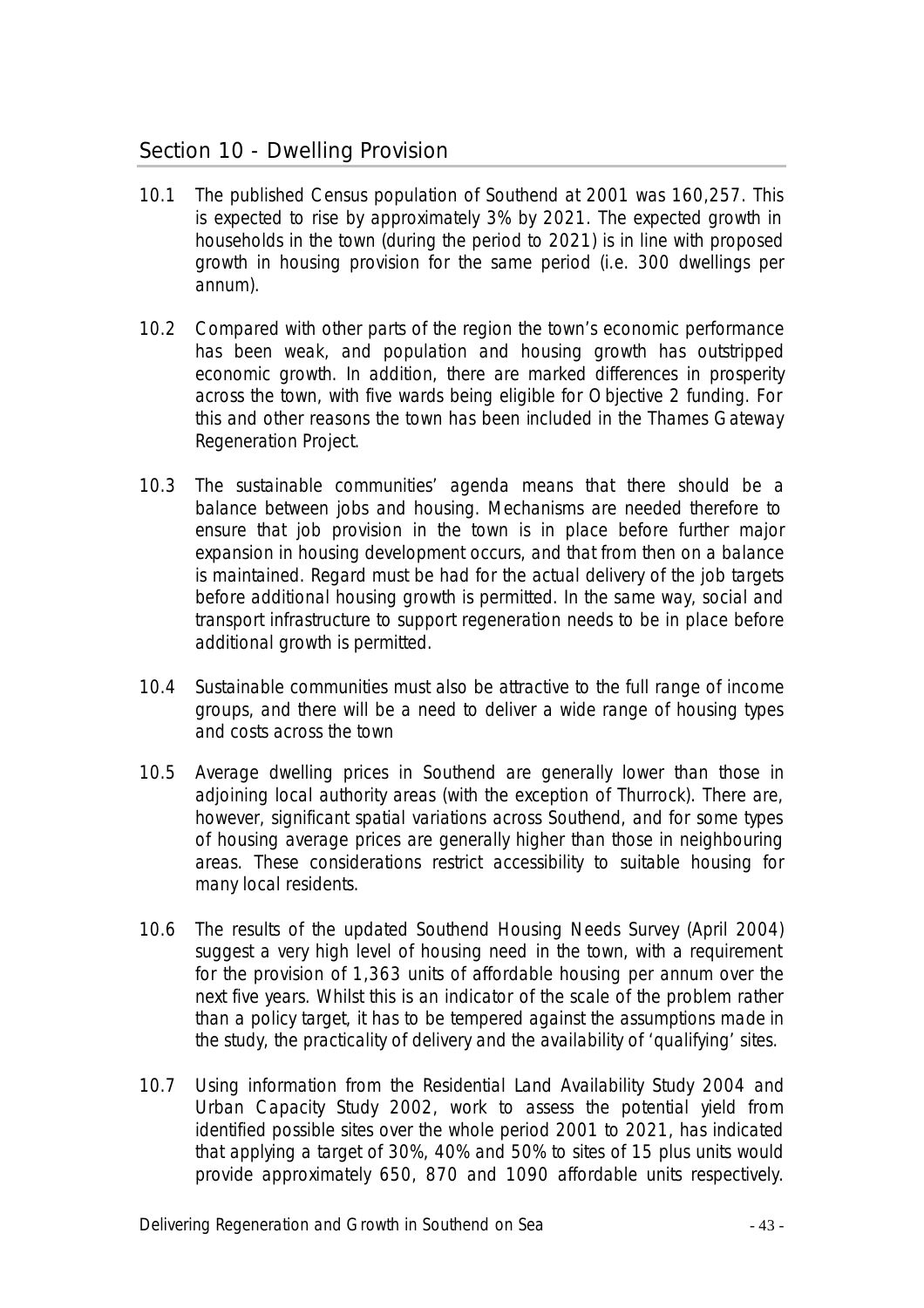Using the Draft RSS14 target of 30% of the regional provision to Southend's plan provision would mean a yield in the region of 1,800 affordable units by 2021. However, at least a third of Southend's total provision is likely to be from small windfall sites, and it is unlikely that more than 1,200 affordable units could be achieved. Clearly this is significantly lower than the Housing Needs Survey assessment of need.

- 10.8 Within Southend, the nature and scale of development sites that are likely to contribute to housing provision during the period 2001-2021 (i.e. high density development on small sites comprising previously developed land) suggests a balanced approach is needed to the setting of targets and threshold for affordable housing provision. This balanced approach should take on board amongst other things the scale of need and issues of financial viability. Whilst the Council would wish to send a clear message about what will be required of development schemes so that these can be taken into account early in the planning and development process (See KP3 'Implementation and Resources') there is clearly a responsibility to adopt a reasonable stance with regard to affordable housing provision. There is also a need to recognise that there is a range of tenures and types of affordable housing that should be considered.
- 10.9 In terms of the type of affordable housing able to meet identified need, analysis suggests the existence of a significant shortage of one and two bedroom homes in the owner occupied sector.
- 10.10 Analysis of the 2004 Housing Needs Study Update dataset as part of the Key Worker study (2004) identified the following issues:
	- I. that recruitment problems within public sector organisations stretch beyond employment categories covered by the ODPM definition of key worker but the categories are essentially professional, managerial and technical within the public sector and the NHS
	- II. that local housing affordability is thought to be one factor contributing to recruitment problems locally
	- III. that there is likely to be some requirement for targeted housing for key worker households
	- IV. there are critical shortages of key workers in the social work and teaching categories and assistance with housing would be a main factor in easing these problems.
- 10.11 Regional policy guidance makes it clear that there is a need to deliver jobled regeneration and growth, and in particular to provide for 6,000 net additional dwellings in the period 2001 to 2021 within Southend. It is considered that the options available within the Borough to deliver such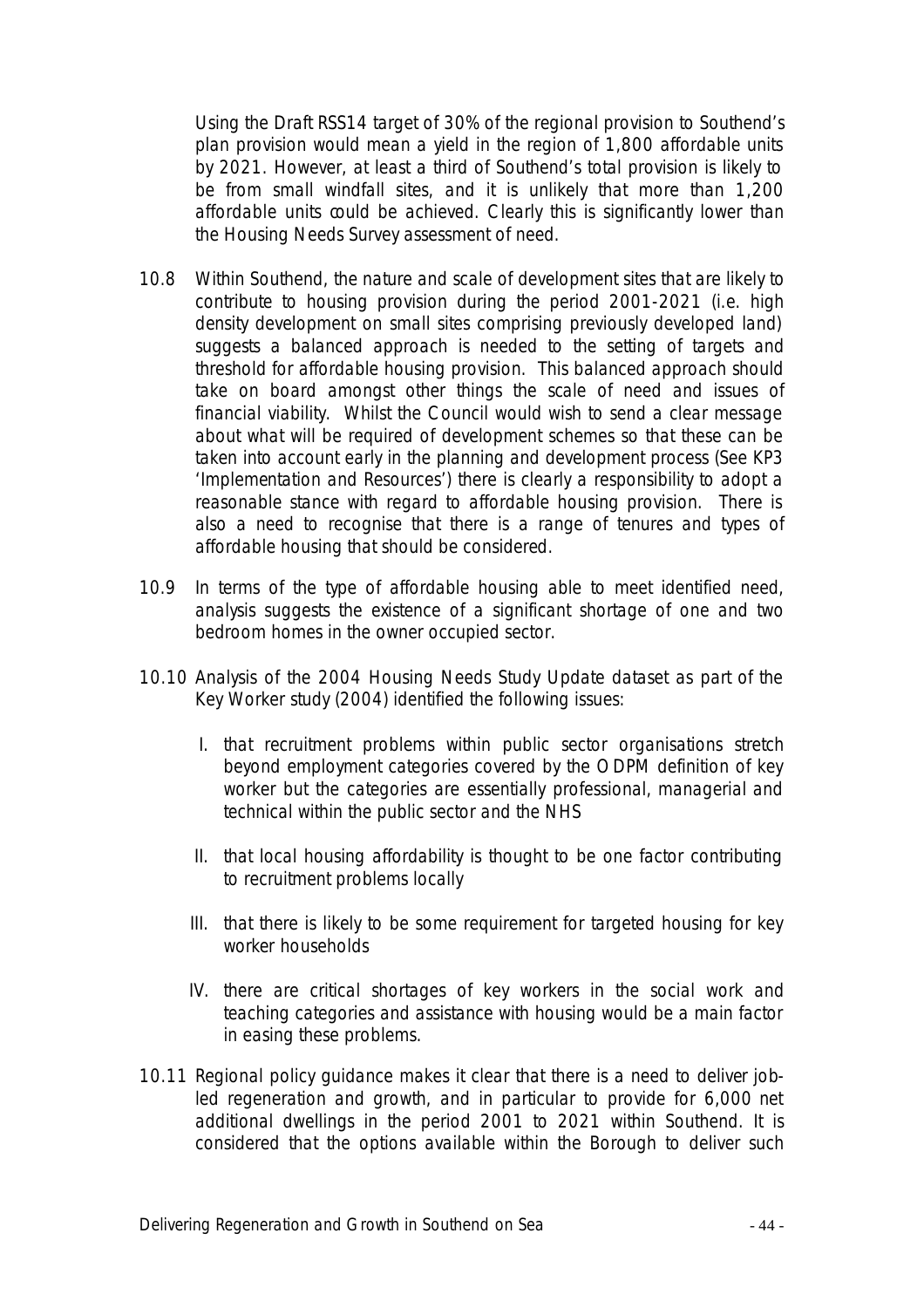growth follow closely the options for a spatial distribution of growth and investment set out in Section 2 (i): Key Spatial Strategy.

Preferred Option 1

- 10.12 It is considered that the limited land resources in the town and the significant identified housing needs clearly require a focussed approach to housing provision based on securing and upgrading the existing housing stock and development opportunities, and ensuring that the supply of new dwellings is targeted to meet the needs of local people.
- 10.13 In order to deliver the strategic objectives in relation to housing the following approach is therefore considered to be required:
	- I. Provide for strategic housing requirements as much as possible within the existing urban area by making best use of existing land and buildings with a particular focus on:
		- i. A major expansion of town centre and seafront housing
		- ii. Realisation of the future potential of land at Shoeburyness in association with improved transport links
		- iii. Promotion of mixed use developments and higher densities within the Town Centre and District Centres and large development sites
		- iv. Managing and enhancing the contribution the existing housing stock can make to local housing needs
	- II. Ensure that housing provision is targeted to meet the needs of local people, in particular:
		- i. Promoting the provision of affordable housing in line with the requirements indicated in local needs assessments.
		- ii. Working with major employers and housing associations to make effective and co-ordinated provision for key workers
		- iii. Tackling the housing needs of those sections of the community who have particular requirements including the homeless and people with disabilities
- 10.14 Set out below is suggested wording for a proposed Core Policy CP8: "Dwelling Provision". It is provided as a basis for discussion and may be subject to change through the ongoing public participation and Sustainability Appraisal processes. Comments and views on how the above approach and Policy CP8 can be reinforced and made more effective are welcomed.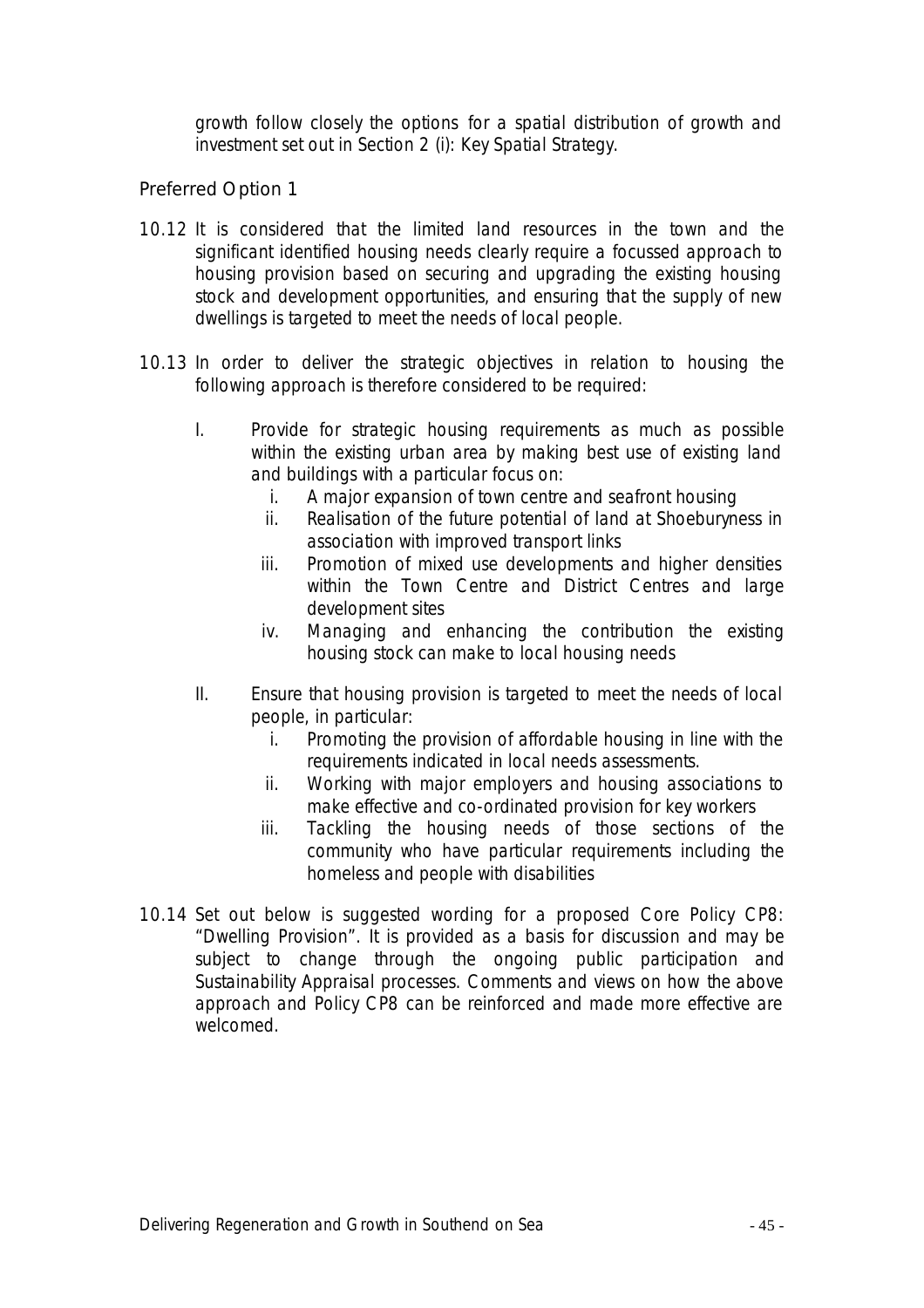*Policy CP 8: Dwelling Provision*

*Provision is made for 2,750 net additional dwellings between 2001 and 2011 and for 3,250 net additional dwellings between 2011 and 2021, distributed as follows:*

|                 | 2001-2011  | 2011-2016 | 2016-2021  | 2001-2021 |
|-----------------|------------|-----------|------------|-----------|
| Town Centre and |            |           |            |           |
| Central Area    | 650        | 750       | <i>250</i> | 1,650     |
| Shoeburyness    | 650        | 300       | 450        | 1,400     |
| Seafront        | <i>200</i> | 100       | 100        | 400       |
| Intensification | 1,250      | 500       | 800        | 2,550     |
| <b>TOTAL</b>    | 2,750      | 1,650     | 1,600      | 6,000     |
| Per annum       | (275)      | (330)     | (320)      | (300)     |

*Residential development proposals will be expected to contribute to local housing needs, including special needs provision, and the sustainable use of land and resources. To achieve this, the Council will:*

- *1. require the provision of not less than 80% of residential development on previously developed land*
- *2. resist development proposals that involve the loss of existing valuable residential resources*
- *3. require<sup>1</sup> :*
	- *a. all residential proposals of 15-24 dwellings or 0.5-1.0 ha to make an affordable housing/key worker provision of not less than 2 dwelling units;*
	- *b. all residential proposals of 25 dwellings or 1 ha or more to make an affordable housing/key worker provision of not less than 20% of the total number of units on the site; and*
	- *c. all residential proposals of 50 dwellings or 2 ha or more to make an affordable housing/key worker provision of not less than 30% of the total number of units on the site*
- *4. promote the provision of housing for key workers in partnership with major employers and registered social landlords*
- *5. require residential development schemes within the Borough's town, district and local centres to include replacement and/or new retail and commercial uses, in order to maintain the vitality and viability of these shopping and commercial areas*
- *6. support and require a vibrant mix of employment, residential and community uses on larger sites, to support greater economic and social diversity and sustainable transport principles*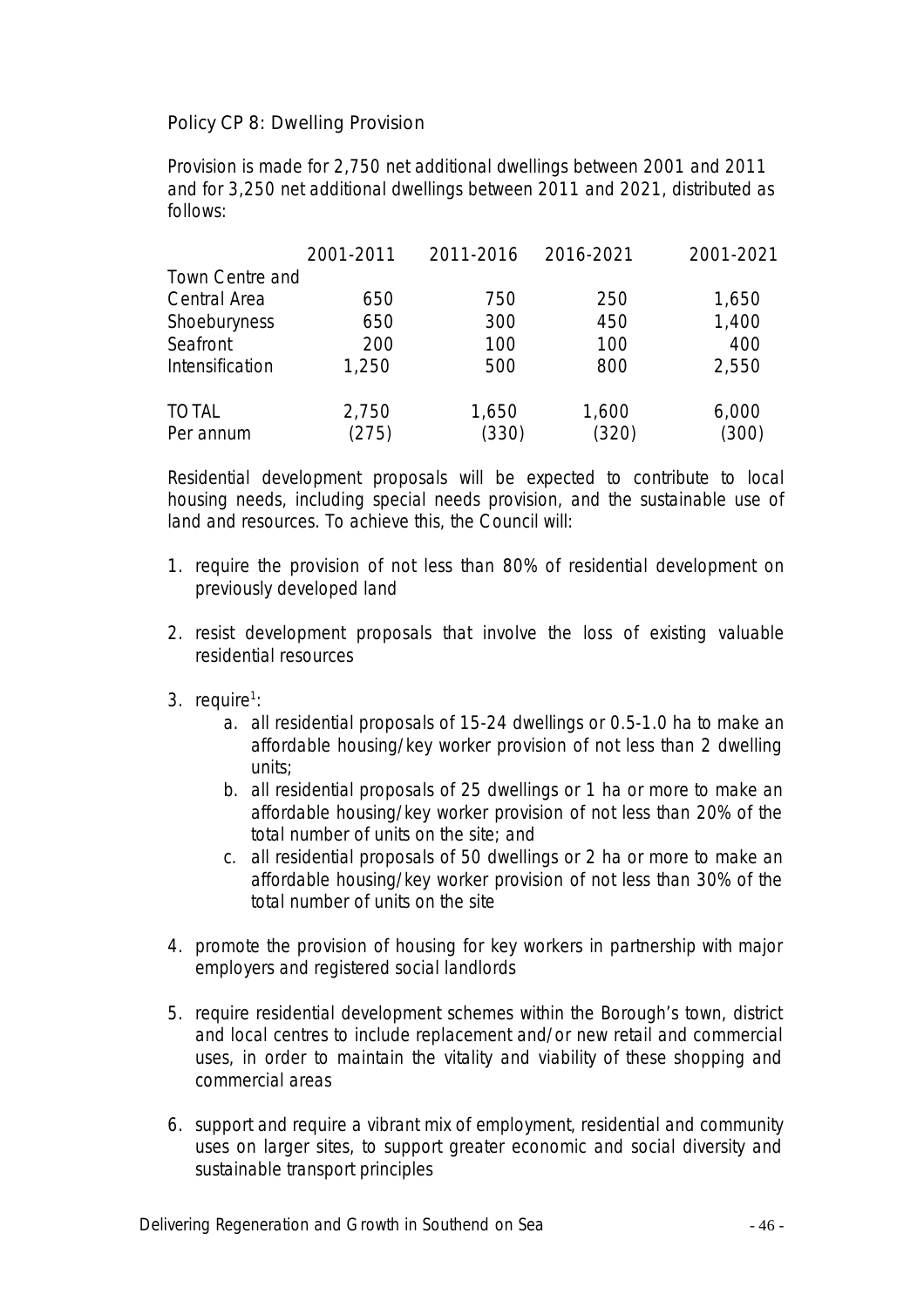*The Council will monitor and assess the delivery of both the transport infrastructure priorities set out in the RTS (Regional Transport Strategy) and Southend LTP (Local Transport Plan) and the employment targets required by Policy CP1: Employment Generating Development of this Plan. Failure to achieve targets set for 2011 and thereafter will trigger reviews of the housing provision set out within this policy and an appropriate downward revision of that provision.*

*1. Further policy, guidance and definitions to be provided in the Council's "Planning Obligations – Guide for Developers DPD"*

Option 2

10.15 This option would rely on the adoption of Key Spatial Strategy Option 2 which is based on the potential to direct growth to the urban fringes, maximising use of the green field land currently included within the Green Belt in the medium to long term. This approach would seek to provide a substantial proportion of the strategic housing requirement on greenfield land beyond the existing built-up area, as planned peripheral expansion of the urban area and using best and most versatile agricultural land currently included within the Green Belt.

### Option 3

10.16 An alternative approach would be to constrain development to within the current urban envelope and would be based on Key Spatial Strategy Option 3 being adopted. This approach would require an innovative and imaginative approach to high-density mixed use development throughout the built-up area of the Borough. It would also require an in-depth assessment of land in less developed areas, including open space, to optimise its community value in terms of dwelling and employment provision and community facilities.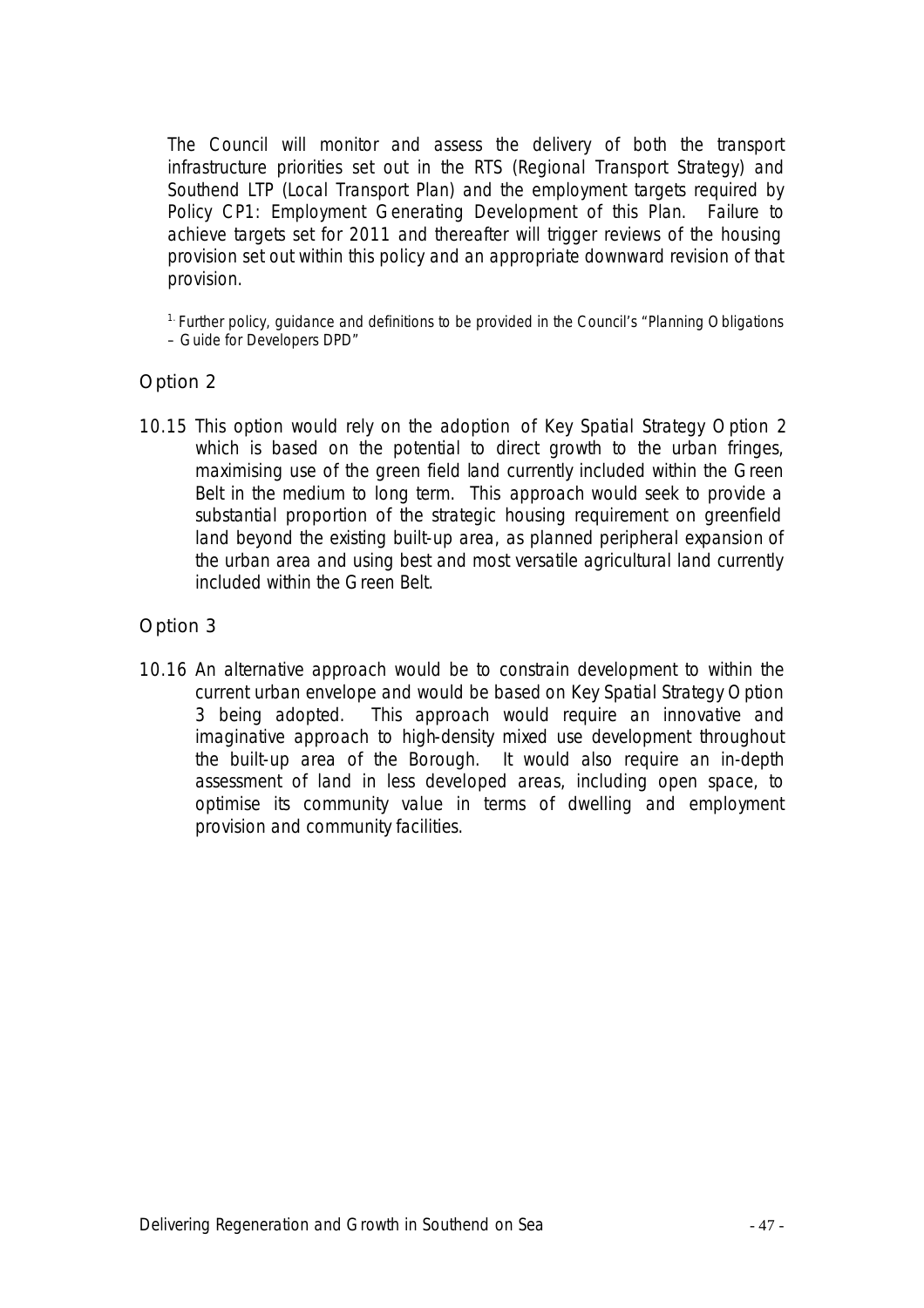# Section 11 - Monitoring and Review

- 11.1 In line with Part 2 of the Planning and Compulsory Purchase Act the Council will prepare a Southend Annual Monitoring Report (SAMR). This Annual Monitoring Report will include an assessment of the extent to which national targets and the strategic objectives and policies in this Core Strategy Development Plan (and other local development documents as and when appropriate) are being achieved.
- 11.2 In addition the SAMR will include an assessment *of* local development document preparation against the milestones and timescales set out in its Local Development Scheme (LDS). The Southend LDS will be monitored on an annual basis, assessing change and progress that has taken place each year between  $1<sup>st</sup>$  April and  $31<sup>st</sup>$  March.
- 11.3 It is anticipated that the SAMR will be submitted to Government for information by the end of December each year and will be made publicly available shortly thereafter.
- 11.4 To monitor the performance of the Core Strategy Development Plan Policies and assess whether or not the Plan's aim and strategic objectives are being achieved, the Council will have regard to:
	- I. contextual information relating to socio-economic issues and built/environmental assets at both the local and sub-regional level
	- II. Government Core Output Indicators and targets as published in associated national guidance
	- III. relevant indicators and targets in the Southend Together Local Strategic Partnership (LSP) Community Plan 'Setting the Standard'
	- IV. local output indicators and targets that reflect the aim, strategic objectives and specific requirements of policies in this Core Strategy
- 11.5 Analysis and assessment of monitoring data will be undertaken with particular regard to:
	- I. Its impact on the contextual profile of the town
	- II. the spatial dimensions of policies and their associated targets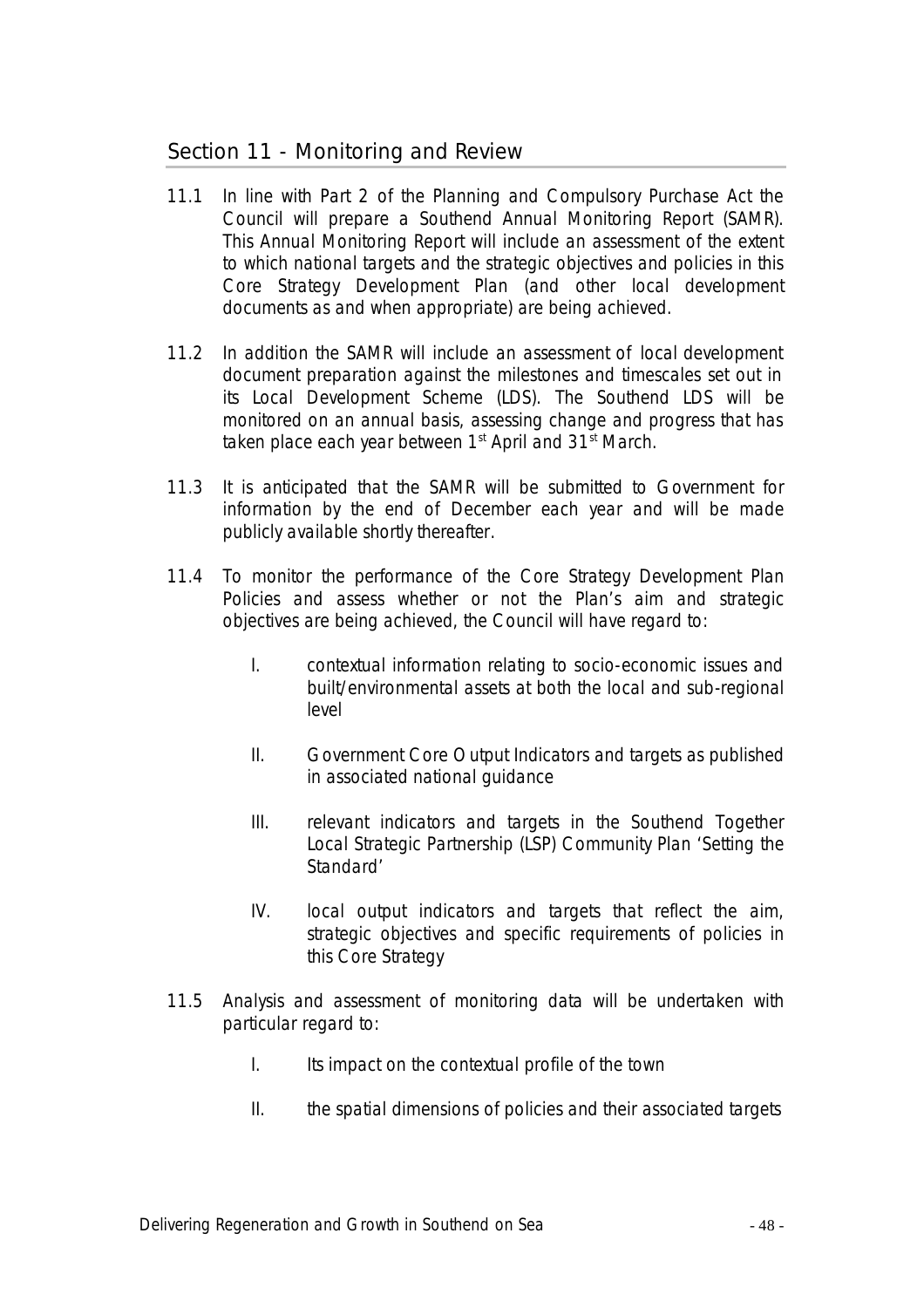- III. the chronological and inter-connected nature of targets set for the provision of jobs, dwellings and transport infrastructure
- 11.6 It is envisaged that the Core Strategy will be reviewed in full after five years, with more frequent partial alterations of specific policies and issues, as necessary, having regard to changing national and regional policies and local circumstances, and the findings of the Annual Monitoring Reports.
- 11.7 The performance indicators and targets, together with relevant contextual output indicators will be set out in an Appendix to this Core Strategy following the initial consultation on the proposed Core Strategy.

### *Policy CP9: Monitoring and Review*

*The Council will undertake regular monitoring to:*

- *1. appraise the impact of the Plan and measure the effectiveness of its policies and proposals particularly with regard to ensuring a job-led regeneration of the town with the necessary supporting infrastructure*
- *2. appraise the performance of plan preparation with reference to the Local Development Scheme*
- 3. *indicate the need for policy revision and/or where there may be a need for additional Supplementary Planning Documents and/or Area Action Plans*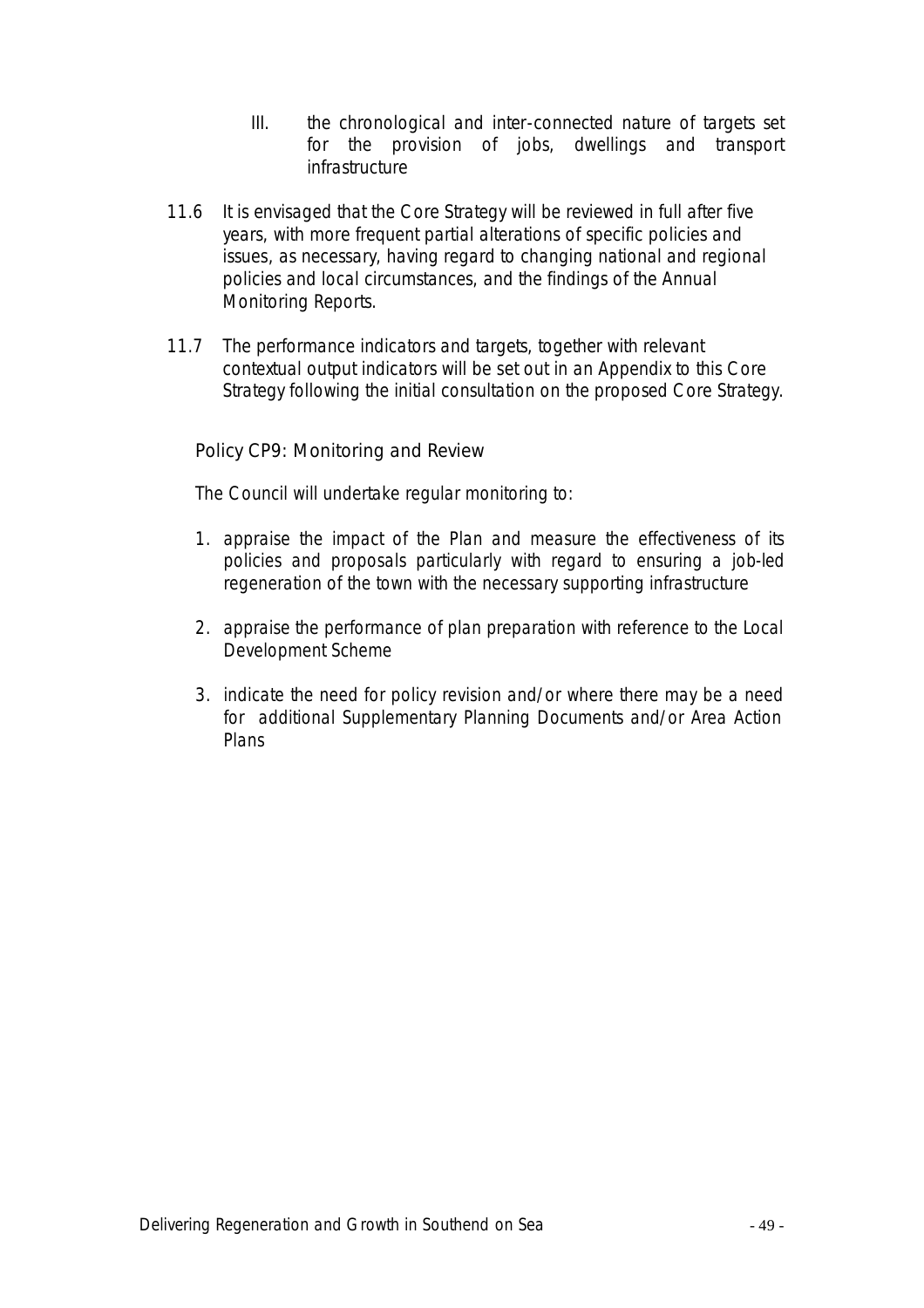# Background Documents and Technical Studies

- 1. In preparing the planning policies within this Core Strategy DPD the Council has taken into account relevant regional and local strategies and plans and a range of background technical studies. Some of this work has been undertaken by the Council, or on its behalf, and will be published in the form of background technical documents.
- 2. Background strategy documents to which the Council has had regard when developing this Core Strategy DPD include:
	- a. Draft Regional Spatial Strategy for the East of England Plan (RSS14)
	- b. East of England Regional Economic Strategy
	- c. Single Programme Document 2000 2006: European Union Objective 2 Programme for the East of England 2000
	- d. Essex Shoreline Management Plan: Mouchel Consulting Limited April 1997
	- e. Southend on Sea Shoreline Strategy Plan: Mouchel Consulting Limited and Southend on Sea Borough Council February 1998
	- f. A Vision for the Future: Thames Gateway South Essex Partnership 2002
	- g. Delivering the Future: Thames Gateway South Essex Partnership July 2003
	- h. Community Plan "Southend Setting the standard": Southend Together Local Strategic Partnership March 2003
	- i. Renaissance Southend Urban Regeneration Company -Submission to ODPM and DTI: EEDA (Supported by Southend on Sea Borough Council) 2004
	- j. Southend on Sea Borough Council Corporate Plan 2004-2007
	- k. Housing Strategy Statement Update: Southend on Sea Borough Council 2003
	- l. "Making Culture Count" A Cultural Strategy for the Borough of Southend on Sea: Southend on Sea Borough Council 2003
	- m. Local Biodiversity Action Plan: Southend on Sea Borough Council July 2003
	- n. Southend-on-Sea "Moving Forward Together" Local Transport Plan 2001/2 to 2005/6 – Southend on Sea Borough Council July 2000
	- o. Southend on Sea Local Transport Plan 4<sup>th</sup> Annual Progress Report Southend on Sea Borough Council July 2004
	- p. Southend on Sea Cycle Network Appraisal: Final Report: Transportation Planning (International) January 2003 Local Transport Plan and Annual Progress Report Cycle Network Review, Implementation Programme and Funding Opportunities: Southend Borough Council Report 25<sup>th</sup> March 2004
	- q. Borough Local Plan Review: Issues Report: Southend on Sea Borough Council March 2001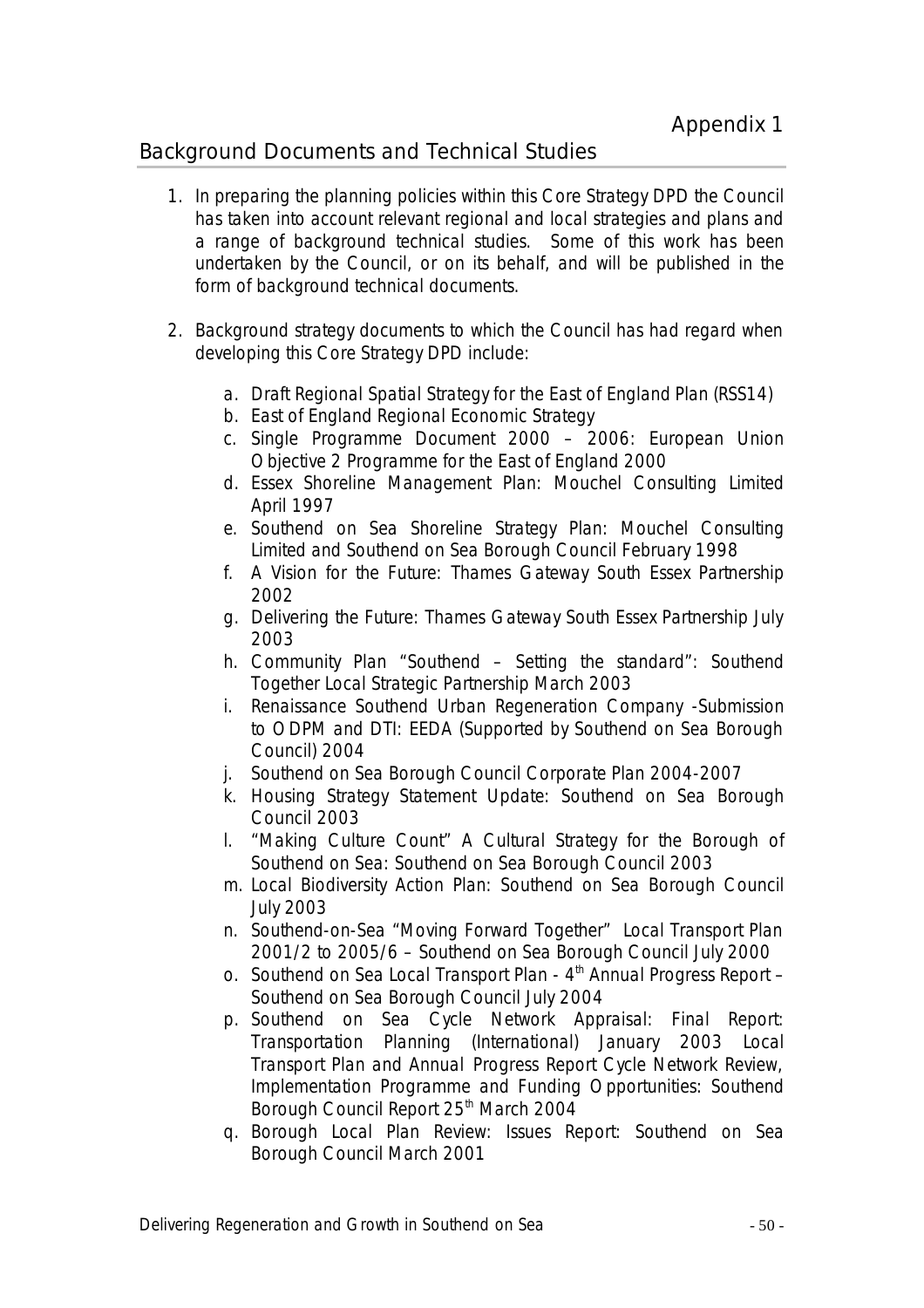- r. Southend-on-Sea Gateway Town Centre Strategy 2002-2012: Southend on Sea Borough Council Scrutiny Committee Report December 2001
- 3. In addition, there is a range of studies and strategies that have been undertaken by other organisations and/or not produced specifically for planning purposes that will be of relevance to LDD preparation locally. Examples include: Southend Together's Community Plan, Leigh-on-Sea Town Council's Town Plan 'A Vision for Leigh' 2003, Southend Local Transport Plan 2001/2 to 2005/6 and the Thames Gateway South Essex Strategic Framework Document.
- 4. Technical Studies and Reports will be made available to consultees for information purposes:
	- a. Consultation Framework Document "Town Centre Study and Master Plan Framework" : Buro Happold/DTZ Pieda 2003
	- b. Housing Needs Report 2003 Fit for Purpose: Department of Social Care, Southend on Sea Borough Council 2004
	- c. Southend on Sea Housing Needs Survey Update Report: Fordham Research June 2004
	- d. Southend on Sea Urban Housing Capacity Study Final Report: Atkins August 2003
	- e. Southend on Sea Retail Study Report: CB Richard Ellis September 2003
	- f. A Study of Playing Pitches in Southend on Sea Final Report: Leisure and the Environment August 2004
	- g. A Study of Open Space and Recreation in Southend on Sea Final Report: Leisure and the Environment August 2004
	- h. Southend on Sea Key Worker Study Final Report: Fordham Research August 2004
- *5.* Whilst every effort will be made to ensure that each report is factually accurate, the contents, opinions, conclusions and recommendations are those of the consultant who carried out the study and they do not necessarily represent the views of the Council. They are made available on the basis that as background technical documents they form part of the evidence base for the proposed policies included within the LDF for Southend.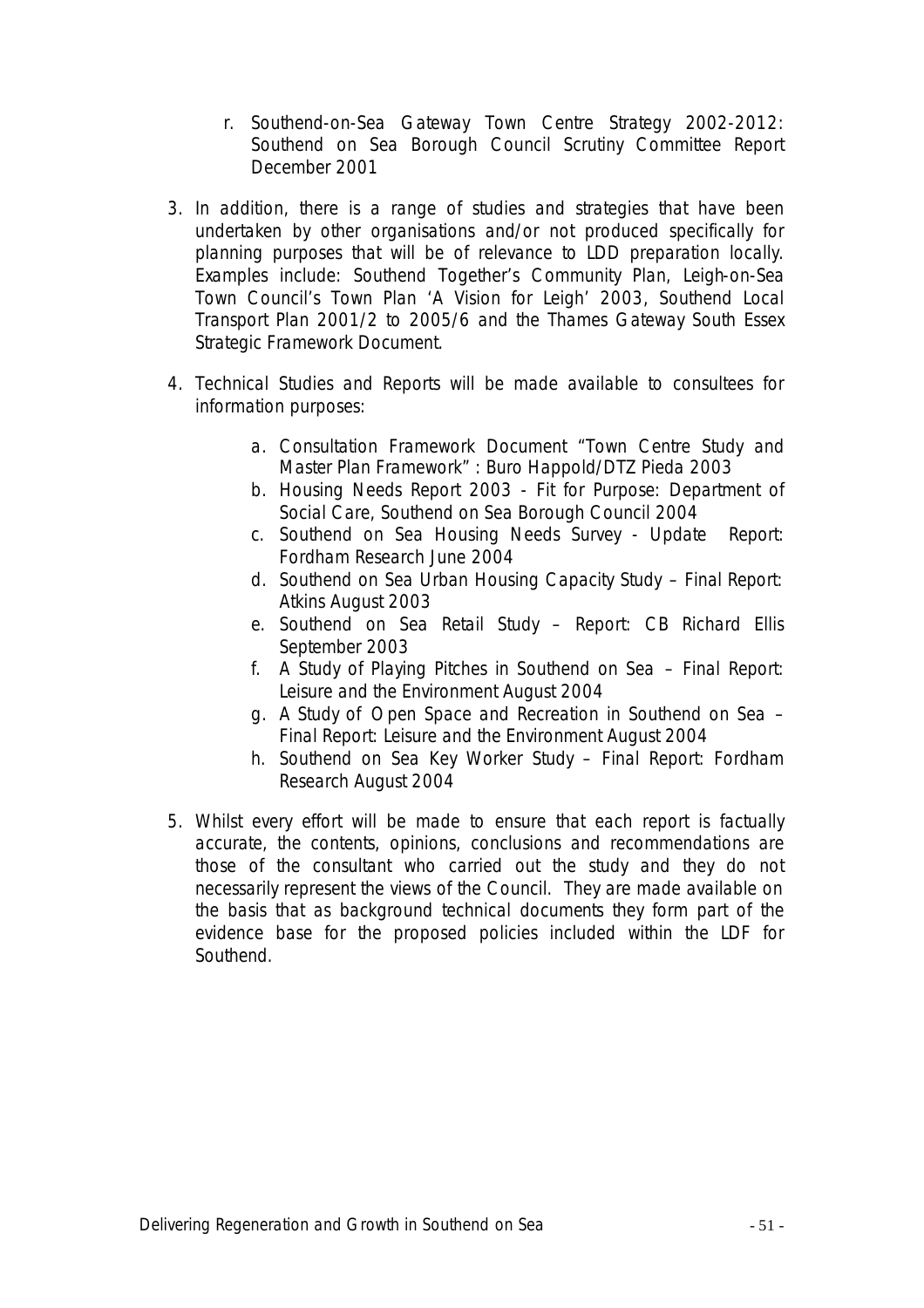# Glossary/Definition of Terms Used

| <b>RSS</b>                                        | Regional Spatial Strategy (replaces Regional Planning<br>Guidance)                                                                                                                                                                                                                                                                                                         |
|---------------------------------------------------|----------------------------------------------------------------------------------------------------------------------------------------------------------------------------------------------------------------------------------------------------------------------------------------------------------------------------------------------------------------------------|
| <b>RSS14</b>                                      | Regional Spatial Strategy for the East of England the<br>East of England Plan (replacing RPG9, Regional<br>Planning Guidance for the South East, 2001 in<br>relation to Southend)                                                                                                                                                                                          |
| Local Development<br><b>Documents</b>             | Documents setting out the Council's policies and<br>proposals for the development and use of land in its<br>area, together with further guidance on those policies<br>and proposals, and which together comprise the Local<br>Development Framework for the area                                                                                                           |
| Development Plan<br><b>Documents</b>              | Local Development Documents that set out the<br>Council's policies and proposals for the development<br>and use of land in its area, and which together form<br>the statutory development plan for the area                                                                                                                                                                |
| Area Action Plans                                 | Development Plan Documents setting out the<br>Council's policies and proposals relating to areas of<br>significant change or special conservation                                                                                                                                                                                                                          |
| <b>Supplementary Planning</b><br><b>Documents</b> | Local Development Documents providing further<br>guidance on the Council's policies and proposals for<br>the development and use of land, but which do not<br>form part of the statutory development plan for the<br>area                                                                                                                                                  |
| Local Development                                 |                                                                                                                                                                                                                                                                                                                                                                            |
| Scheme                                            | A document required to be prepared and maintained<br>by the Council under the Planning and Compulsory<br>Purchase Act 2004 to manage the programme of<br>Local Development Framework preparation, and to<br>inform the public of the documents that will make up<br>that Framework and the timescales they can expect for<br>the preparation and review of these documents |
| Affordable Housing                                | cost market and subsidised housing<br>Both<br>low<br>(irrespective of tenure, ownership - whether exclusive<br>or shared - or financial arrangements) that will be<br>available to people who cannot afford to rent or buy<br>houses generally on the open market                                                                                                          |